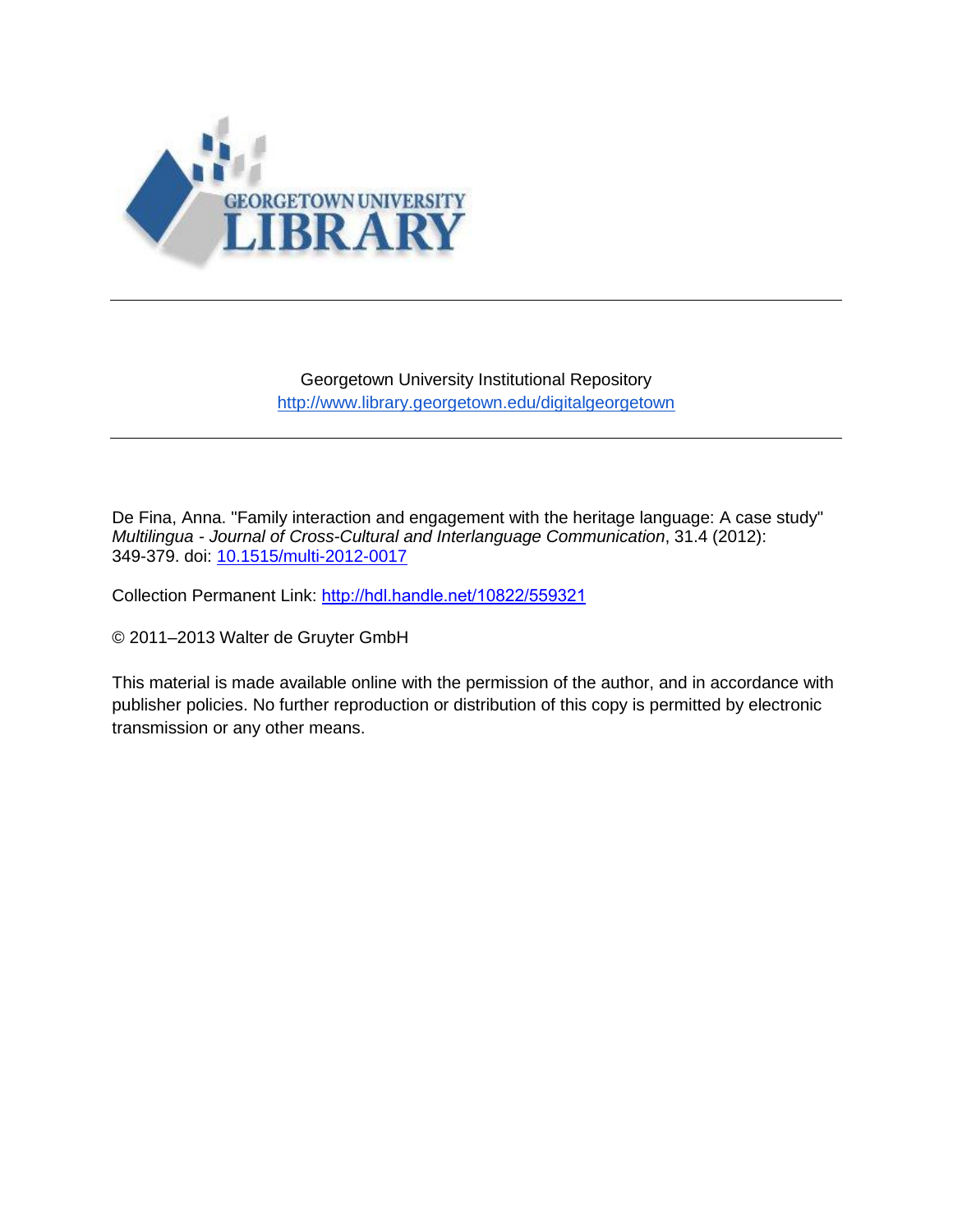# **Family interaction and engagement Family interaction and engagement**<br>with the heritage language: A case study<sup>1</sup> engagement<br>case study<sup>1</sup><br>ANNA DE FINA

# *Abstract*

*Abstract*<br>*In this paper I closely examine spontaneous interactions between members*<br>*of a tri-generation Italian American family. I argue that members show*<br>*different language preferences and differing attitudes towards dbstract*<br>*In this paper I closely examine spontaneous interactions between members*<br>*of a tri-generation Italian American family. I argue that members show*<br>*different language preferences and differing attitudes towards different different denoted and the endoted at this paper I closely examine spontaneous interactions between members*<br>*of a tri-generation Italian American family. I argue that members show*<br>*different language preference Abstract*<br>*In this paper I closely examine spontaneous interactions between members*<br>*of a tri-generation Italian American family. I argue that members show*<br>*different language preferences and differing attitudes towards Abstract*<br>*In this paper I closely examine spontaneous interactions between members*<br>*of a tri-generation Italian American family. I argue that members show*<br>*different language preferences and differing attitudes towards In this paper I closely examine spontaneous interactions between members* of a tri-generation Italian American family. I argue that members show different language preferences and differing attitudes towards the family's *m* ins paper *T* closety examine spontaneous interactions between members<br>of a tri-generation Italian American family. I argue that members show<br>different language preferences and differing attitudes towards the family's<br> *a a different language preferences and differing attitudes towards the family's*<br>*multilingual identity but that they all demonstrate a degree of 'engagement'*<br>*with the heritage language. Phenomena that I describe as family in a family but that they all demonstrate a degree of 'engagement'*<br>*with the heritage language. Phenomena that I describe as illustrating engagement are speech accommodation, translations, metalinguistic com-<br>gage terminimization dentity but that they an demonstrate a degree of engagement*<br>with the heritage language. Phenomena that I describe as illustrating en-<br>gagement are speech accommodation, translations, metalinguistic com-<br>m *lected by one of the family members. The paper's main objective as inastrating engagement are speech accommodation, translations, metalinguistic comments, and attempts to speak the language that I characterize as 'probing demonstrate the speech accommodation, transidions, metaingalistic com-*<br> *ments, and attempts to speak the language that I characterize as 'probing'*<br> *and 'performing.' Data come from a case study of an Italian American use and 'performing.' Data come from a case study of an Italian American* family living in Flushing, New York, conducted through sociolinguistic interviews and tape-recording of spontaneous interaction. All data were coll *family living in Flushing, New York, conducted through sociolinguistic interviews and tape-recording of spontaneous interaction. All data were collected by one of the family members. The paper's main objectives are to dem cans. Kected by one of the family members. The paper's main objectives are to demonstrate the vitality of qualitative paradigms for the study of language use and identity negotiations among immigrant groups, and to extend the s language*<br>*language the vitality of qualitative paradigms for the study of language<br>thity negotiations among immigrant groups, and to extend the<br>investigation of actual talk in interaction among Italian Ameri-<br>multilingua* 

*investigation of actual talk in inter*<br>*investigation of actual talk in inter*<br>*multilingual practices, identity, e*<br>*language engagement, immigrant*<br>guage, Italian American *Keywords: multilingual practices, identity, ethnicity, family interaction, language engagement, immigrant communities, heritage language, Italian American*<br>**1. Introduction**<br>Economic migration to a new country results for

Economic migration to a new country results for most immigrants in<br>diminished functionality of the first language, shift into the language of<br>the country of immigration and eventually almost complete loss of their diminished functionality of the first language, and the language variation<br>diminished functionality of the first language, shift into the language of<br>the country of immigration, and eventually almost complete loss of their guage, *Tialian American*<br> **1. Introduction**<br>
Economic migration to a new country results for most immigrants in<br>
diminished functionality of the first language, shift into the language of<br>
the country of immigration, and 1. Introduction<br>Economic migration to a new country results for most immigrants in<br>diminished functionality of the first language, shift into the language of<br>the country of immigration, and eventually almost complete loss **1. Introduction**<br>Economic migration to a new country results for most immigrants in<br>diminished functionality of the first language, shift into the language of<br>the country of immigration, and eventually almost complete los Economic migration to a new country results for most immigrants in<br>diminished functionality of the first language, shift into the language of<br>the country of immigration, and eventually almost complete loss of their<br>L1 by t Economic imgration to a new country results for most immigrants in<br>diminished functionality of the first language, shift into the language of<br>the country of immigration, and eventually almost complete loss of their<br>L1 by heritage language varies for individuals according to generation as usually older members of a community tend to associate maintenance of their L1 to a sense of ethnic continuity, while younger members tend to Multilingua ally older members of a community tend to associate maintenance of<br>their L1 to a sense of ethnic continuity, while younger members tend to<br>Multilingua 31 (2012), 349–379<br>DOI 10.1515/multi-2012-0017<br>
© Walter de Gruyter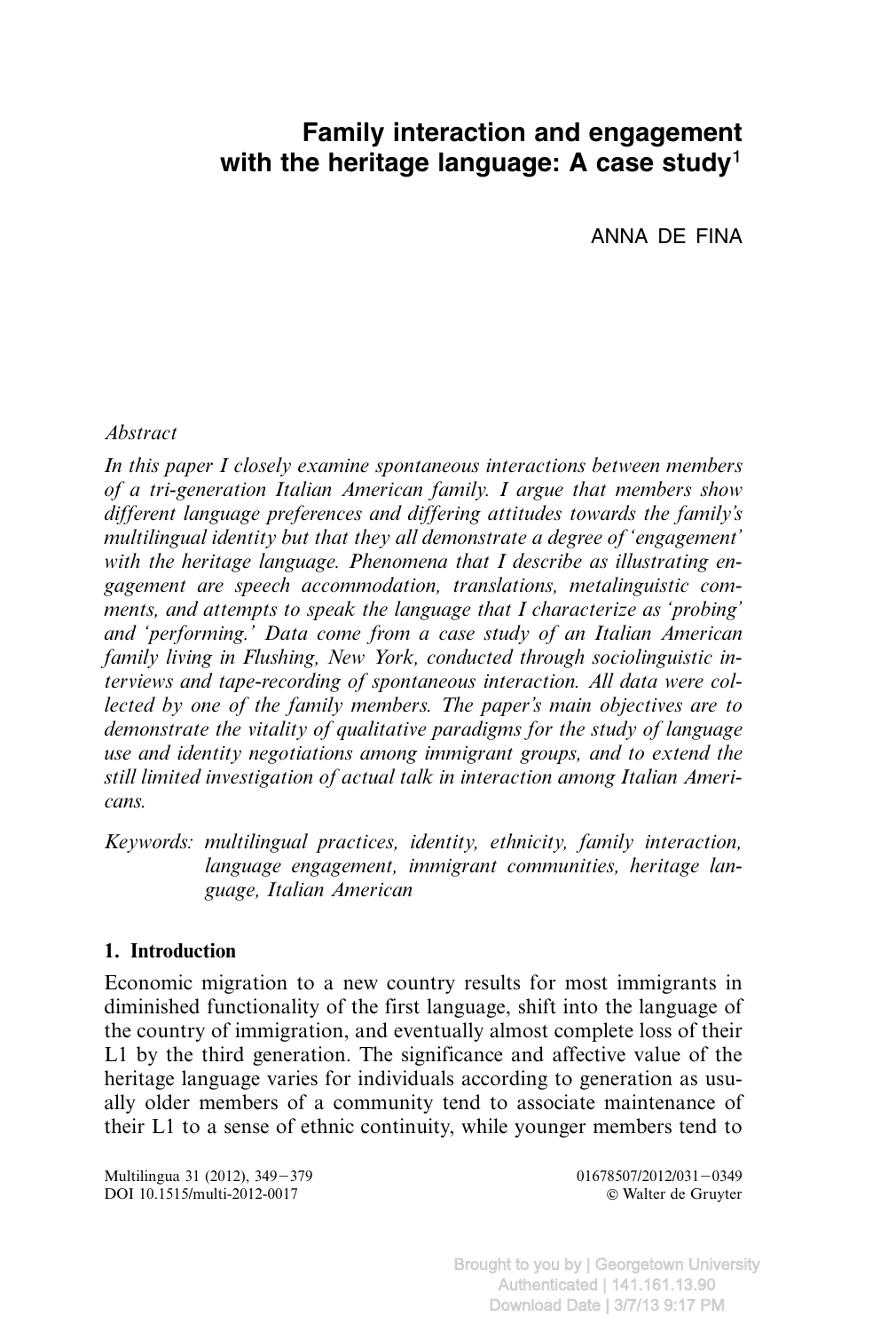<sup>350</sup> *Anna De Fina Anna De Fina*<br>accelerate a shift into the language varieties that they use with their<br>peers. The family is a particularly important social domain for the inves-<br>tigation of immigrants' language use and identity issues sin *Anna De Fina*<br>accelerate a shift into the language varieties that they use with their<br>peers. The family is a particularly important social domain for the inves-<br>tigation of immigrants' language use and identity issues sin Anna De Fina<br>accelerate a shift into the language varieties that they use with their<br>peers. The family is a particularly important social domain for the inves-<br>tigation of immigrants' language use and identity issues since 350 Anna De Fina<br>accelerate a shift into the language varieties that they use with their<br>peers. The family is a particularly important social domain for the inves-<br>tigation of immigrants' language use and identity issues s 350 Anna De Fina<br>accelerate a shift into the language varieties that they use with their<br>peers. The family is a particularly important social domain for the inves-<br>tigation of immigrants' language use and identity issues accelerate a shift into the language varieties that they use with their<br>peers. The family is a particularly important social domain for the inves-<br>tigation of immigrants' language use and identity issues since it is within accelerate a sint into the language varieties that they use with their<br>peers. The family is a particularly important social domain for the inves-<br>tigation of immigrants' language use and identity issues since it is within<br> tigation of immigrants' language use and identity issues since it is within this domain that members of different generations come together and deal with potentially different choices and attitudes (Li Wei 1994; Rubino 200 relation of immigrants tanguage use and identity issues since it is within<br>this domain that members of different generations come together and<br>deal with potentially different choices and attitudes (Li Wei 1994; Ru-<br>bino 20 deal with potentially different choices and attitudes (Li Wei 1994; Ru-<br>bino 2004; Williams 2008). Sociolinguistics has produced a vast body of<br>knowledge about the general trends that characterize language mainte-<br>nance or dear with potentiany different enotees and attridues (ET wer 1774, Kubino 2004; Williams 2008). Sociolinguistics has produced a vast body of knowledge about the general trends that characterize language maintenance or loss bino 2004, williams 2006). Sociolly distributed a vast body of knowledge about the general trends that characterize language mainte-<br>nance or loss by ethnic groups and about the factors affecting it. How-<br>ever, in comparis Rhowledge about the general tichles that characterize tanguage manne-<br>nance or loss by ethnic groups and about the factors affecting it. How-<br>ever, in comparison, relatively little work has been devoted to ways in<br>which mu mance of loss by culture groups and about the factors ancecting it. How-<br>ever, in comparison, relatively little work has been devoted to ways in<br>which multilingual families concretely negotiate use of linguistic reper-<br>toi EVET, in comparison, relatively fitte work has occh devoted to ways in<br>which multilingual families concretely negotiate use of linguistic reper-<br>toires in interaction, how the different language varieties of the common<br>rep which multilinguar families concretely higgotate use of ingurstic reper-<br>toires in interaction, how the different language varieties of the common<br>repertoire are employed as communicative resources, and how such uses<br>relat tones in interaction, how the unferent language varieties of the common<br>repertoire are employed as communicative resources, and how such uses<br>relate to identity claims. This paper aims at answering some of these<br>questions relate to identity claims. This paper aims at answering some of these questions looking at the communicative dynamics that develop in the interaction of a multigenerational family of immigrant origin in which family member relate to dentity claims. This paper all as at answering some of these<br>questions looking at the communicative dynamics that develop in the<br>interaction of a multigenerational family of immigrant origin in which<br>family membe questions looking at the communicative dynamics that develop in the<br>interaction of a multigenerational family of immigrant origin in which<br>family members have differential competence in the varieties of the com-<br>mon langua meraction of a munigenerational family of minigrant origin in winen<br>family members have differential competence in the varieties of the com-<br>mon language repertoire. I take as a case study an Italian American<br>family living mon language repertoire. I take as a case study an Italian American family living in the United States. The objective of the study is two-fold: on the one hand, I propose some reflections on the roles that heritage languag hand, I aim at showing the importance of the study is two-fold:<br>the on-the one-hand, I propose some reflections on the roles that heritage<br>languages play in interactions among members of the same ethnic group<br>as a resource ranniy if the officer states. The objective of the study is two-fold.<br>
on the one hand, I propose some reflections on the roles that heritage<br>
languages play in interactions among members of the same ethnic group<br>
as a res on the one hand, I propose some reflections on the roles that heritage languages play in interactions among members of the same ethnic group as a resource in the constitution and negotiation of identities and in the commun ranguages play in interactions among inciries of the same chine group<br>as a resource in the constitution and negotiation of identities and in the<br>communication of attitudes towards the immigrant origin. On the other<br>hand, I as a resource in the constitution and hegotiation of identities and in the<br>communication of attitudes towards the immigrant origin. On the other<br>hand, I aim at showing the importance of extending the investigation of<br>multi communication of attitudes towards the immigrant origin. On the other<br>hand, I aim at showing the importance of extending the investigation of<br>multilingual groups based on micro-analysis of language in interaction<br>to sociol nand, I am at showing the importance of extending the investigation of<br>multilingual groups based on micro-analysis of language in interaction<br>to sociolinguistic inquiry into Italian American communities. As we will<br>see, st to sociolinguistic inquiry into Italian American communities. As we will see, studies of this kind are still almost absent among the investigations on Italian Americans and language. Thus, before I get to the description o see, studies of this kind are still almost absent among the investigations of the study and the analysis of the data, I present some background<br>on research about Italian Americans, discuss how relationships between<br>language, identity, and ethnicity have been theorized in sociolinguistics<br>and anth on research about Italian Americans, discuss how relationships between<br>language, identity, and ethnicity have been theorized in sociolinguistics<br>and anthropology, and lay out the theoretical and methodological prem-<br>ises t Ianguage, identity, and ethnicity have been theorized in sociolinguistics<br>and anthropology, and lay out the theoretical and methodological prem-<br>ises that inspire the present work.<br>2. Background: Italian Americans and lang

and anthropology, and lay out the theoretical and methodological premises that inspire the present work.<br> **2. Background: Italian Americans and language**<br>
Italian Americans as a community have constituted an object of inte ises that inspire the present work.<br>
2. Background: Italian Americans and language<br>
Italian Americans as a community have constituted an object of interest<br>
mostly for sociologists, historians, and scholars in cultural stu 2. Background: Italian Americans and language<br>Italian Americans as a community have constituted an object of interest<br>mostly for sociologists, historians, and scholars in cultural studies. This<br>interest is related to the f 2. Background: Italian Americans and language<br>Italian Americans as a community have constituted an object of interest<br>mostly for sociologists, historians, and scholars in cultural studies. This<br>interest is related to the f Italian Americans as a community have constituted an object of interest<br>mostly for sociologists, historians, and scholars in cultural studies. This<br>interest is related to the fact that this community is seen by social scie Tranan Americans as a community nave constituted an object of interest<br>mostly for sociologists, historians, and scholars in cultural studies. This<br>interest is related to the fact that this community is seen by social scien mostry for sociologists, instortants, and scholars in cultural studies. This<br>interest is related to the fact that this community is seen by social scien-<br>tists as the perfect example of an assimilated immigrant group. Acco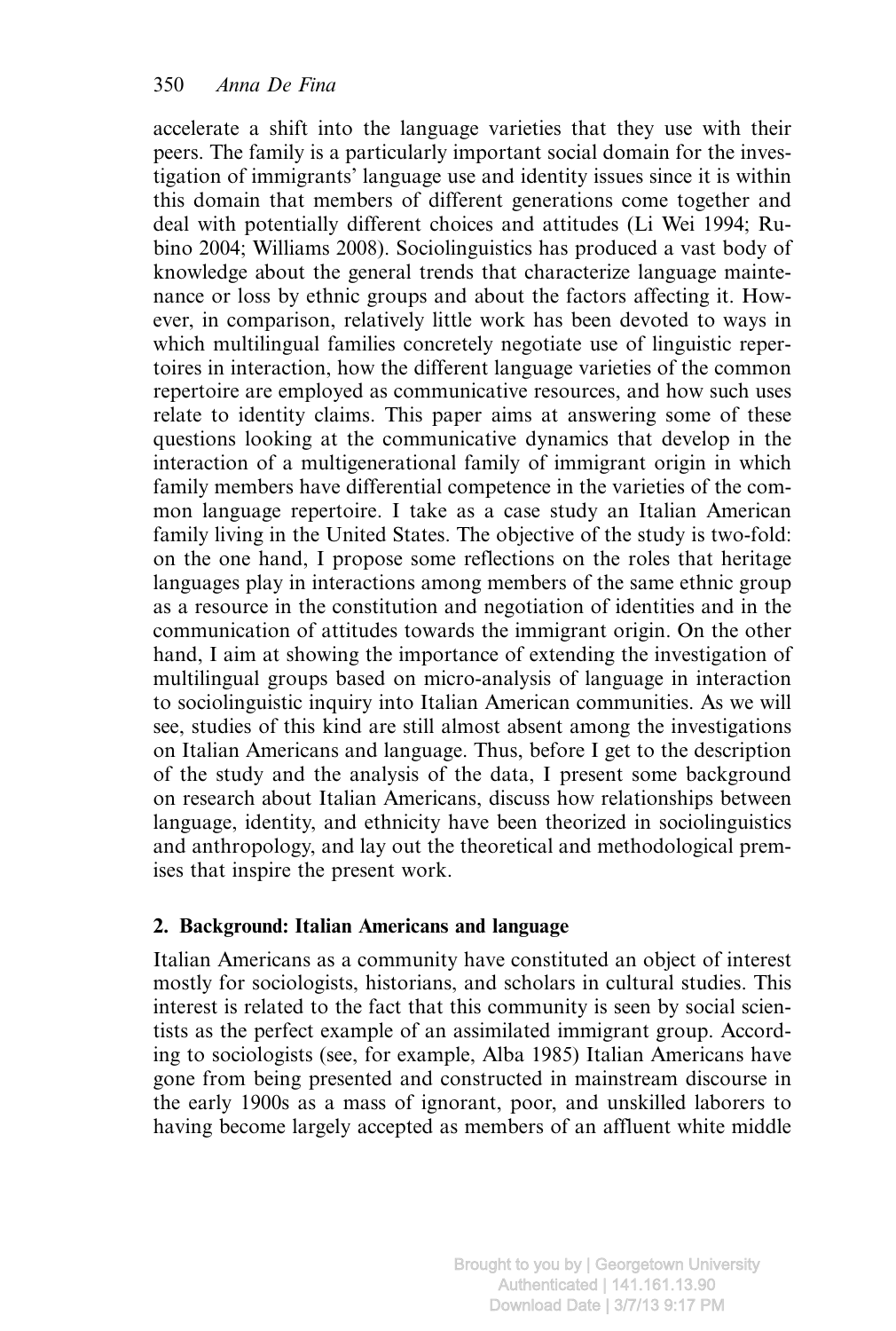Family interaction and engagement with the heritage language 351<br>class. Indeed, Italian Americans' income and educational attainment to-<br>day are well within the U.S. national average and members of this ethnic<br>group occupy Family interaction and engagement with the heritage language 351<br>class. Indeed, Italian Americans' income and educational attainment to-<br>day are well within the U.S. national average and members of this ethnic<br>group occupy Family interaction and engagement with the heritage language 351<br>class. Indeed, Italian Americans' income and educational attainment to-<br>day are well within the U.S. national average and members of this ethnic<br>group occupy Family interaction and engagement with the heritage language 351<br>class. Indeed, Italian Americans' income and educational attainment to-<br>day are well within the U.S. national average and members of this ethnic<br>group occupy Famuy interaction and engagement with the heritage language 351<br>class. Indeed, Italian Americans' income and educational attainment to-<br>day are well within the U.S. national average and members of this ethnic<br>group occupy class. Indeed, Italian Americans' income and educational attainment to-<br>day are well within the U.S. national average and members of this ethnic<br>group occupy important positions in the political and cultural world.<br>This ' class. Indeed, Italian Allentans moolie and educational attainment to-<br>day are well within the U.S. national average and members of this ethnic<br>group occupy important positions in the political and cultural world.<br>This 'as day are wen whilm the O.S. hational average and inemets of this children<br>group occupy important positions in the political and cultural world.<br>This 'assimilationist' interpretation of their past has led to a very lively<br>de group occupy important positions in the pointed and editural world.<br>This 'assimilationist' interpretation of their past has led to a very lively<br>debate among Italian Americans about their identity and to extremely<br>differen This assumationst interpretation of their past has led to a very fively<br>debate among Italian Americans about their identity and to extremely<br>different interpretations of the way this community is perceived and con-<br>structe different interpretations of the way this community and to extremely<br>different interpretations of the way this community is perceived and con-<br>structed by out-members today and of the way its members relate to<br>their past ( different interpretations of the way this community is perceived and constructed by out-members today and of the way its members relate to their past (see papers in Sorrentino & Krause 2000). Language has, however, figured structed by out-included solved and of the way its include<br>their past (see papers in Sorrentino & Krause 2000). Languag<br>ever, figured very marginally within this picture. Indeed, with<br>tions (see Carnevale 2009) Italian Ame En past (see papers in sortentino & Krause 2000). Language has, how-<br>er, figured very marginally within this picture. Indeed, with few excep-<br>ons (see Carnevale 2009) Italian American scholars have been much<br>ore involved ever, rigured very marginary within this picture. Indeed, with rew excep-<br>tions (see Carnevale 2009) Italian American scholars have been much<br>more involved with cinematic and literary analyses of the role that lan-<br>guage a

Frankrund Evots (see Carnevale 2009) Hanali American scholars have been intermoved more involved with cinematic and literary analyses of the role that language and other semiotic systems play in the social representations more involved with cinematic and literary analyses of the role that language and other semiotic systems play in the social representations of this group than with actual language use and attitudes. Sociolinguists have not, guage and other semiout systems play in the social representations of<br>this group than with actual language use and attitudes.<br>Sociolinguists have not, on the other hand, filled this gap as they have<br>produced very little re produced very little research on Italian American communities. The few existing linguistic studies (see Di Pietro 1986; Haller 1987; Milione & Gambino 2009) have mostly concentrated on the macroscopic phenomena of language socioninguists have not, on the other hand, fined this gap as they have<br>produced very little research on Italian American communities. The few<br>existing linguistic studies (see Di Pietro 1986; Haller 1987; Milione &<br>Gambino produced very little research on rianan American communities. The rew<br>existing linguistic studies (see Di Pietro 1986; Haller 1987; Milione &<br>Gambino 2009) have mostly concentrated on the macroscopic phenom-<br>ena of languag Existing imguistic studies (see Dr Fietro 1960, Hallet 1967, Millone & Gambino 2009) have mostly concentrated on the macroscopic phenomena of language loss and shift into English that characterize the linguistic history of Gamono 2009) have mostry concentrated on the macroscopic phenomena of language loss and shift into English that characterize the linguistic history of Italian Americans, and that mirror the evolution of most im-<br>migrant gr Eila of language loss and simit into English that characterize the inguistic<br>history of Italian Americans, and that mirror the evolution of most im-<br>migrant groups of European origins in this country. Such analyses, based<br> *dialetti* ('dialects' in English), are actually not varieties of the national dialects' interviews and surveys, provide a general picture of the linguistic repertoires of Italian Americans and of the evolution and loss of Imgrant groups of European origins in this country. Such analyses, based<br>on sociolinguistic interviews and surveys, provide a general picture of<br>the linguistic repertoires of Italian Americans and of the evolution and<br>loss on sociolinguistic interviews and surveys, provide a general picture of<br>the linguistic repertoires of Italian Americans and of the evolution and<br>loss of their original tongues. Italians who migrated to the United States<br>sp Italian immigrants until the 1940s were mostly also not literate and not different spoke mostly their local vernaculars. Such vernaculars, called in Italy *dialetti* ('dialects' in English), are actually not varieties of t fluent in Italian. Historically, anguage maintenance among Italian Americans has been lowed to the mational language, but often separate languages in their own right, which are in most cases not intelligible to speakers of spoke mostry then local vernactuals. Such vernactuals, cancel in Italy *dialetti* ('dialects' in English), are actually not varieties of the national language, but often separate languages in their own right, which are in *diatent* (dialects in English), are actually not varieties of the hational language, but often separate languages in their own right, which are in most cases not intelligible to speakers of Italian or of other dialects. ranguage, but often separate ranguages in their own right, which are in<br>most cases not intelligible to speakers of Italian or of other dialects.<br>Italian immigrants until the 1940s were mostly also not literate and not<br>flue most cases not intenigible to speakers of Italian of of other dialects.<br>Italian immigrants until the 1940s were mostly also not literate and not<br>fluent in Italian. Historically, language maintenance among Italian<br>Americans Italian inimigrants until the 1940s were mostry also not inerate and not<br>fluent in Italian. Historically, language maintenance among Italian<br>Americans has been low due to many factors, including the strong racist<br>prejudice Fruent in Italian. Historicany, language inalineralice allong Italian<br>Americans has been low due to many factors, including the strong racist<br>prejudice against them reproduced and amplified in mainstream dis-<br>courses about Americans has been low due to many ractors, including the strong ractst<br>prejudice against them reproduced and amplified in mainstream dis-<br>courses about migration until the first decades of the 1900s (see De<br>Fina & Fellin prejudice against them reproduced and amplified in mainstream dis-<br>courses about migration until the first decades of the 1900s (see De<br>Fina & Fellin 2010) and the explicit prohibition to speak or teach the<br>language during courses about ingration until the first decades of the 1900s (see De<br>Fina & Fellin 2010) and the explicit prohibition to speak or teach the<br>language during the War years (Carnevale 2003). Further factors were<br>the lack of i Fina  $\alpha$  Fellin 2010) and the explicit promotion to speak of teach the<br>language during the War years (Carnevale 2003). Further factors were<br>the lack of identification of immigrants with a national language that in<br>1870 w ranguage during the war years (Carnevale 2005). Further ractors were<br>the lack of identification of immigrants with a national language that in<br>1870 was spoken by less than 3 percent of the population (De Mauro<br>1976: 43) an the fack of definited<br>above in minimism with a haddonal language that in<br>1870 was spoken by less than 3 percent of the population (De Mauro<br>1976: 43) and the scarce interest that the Italian government devoted to<br>immigrant Far as spoken by less than 5 percent of the population (De Matio 1976: 43) and the scarce interest that the Italian government devoted to immigrant communities abroad and to language maintenance among them. Sociolinguistic 1970. 45) and the scatce merest that the Tranan government devoted to<br>immigrant communities abroad and to language maintenance among<br>them. Sociolinguistic investigations have confirmed the existence of a<br>general pattern th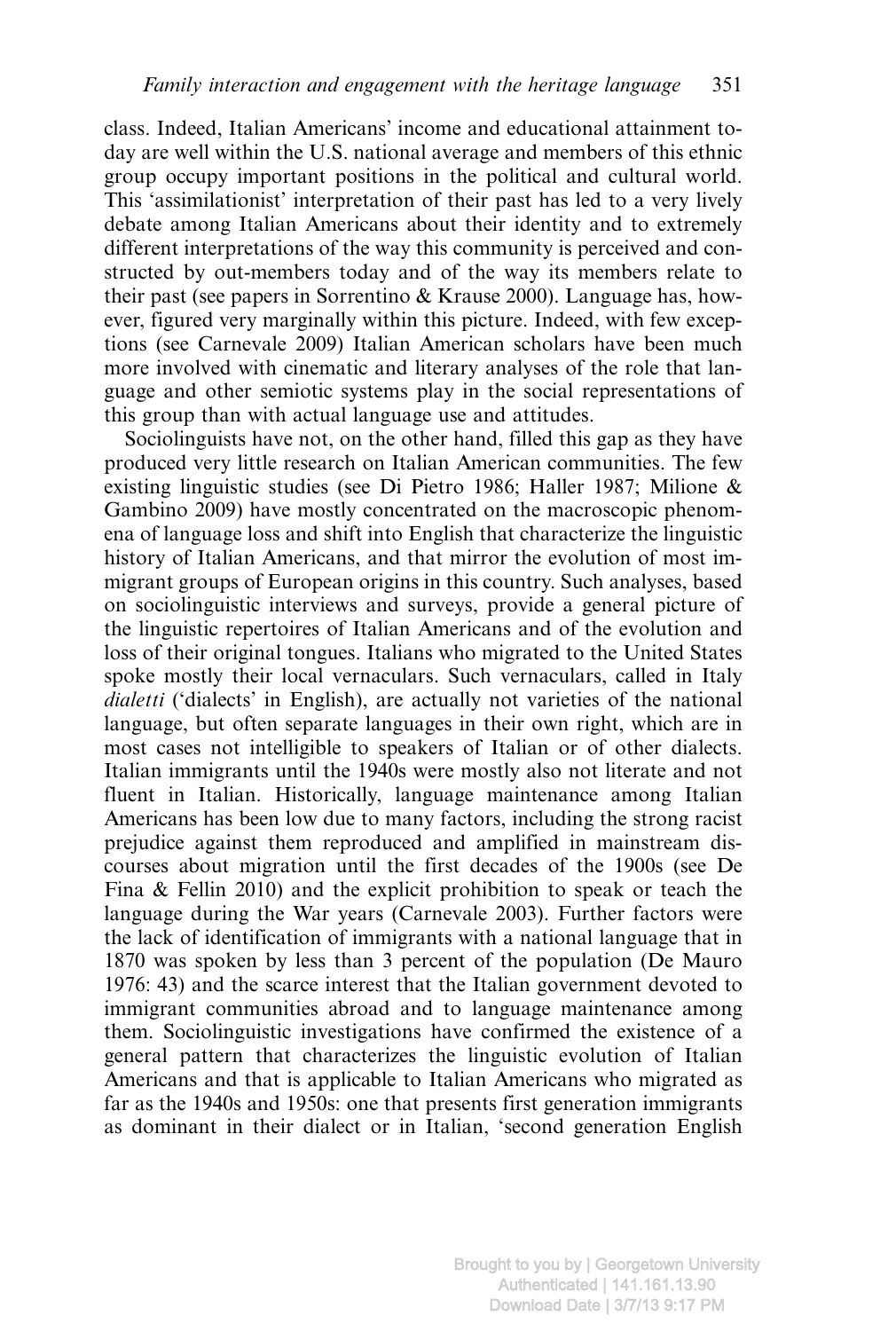352 *Anna De Fina*<br>dominant but with native control of Italian and third generation with *Anna De Fina*<br>dominant but with native control of Italian and third generation with<br>only passive competence of Italian' (Del Torto 2008: 80). Indeed studies<br>of language maintenance and shift (Correa Zoli 1980: Di Pietro 1 *Anna De Fina*<br>dominant but with native control of Italian and third generation with<br>only passive competence of Italian' (Del Torto 2008: 80). Indeed studies<br>of language maintenance and shift (Correa Zoli 1980; Di Pietro 1 *Anna De Fina*<br>dominant but with native control of Italian and third generation with<br>only passive competence of Italian' (Del Torto 2008: 80). Indeed studies<br>of language maintenance and shift (Correa Zoli 1980; Di Pietro 1 *Anna De Fina*<br>dominant but with native control of Italian and third generation with<br>only passive competence of Italian' (Del Torto 2008: 80). Indeed studies<br>of language maintenance and shift (Correa Zoli 1980; Di Pietro 1 Ference of Italian and third generation with<br>only passive competence of Italian' (Del Torto 2008: 80). Indeed studies<br>of language maintenance and shift (Correa Zoli 1980; Di Pietro 1986;<br>Saltarelli 1986; Haller 1987) ident dominant but with native control of Italian and third generation with<br>only passive competence of Italian' (Del Torto 2008: 80). Indeed studies<br>of language maintenance and shift (Correa Zoli 1980; Di Pietro 1986;<br>Saltarelli only passive competence of Italian' (Del Torto 2008: 80). Indeed studies<br>of language maintenance and shift (Correa Zoli 1980; Di Pietro 1986;<br>Saltarelli 1986; Haller 1987) identified the presence of a number of dif-<br>ferent of language maintenance and shift (Correa Zoli 1980; Di Pietro 1986; Saltarelli 1986; Haller 1987) identified the presence of a number of different varieties among Italian Americans including standard Italian, dialects, En of language maintenance and shift (Correa Zoli 1980; Di Pietro 1986; Saltarelli 1986; Haller 1987) identified the presence of a number of different varieties among Italian Americans including standard Italian, dialects, En Frent varieties among Italian Americans including standard Italian, dialects, English, and mixed varieties, but did conclude that language shift into English happened by the third generation. However, as I argue in this ar lects, English, and mixed varieties, but did conclude that language shift into English happened by the third generation. However, as I argue in this article, while the wide lenses of contact sociolinguistics are adequate First, English happened by the third generation. However, as I argue in this article, while the wide lenses of contact sociolinguistics are adequate instruments to provide a general picture of language varieties and reper this article, while the wide lenses of contact sociolinguistics are adequate instruments to provide a general picture of language varieties and repertoires spoken by Italians in the United States, the risk of focusing too instruments to provide a general picture of language varieties and repertoires spoken by Italians in the United States, the risk of focusing too narrowly on language maintenance and loss is that of looking at immigrant varieties exclusively in terms of deficit with respect to the language of narrowly on language maintenance and loss is that of looking at immigrant varieties exclusively in terms of deficit with respect to the language of origin. As noted by Lo & Reyes (2004: 116), 'it is important to recognize grant varieties exclusively in terms of deficit with respect to the language<br>of origin. As noted by Lo & Reyes (2004: 116), 'it is important to recog-<br>nize and emphasize the specificities of ethnic and immigrant communi-<br> of origin. As noted by Lo & Reyes (2004: 116), 'it is important to recognize and emphasize the specificities of ethnic and immigrant communities in their interactions with local cultures and in their development of a uniq nize and emphasize the specificities of ethnic and immigrant communi-<br>ties in their interactions with local cultures and in their development of a<br>unique linguistic history and profile.' In addition, macro-sociolinguistic<br> ties in their interactions with local cultures and in their development of a unique linguistic history and profile.' In addition, macro-sociolinguistic studies working with sociolinguistic interviews and questionnaires do unique linguistic history and profile.' In addition, macro-sociolinguistic<br>studies working with sociolinguistic interviews and questionnaires do not<br>allow for an emic analysis of how the varieties of the language repertoir studies working with sociolinguistic interviews and questionnaires do not allow for an emic analysis of how the varieties of the language repertoire are concretely used in everyday interaction and particularly of how they allow for an emic analysis of how the varieties of the language repertoire<br>are concretely used in everyday interaction and particularly of how they<br>function as resources for the expression of a variety of meanings, ideolofunction as resources for the expression of a variety of meanings, ideologies, and identities. These phenomena can only be captured through interaction-based and qualitative perspectives. In fact, recent work, focused on t function as resources for the expression of a variety of meanings, ideologies, and identities. These phenomena can only be captured through interaction-based and qualitative perspectives. In fact, recent work, focused on t gies, and identities. These phenomena can only be captured through in-<br>teraction-based and qualitative perspectives. In fact, recent work, fo-<br>cused on the analysis of language in use in small communities and<br>among familie teraction-based and qualitative perspectives. In fact, recent work, fo-<br>cused on the analysis of language in use in small communities and<br>among families (see Tricarico 1991; Pagliai 1997; De Fina 2007a and b;<br>Fellin 2008; cused on the analysis of language in use in small communities and<br>among families (see Tricarico 1991; Pagliai 1997; De Fina 2007a and b;<br>Fellin 2008; Del Torto 2008), has pointed to the complexity of a picture<br>that include among families (see Tricarico 1991; Pagliai 1997; De Fina 2007a and b; Fellin 2008; Del Torto 2008), has pointed to the complexity of a picture that includes ambiguous and often contrasting attitudes towards Italian and It Fellin 2008; Del Torto 2008), has pointed to the complexity of a picture<br>that includes ambiguous and often contrasting attitudes towards Italian<br>and Italian dialects by members of different generations, highly symbolic<br>use that includes ambiguous and often contrasting attitudes towards Italian<br>and Italian dialects by members of different generations, highly symbolic<br>uses of very limited linguistic resources in Italian or Italian dialects, an and Italian dialects by members of different generations, highly symbolic<br>uses of very limited linguistic resources in Italian or Italian dialects, and<br>a still robust sense of ethnicity among younger generations. From thes uses of very limited linguistic resources in Italian or Italian dialects, and<br>a still robust sense of ethnicity among younger generations. From these<br>studies it is clear that even minimal use of the heritage language can<br>h a still robust sense of ethnicity among younger generations. From these studies it is clear that even minimal use of the heritage language can have a deep symbolic meaning and therefore that looking at 'loss' and 'shift' a studies it is clear that even minimal use of the heritage language can<br>have a deep symbolic meaning and therefore that looking at 'loss' and<br>'shift' away from Italian only may be misleading. The investigation of<br>such pheno have a deep symbolic meaning and therefore that looking at 'loss' and 'shift' away from Italian only may be misleading. The investigation of such phenomena is in its infancy in the U.S., but it has important implications n "shift" away from Italian only may be misleading. The investigation of such phenomena is in its infancy in the U.S., but it has important implications not only for Italian American studies, but more in general for sociolin 'shift' away from Italian only may be misleading. The investigation of such phenomena is in its infancy in the U.S., but it has important implications not only for Italian American studies, but more in general for socioli cations not only for Italian American studies, but more in general for sociolinguistics as it emphasizes the vitality of qualitative paradigms and their ability to capture the multiple and often subtle ways in which people sociolinguistics as it emphasizes the vitality of qualitative paradigms and<br>their ability to capture the multiple and often subtle ways in which peo-<br>ple construct and convey their sense of selves and their understanding<br>o their ability to capture the multiple and often subtle ways in which peo-<br>ple construct and convey their sense of selves and their understanding<br>of the social world in everyday practices that are revealing of attitudes,<br>id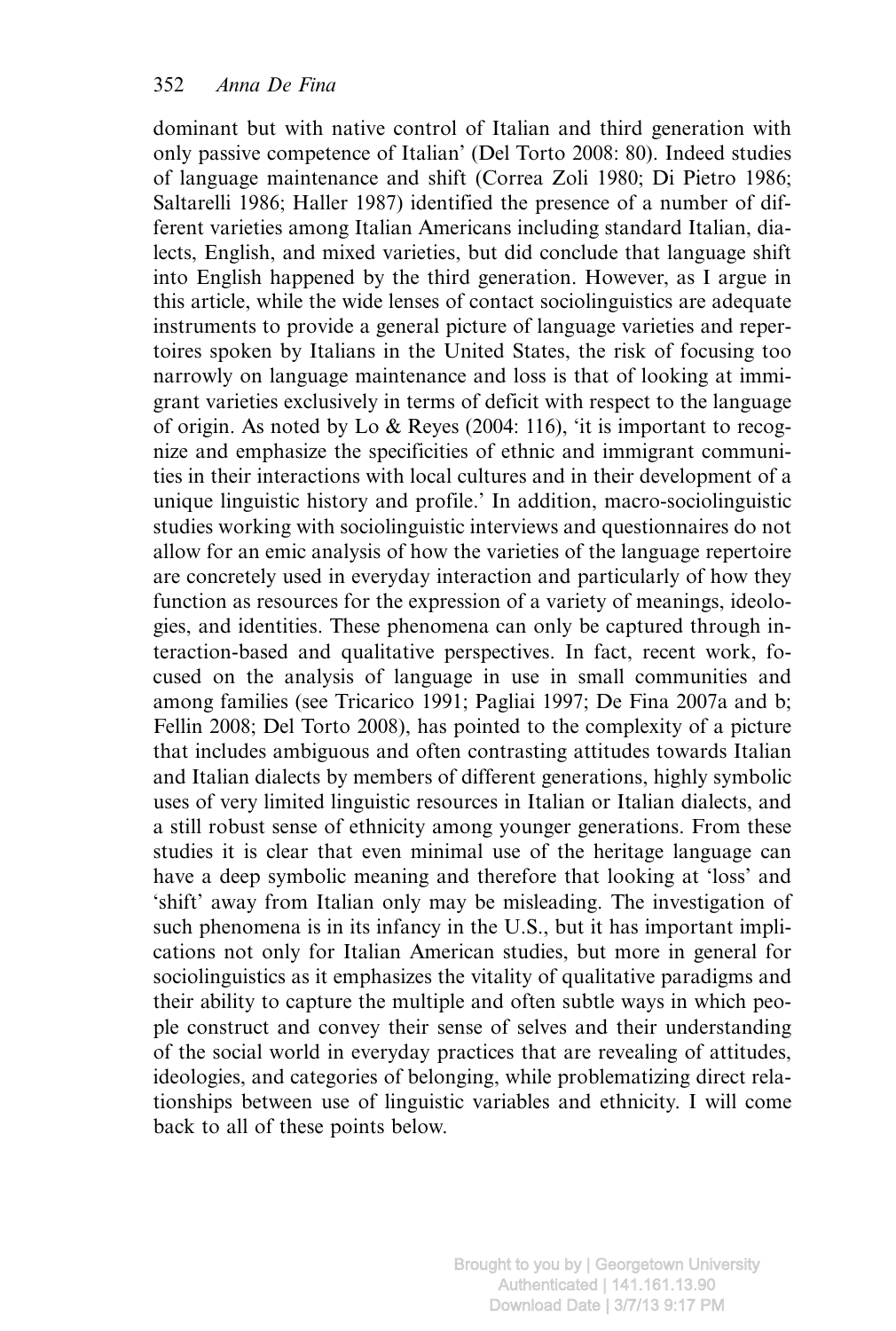Family interaction and engagement with the heritage language 353<br>3. Language, ethnicity, identity<br>Qualitative interaction-based sociolinguistic research has been gaining<br>ground in the last thirty years turning into a funda Family interaction and engagement with the heritage language 353<br>3. Language, ethnicity, identity<br>Qualitative interaction-based sociolinguistic research has been gaining<br>ground in the last thirty years turning into a funda Family interaction and engagement with the heritage language 353<br>
3. Language, ethnicity, identity<br>
Qualitative interaction-based sociolinguistic research has been gaining<br>
ground in the last thirty years turning into a fu 3. Language, ethnicity, identity<br>Qualitative interaction-based sociolinguistic research has been gaining<br>ground in the last thirty years turning into a fundamental theoretical<br>methodological frame of reference for the stud **3. Language, ethnicity, identity**<br>Qualitative interaction-based sociolinguistic research has been gaining<br>ground in the last thirty years turning into a fundamental theoretical<br>methodological frame of reference for the st Qualitative interaction-based sociolinguistic research has been gaining<br>ground in the last thirty years turning into a fundamental theoretical<br>methodological frame of reference for the study of relations between<br>language, Quantative interaction-based socioning<br>ansume these two and fundamental theoretical<br>methodological frame of reference for the study of relations between<br>language, ethnicity, and identity. The vitality of such a relation wa ground in the last timty years turning into a fundamental theoretical<br>methodological frame of reference for the study of relations between<br>language, ethnicity, and identity. The vitality of such a relation was al-<br>ready we Inethodological frame of reference for the study of relations between<br>language, ethnicity, and identity. The vitality of such a relation was al-<br>ready well established in classic sociolinguistic work (see Fought 2002).<br>In ranguage, cumenty, and dentity. The vitality of such a relation was arready well established in classic sociolinguistic work (see Fought 2002). In classic theoretical models of language contact and change, the link between Fore to the preservation of ethnic identity. Fishman, who devoted mand in attitudes related to it. For Fishman (see 1991; 1968), whose sociolinguistic theorizations in this field have been groundbreaking, for example, lang In classic ineofetical models of language contact and change, the link<br>between these two elements was to be found in language maintenance<br>and in attitudes related to it. For Fishman (see 1991; 1968), whose socio-<br>linguisti between these two elements was to be found in fanguage maintenance<br>and in attitudes related to it. For Fishman (see 1991; 1968), whose socio-<br>linguistic theorizations in this field have been groundbreaking, for exam-<br>ple, and in attitudes related to it. For Fishman (see 1991, 1966), whose socio-<br>linguistic theorizations in this field have been groundbreaking, for exam-<br>ple, language maintenance is central to ethnolinguistic vitality and the miguistic theorizations in this field have been groundoreaking, for exam-<br>ple, language maintenance is central to ethnolinguistic vitality and there-<br>fore to the preservation of ethnic identity. Fishman, who devoted most<br>o ple, language maintenance is central to ethnomigatistic vitality and there-<br>fore to the preservation of ethnic identity. Fishman, who devoted most<br>of his work to the social and psychological factors determining mainte-<br>nan For example, the noted that language maintenance and shift (see also Ferguson 1968; Clyne 1991; Baker 1992), pointed to the fact that these linguistic phenomena are closely entrenched with wide social processes involving t or ins work to the social and psychological ractors determining mainte-<br>nance and shift (see also Ferguson 1968; Clyne 1991; Baker 1992),<br>pointed to the fact that these linguistic phenomena are closely en-<br>trenched with wi ideologies, but also of concrete economic and ideological in-<br>trenched with wide social processes involving the economic, social, and<br>cultural relations between minorities and dominant groups in society.<br>For example, he no pointed to the fact that these imguistic phenomical are crossry chronomic terms that with wide social processes involving the economic, social, and cultural relations between minorities and dominant groups in society. For terenced with wide social processes involving the ceohomic, social, and<br>cultural relations between minorities and dominant groups in society.<br>For example, he noted that language maintenance and shift may be a<br>function not entural relations between inhibities and dominant groups in society.<br>For example, he noted that language maintenance and shift may be a<br>function not only of wide sociocultural phenomena such as language<br>ideologies, but als For example, he hoted that language manneriance and sint may be a<br>function not only of wide sociocultural phenomena such as language<br>ideologies, but also of concrete economic and social processes such as<br>urbanization. In b function flot only of which solid ideologies, but also of concrete econourbanization. In brief, he showed that terests of dominant groups often have which minority languages are maintai (2006: 30) put it, '[t]he fact that banization. In brief, he showed that the economic and ideological in-<br>banization. In brief, he showed that the economic and ideological in-<br>rests of dominant groups often have a direct effect on the degree to<br>iich minorit urbanization. In brief, he showed that the economic and ideological in-<br>terests of dominant groups often have a direct effect on the degree to<br>which minority languages are maintained. Thus, as Schiffman & Garcia<br>(2006: 30

cerests of dominant groups often have a direct effect on the degree to<br>which minority languages are maintained. Thus, as Schiffman & Garcia<br>(2006: 30) put it, '[t]he fact that language is a link to ethnicity is a con-<br>stan it clear that attitudes towards languages are closely entrenched with ways<br>of conceptualizing social relations and the social world as a whole. In-<br>deed, while the effects of language ideologies are clear in the degree to Schieffelin, Woolard & Kroskrity 1998), i.e., on implicit and explicit conceptions about the value and roles of languages in society, has also made it clear that attitudes towards languages are closely entrenched with way Stant thread in Tislinian's work.<br>
On the other hand, literature on language ideologies (see for example<br>
Schieffelin, Woolard & Kroskrity 1998), i.e., on implicit and explicit con-<br>
ceptions about the value and roles of l on the other hand, increating on anguage ideologies (see for example<br>Schieffelin, Woolard & Kroskrity 1998), i.e., on implicit and explicit con-<br>ceptions about the value and roles of languages in society, has also made<br>it Selections, Woolard & Krosking 1996), i.e., on implient and explicit conceptions about the value and roles of languages in society, has also made it clear that attitudes towards languages are closely entrenched with ways it clear that attitudes towards languages are closely entrenched with ways<br>of conceptualizing social relations and the social world as a whole. In-<br>deed, while the effects of language ideologies are clear in the degree to<br> It clear that attitudes towards languages are closely entrefield with ways<br>of conceptualizing social relations and the social world as a whole. In-<br>deed, while the effects of language ideologies are clear in the degree to<br> or conceptualizing social relations and the social world as a whole. Indeed, while the effects of language ideologies are clear in the degree to which ethnic groups value their own languages, they are also evident in the p decal, which ethnic groups value their own languages, they are also evident in<br>the policies that are applied towards heritage languages by governments<br>and public institutions. Scholars who investigated minority languages i when ethne groups value then own languages, they are also evident in<br>the policies that are applied towards heritage languages by governments<br>and public institutions. Scholars who investigated minority languages in<br>the U.S. fraction. Scholars who investigated minority languages in<br>the U.S. (see, among others, Zentella 1997; Pavlenko 2002; King & De<br>Fina 2011) have shown that negative attitudes vis-à-vis minorities em-<br>bodied in public discour and puone institutions. Senotars who investigated inhority ianguages in<br>the U.S. (see, among others, Zentella 1997; Pavlenko 2002; King & De<br>Fina 2011) have shown that negative attitudes vis-à-vis minorities em-<br>bodied in cance of language as a symbol of in- or out-group culture and as a prime resource for the drawing of ethnic bundle in turn strongly affect the chance for those language ideologies, which in turn strongly affect the chance That 2011) have shown that hegative attitudes vis-a-vis imhorities<br>bodied in public discourses and policies towards those groups are<br>flected and reasserted in language ideologies, which in turn strongl<br>fect the chance for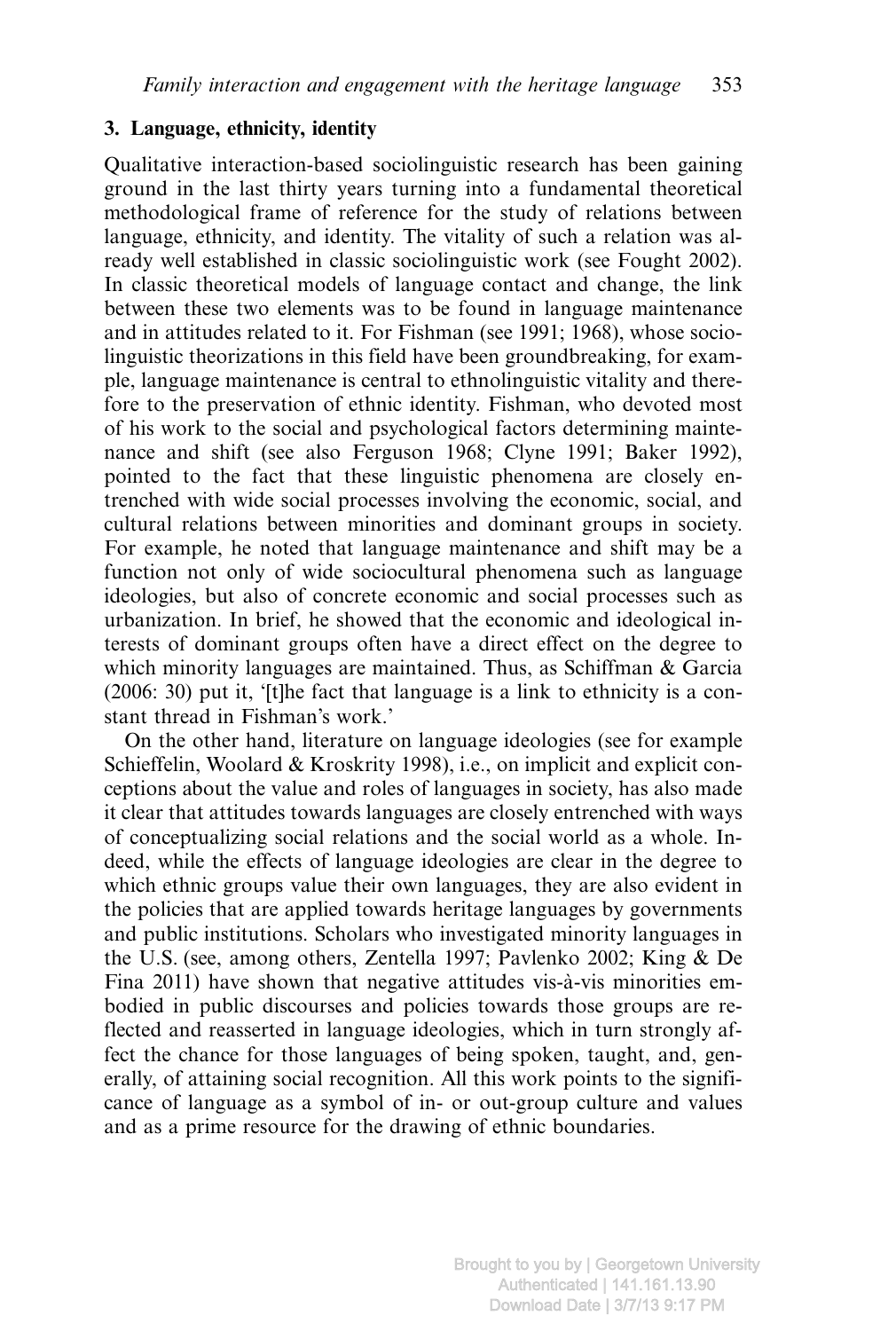<sup>354</sup> *Anna De Fina* A *Anna De Fina*<br>The literature on language and power provides further arguments for<br>e significance of language as a marker of ethnic identities and values<br>that scholars emphasize the centrality of cultural and semiotic sy Anna De Fina<br>The literature on language and power provides further arguments for<br>the significance of language as a marker of ethnic identities and values<br>in that scholars emphasize the centrality of cultural and semiotic s 354 Anna De Fina<br>
The literature on language and power provides further arguments for<br>
the significance of language as a marker of ethnic identities and values<br>
in that scholars emphasize the centrality of cultural and sem 354 Anna De Fina<br>The literature on language and power provides further arguments for<br>the significance of language as a marker of ethnic identities and values<br>in that scholars emphasize the centrality of cultural and semiot The literature on language and power provides further arguments for<br>the significance of language as a marker of ethnic identities and values<br>in that scholars emphasize the centrality of cultural and semiotic systems<br>in the The literature on language and power provides further arguments for<br>the significance of language as a marker of ethnic identities and values<br>in that scholars emphasize the centrality of cultural and semiotic systems<br>in the The interature of language and power provides further arguments for<br>the significance of language as a marker of ethnic identities and values<br>in that scholars emphasize the centrality of cultural and semiotic systems<br>in the In that scholars emphasize the centrality of cultural and semiotic systems<br>in the acquisition and negotiation of social status. In Bourdieu's social<br>theory, for example, power is seen as deriving from economic, cultural,<br>a In that scholars emphasize the eentranty of eutural and schnotle systems<br>in the acquisition and negotiation of social status. In Bourdieu's social<br>theory, for example, power is seen as deriving from economic, cultural,<br>and In the acquisition and hegotiation of social status. In Bourdieu's social<br>theory, for example, power is seen as deriving from economic, cultural,<br>and symbolic capital. Economic capital is accumulated through money<br>and asse incory, for example, power is seen as deriving from economic, cultural, and symbolic capital. Economic capital is accumulated through money and assets, social capital is gained through social relations and influences, cult and symbonc capital. Economic capital is accumulated through money<br>and assets, social capital is gained through social relations and influ-<br>ences, cultural capital is linked with the accumulation of knowledge and<br>the right and assets, social capital is gained through social relations and influ-<br>ences, cultural capital is linked with the accumulation of knowledge and<br>the right of access to the tools for acquiring that knowledge. All of these<br> ences, cutural caphar is finked with the accumulation of knowledge and<br>the right of access to the tools for acquiring that knowledge. All of these<br>resources may turn into symbolic power, 'which is the form that the<br>various The Fight of access to the tools for acquiring that knowledge. All of these<br>resources may turn into symbolic power, 'which is the form that the<br>various species of capital assume when they are perceived as legitimate'<br>(Bour resources may turn mto symbone power, which is the form that the various species of capital assume when they are perceived as legitimate (Bourdieu 1989: 17). As language is one of the most important forms cultural capital, However, the forms that these relations may take are not important forms of the most important forms of the most important forms of the used by social groups to reaffirm or establish their social positions.<br>The straight st (Bourdied 1969, 17). As language is one of the most important forms of cultural capital, it has a tremendous symbolic value, and therefore it is often used by social groups to reaffirm or establish their social positions.

cultural capital, it has a tremendous symbolic value, and therefore it is often used by social groups to reaffirm or establish their social positions.<br>Thus both sociolinguistic literature and social theory have provided st of the social groups to reaffilm of establish their social positions.<br>Thus both sociolinguistic literature and social theory have provided<br>strong evidence for the close ties between language and ethnicity.<br>However, the for Thus bout sociolinguistic interature and social theory have provided<br>strong evidence for the close ties between language and ethnicity.<br>However, the forms that these relations may take are not straightfor-<br>ward as ethnic i show the forms that these responses and entirely.<br>
However, the forms that these relations may take are not straightfor-<br>
ward as ethnic identities are not necessarily constructed, conveyed, and<br>
negotiated through the use Trowever, the forms that these relations may take are not straightfor-<br>ward as ethnic identities are not necessarily constructed, conveyed, and<br>negotiated through the use of heritage or individual language varieties<br>as we ward as ethnic definities are not hecessarily constructed, conveyed, and<br>negotiated through the use of heritage or individual language varieties<br>as we codes (Gumperz 1982) per se. A vast and recent body of work in<br>sociolin the *solution* in the use of heritage of individual language varieties<br>as we codes (Gumperz 1982) per se. A vast and recent body of work in<br>sociolinguistics, particularly work on code-switching, identity, and style,<br>has s as we coaes (Gumperz 1982) per se. A vast and recent body or work in<br>sociolinguistics, particularly work on code-switching, identity, and style,<br>has shown quite the contrary: i.e., that in general there is no one-to-one<br>c socioninguistics, particularly work on code-switching, definity, and style,<br>has shown quite the contrary: i.e., that in general there is no one-to-one<br>correspondence between in-group languages and in-group identities and<br>t nas shown quite the contrary. i.e., that in general there is no one-to-one<br>correspondence between in-group languages and in-group identities and<br>that ethnic identities are often intermingled with different kinds of identicorrespondence between in-group ranguages and in-group dentities and<br>that ethnic identities are often intermingled with different kinds of identi-<br>tity and style follows a more general social constructionist trend in iden that ethnic identities are often interfiningled with different kinds of identities that affect language choices. In this regard, work on ethnicity, identity studies (see Bucholtz & Hall 2005; De Fina, Schiffrin & Bamberg 2 ity and style follows a more general social constructionist trend in identity studies (see Bucholtz & Hall 2005; De Fina, Schiffrin & Bamberg 2006; De Fina 2011) that regards identities as plural, constructed, and negotiat resources ranging from prosodic traits to language varieties and negotiated in concrete social practices via splural, constructed, and negotiated in concrete social practices via symbolic processes among which indexicality In the State Bucholiz & Hall 2005, De Fina, Schiffin & Balloerg<br>2006; De Fina 2011) that regards identities as plural, constructed, and<br>negotiated in concrete social practices via symbolic processes among<br>which indexicalit 2000, De Fina 2011) that regards definites as philal, constructed, and<br>negotiated in concrete social practices via symbolic processes among<br>which indexicality is one of the most important. Indexicality allows<br>speakers to i negotiated in concrete social practices via symbonic processes allong<br>which indexicality is one of the most important. Indexicality allows<br>speakers to indirectly convey identities through the use of a variety of<br>resources which mdexically is one of the most important. Indexically allows<br>speakers to indirectly convey identities through the use of a variety of<br>resources ranging from prosodic traits to language varieties to styles.<br>Early work speakers to munectly convey dentities through the use of a variety of<br>resources ranging from prosodic traits to language varieties to styles.<br>Early work by Rampton (1995) on code-crossing, a great deal of work<br>on code-swit resources ranging from prosourc trans to language varieties to styles.<br>Early work by Rampton (1995) on code-crossing, a great deal of work<br>on code-switching (see Meeuwis & Blommaert 1994; Auer 1998 and<br>2005) and further li Early Work by Rampton (1995) on code-crossing, a great deal of Work<br>on code-switching (see Meeuwis & Blommaert 1994; Auer 1998 and<br>2005) and further literature on identity and style (Rampton 1999; Irvine<br>2001; Eckert and R on code-switching (see Meetuwis & Bionimaert 1994, Auer 1998 and 2005) and further literature on identity and style (Rampton 1999; Irvine 2001; Eckert and Rickford 2001; Coupland 2007) has successfully argued that speaker 2005) and further literature on identity and style (Rampton 1999; Irvine 2001; Eckert and Rickford 2001; Coupland 2007) has successfully argued that speakers of a minority language use a variety of codes and styles to con 2001, Eckert and Kickroto 2001, Coupland 2007) has successfuny argued<br>that speakers of a minority language use a variety of codes and styles to<br>convey identities, that often these styles are the result of mixing between<br>d ethnic groups (Lo  $&$  Reyes 2004). Recent research on urban language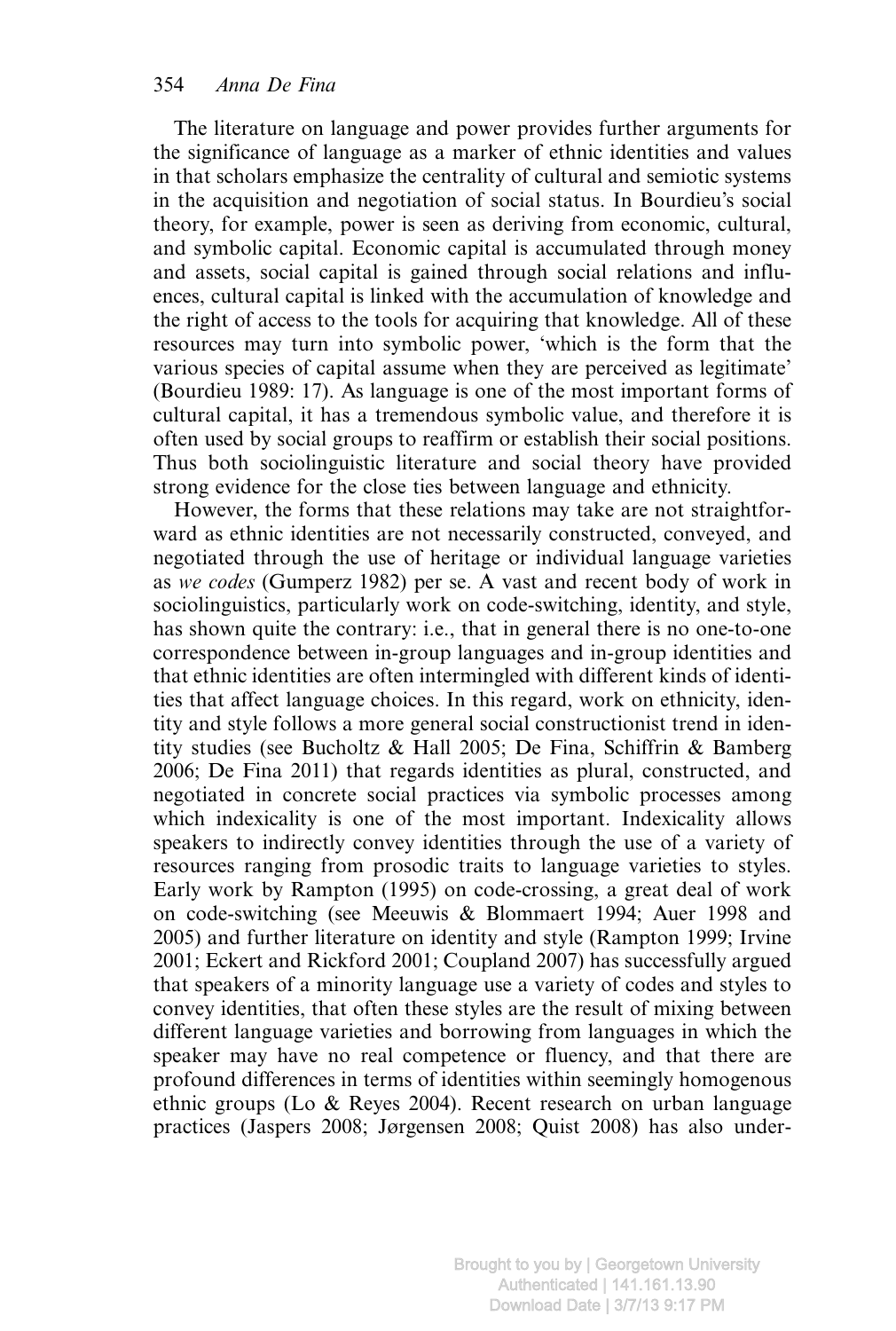Family interaction and engagement with the heritage language 355<br>scored the presence in multilingual domains of interaction, of polylin-<br>gual varieties and styles that reflect a postmodern reality of contact and<br>connection Family interaction and engagement with the heritage language 355<br>scored the presence in multilingual domains of interaction, of polylin-<br>gual varieties and styles that reflect a postmodern reality of contact and<br>connection Family interaction and engagement with the<br>scored the presence in multilingual domains<br>gual varieties and styles that reflect a postmo<br>connection between different ethnicities.<br>The work reviewed above mostly investige<br>cont Family interaction and engagement with the heritage language 355<br>
ored the presence in multilingual domains of interaction, of polylin-<br>
al varieties and styles that reflect a postmodern reality of contact and<br>
nnection be

Family interaction and engagement with the heritage language 355<br>scored the presence in multilingual domains of interaction, of polylin-<br>gual varieties and styles that reflect a postmodern reality of contact and<br>connection scored the presence in multilingual domains of interaction, of polylingual varieties and styles that reflect a postmodern reality of contact and connection between different ethnicities.<br>The work reviewed above mostly inve scored the presence in multimigual domains of interaction, or polymi-<br>gual varieties and styles that reflect a postmodern reality of contact and<br>connection between different ethnicities.<br>The work reviewed above mostly inve guar varieties and styles that reflect a postmodern reanty or contact and<br>connection between different ethnicities.<br>The work reviewed above mostly investigates youth in situations of<br>contact with peers both belonging to th The work reviewed above mostly investigates youth in situations of contact with peers both belonging to the in-group and out-groups. In in-group communication within families, a domain on which I focus in this article, how Inc work Tevrewed above mostry investigates youth in situations of<br>contact with peers both belonging to the in-group and out-groups. In<br>in-group communication within families, a domain on which I focus in<br>this article, how Fig. 2011 contact with peers both belonging to the in-group and out-groups. In<br>in-group communication within families, a domain on which I focus in<br>this article, however, linguistic creativity and freedom are definitely m m-group communication within rainines, a domain on which I rocus in<br>this article, however, linguistic creativity and freedom are definitely more<br>constrained than in peer communication as parents and (in the case of<br>multige always prone to code-switching and increasing and interesting more<br>constrained than in peer communication as parents and (in the case of<br>multigeneration families) grandparents are usually either linguistically<br>less flexibl constrained than in peer communication as parents and (in the case of<br>multigeneration families) grandparents are usually either linguistically<br>less flexible than their children, and/or ideologically more conservative.<br>Stud mungeneration rannies) grandparents are usuany entier iniguisticany<br>less flexible than their children, and/or ideologically more conservative.<br>Studies that analyzed multilingual family interaction (see, for example,<br>Pan 19 cludies that analyzed multilingual family interaction (see, for example, Pan 1995; Gupta & Yeok 1995; Lanza 2001) found that children are always prone to code-switch away from the L1 of their parents, or in any case to ado budies that analyzed inditifulgiar ranny interaction (see, for example, Pan 1995; Gupta & Yeok 1995; Lanza 2001) found that children are always prone to code-switch away from the L1 of their parents, or in any case to adop Fan 1999, Gupta & Teok 1995, Lanza 2001) found that emforted are<br>always prone to code-switching as a communicative strategy. And quali-<br>tative case studies (Rubino 2004; Del Torto 2008; Williams 2008) also<br>clearly point to always profit to code-switch away from the E1 of their parents, of m<br>any case to adopt code-switching as a communicative strategy. And quali-<br>tative case studies (Rubino 2004; Del Torto 2008; Williams 2008) also<br>clearly po any case to adopt code-switching as a communicative strategy. And quantative case studies (Rubino 2004; Del Torto 2008; Williams 2008) also clearly point to the significance of competence in the heritage language, particul rative case studies (Kuolino 2004, Def 1010 2006, Williams 2006) also<br>clearly point to the significance of competence in the heritage language,<br>particularly for older generations, as a sign of ethnic loyalty and there-<br>for clearly point to the significance of competence in the heritage language,<br>particularly for older generations, as a sign of ethnic loyalty and there-<br>fore to the centrality of language negotiation in immigrant families to<br>d particularly for offer generations, as a sign of ethnic loyarty and there-<br>fore to the centrality of language negotiation in immigrant families to<br>define positions and identities. Indeed, in immigrant families use of the<br>h Force to the centranty or language hegotation in infinity and define positions and identities. Indeed, in immigrant families use of the heritage language is often associated with belonging to older generations and therefor define positions and<br>heritage language is<br>and therefore your<br>place in the family<br>self. What negotiat<br>communities is a r<br>present study.<br>Following the in<br>linguistics the start and therefore young people seem to always strive to define their own place in the family and in society in order to affirm their own sense of self. What negotiations about and around language imply in different communities and therefore young people seem to always strive to define their own<br>place in the family and in society in order to affirm their own sense of<br>self. What negotiations about and around language imply in different<br>communities

place in the rammy and in society in order to antimi then own sense of<br>self. What negotiations about and around language imply in different<br>communities is a matter of investigation, and this is the focus of the<br>present stu negotiate the use of language varieties. One question that is of particular Following the interactionist and socio-constructionist trend in socio-<br>linguistics, the starting point of this paper is that such research needs to<br>focus on members' concrete linguistic behavior and on the way they<br>negotia Following the interactionist and socio-constructionist trend in socio-<br>linguistics, the starting point of this paper is that such research needs to<br>focus on members' concrete linguistic behavior and on the way they<br>negotia Following the interactionist and socio-constructionist tiend in socio-<br>linguistics, the starting point of this paper is that such research needs to<br>focus on members' concrete linguistic behavior and on the way they<br>negotia Imguistics, the starting point of this paper is that<br>focus on members' concrete linguistic behavior<br>negotiate the use of language varieties. One quest<br>interest here is whether languages that have bec<br>are productively used interest here is whether<br>are productively used as<br>as communicative reso<br>at providing some ans<br>**4. The study**<br>The data to be discuss The data to be discussed here come from a case study of a three genera-<br> **4. The study**<br> **4. The study**<br> **7.** The data to be discussed here come from a case study of a three genera-<br>
tion Italian American family living in

as communicative resources and how. The analysis presented below aims<br>at providing some answers to this question.<br>**4. The study**<br>The data to be discussed here come from a case study of a three genera-<br>tion Italian American at providing some answers to this question.<br> **4. The study**<br>
The data to be discussed here come from a case study of a three genera-<br>
tion Italian American family living in the Flushing, New York area. The<br>
research projec 4. The study<br>The data to be discussed here come from a case study of a three genera-<br>tion Italian American family living in the Flushing, New York area. The<br>research project was conceived as a pilot study that would allow **4. The study**<br>The data to be discussed here come from a case study of a three genera-<br>tion Italian American family living in the Flushing, New York area. The<br>research project was conceived as a pilot study that would allo The data to be discussed here come from a case study of a three generation Italian American family living in the Flushing, New York area. The research project was conceived as a pilot study that would allow for in-<br>depth i The data to be discussed here come from a case study of a time genera-<br>tion Italian American family living in the Flushing, New York area. The<br>research project was conceived as a pilot study that would allow for in-<br>depth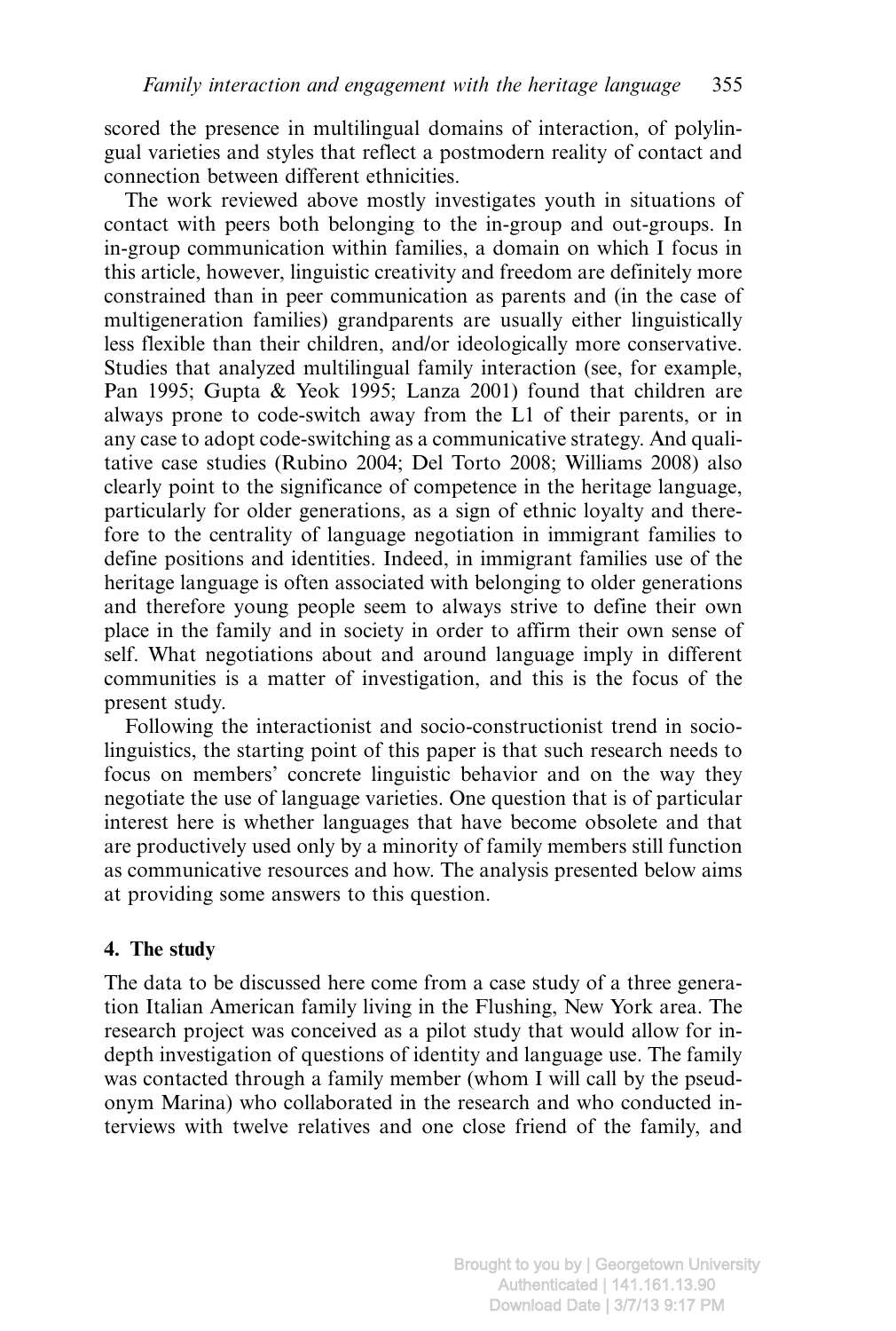<sup>356</sup> *Anna De Fina Anna De Fina*<br>who also made recordings of three spontaneous interactions, two of<br>them during lunch and dinner at Sauce day, a family tradition to which<br>I will return below and one during a conversation with her grandmothe Anna De Fina<br>who also made recordings of three spontaneous interactions, two of<br>them during lunch and dinner at Sauce day, a family tradition to which<br>I will return below, and one during a conversation with her grandmother *Anna De Fina*<br>
who also made recordings of three spontaneous interactions, two of<br>
them during lunch and dinner at Sauce day, a family tradition to which<br>
I will return below, and one during a conversation with her grandm 356 Anna De Fina<br>who also made recordings of three spontaneous interactions, two of<br>them during lunch and dinner at Sauce day, a family tradition to which<br>I will return below, and one during a conversation with her grandmo 356 Anna De Fina<br>who also made recordings of three spontaneous interactions, two of<br>them during lunch and dinner at Sauce day, a family tradition to which<br>I will return below, and one during a conversation with her grandmo who also made recordings of three spontaneous interactions, two of them during lunch and dinner at Sauce day, a family tradition to which I will return below, and one during a conversation with her grandmother and mother w who also made recordings of three spontaneous in<br>them during lunch and dinner at Sauce day, a family<br>I will return below, and one during a conversation wit<br>and mother which took place during her grandmot<br>terviews were focu and mother which took place during her grandmother's interview. Interviews were focused on language uses and preference, on identity as Italian Americans and on life experiences. In addition to doing interviews, Marina kep terviews were focused on language uses and preference, on identity as<br>Italian Americans and on life experiences. In addition to doing in-<br>terviews, Marina kept a research log and notes.<br>4.1 Participants<br>Table 1 describes t

Italian Americans and on life experiences. In addition to doing in-<br>terviews, Marina kept a research log and notes.<br>4.1 Participants<br>Table 1 describes the participants in the study, detailing their relationship<br>with Marina terviews, Marina kept a research log and notes.<br>
4.1 Participants<br>
Table 1 describes the participants in the study, detailing their relationship<br>
with Marina, their birth place, time spent in the U.S., and self-reported<br>
c 4.1 Participants<br>Table 1 describes the participants in the study, detailing their relationship<br>with Marina, their birth place, time spent in the U.S., and self-reported<br>competence in the language repertoire of the family. 4.1 Participants<br>Table 1 describes the participants in the study, detailing their relationship<br>with Marina, their birth place, time spent in the U.S., and self-reported<br>competence in the language repertoire of the family. Table 1 describes the participants in the study, detailing their relationship<br>with Marina, their birth place, time spent in the U.S., and self-reported<br>competence in the language repertoire of the family. In socioeconomic<br> with Marina, their birth place, time spent in the U.S., and self-reported competence in the language repertoire of the family. In socioeconomic terms the family has a rather typical history as the first immigrants from Mar competence in the language repertoire of the family. In socioeconomic<br>terms the family has a rather typical history as the first immigrants from<br>Marina's mother's side (her grandfather and grandmother) came from a<br>poor pea competence in the language repertor<br>terms the family has a rather typical i<br>Marina's mother's side (her grandfatl<br>poor peasant background, but her n<br>all employed in middle class jobs su<br>Marina, who is the eldest niece, was arina's mother's side (her grandfather and grandmother) came from a<br>or peasant background, but her mother, her aunt, and her uncle are<br>employed in middle class jobs such as teachers or federal workers.<br>arina, who is the el poor peasant background, but her mother, her aunt, and her uncle are<br>all employed in middle class jobs such as teachers or federal workers.<br>Marina, who is the eldest niece, was studying at a prestigious U.S. col-<br>lege at t

all employed in middle class jobs such as teachers or federal workers.<br>Marina, who is the eldest niece, was studying at a prestigious U.S. col-<br>lege at the time of the research.<br>As can be seen in table 1 only three members Marina, who is the eldest niece, was studying at a prestigious U.S. col-<br>lege at the time of the research.<br>As can be seen in table 1 only three members of this family who par-<br>ticipated in the study were born in Italy, mor lege at the time of the research.<br>As can be seen in table 1 only three members of this family who par-<br>ticipated in the study were born in Italy, more precisely in the town of<br>Borgetto, Sicily. In addition to the grandmoth As can be seen in table 1 only three members of this family who par-<br>ticipated in the study were born in Italy, more precisely in the town of<br>Borgetto, Sicily. In addition to the grandmother, Milena, only two of the<br>member As can be seen in table 1 only time inembers of this family who par-<br>ticipated in the study were born in Italy, more precisely in the town of<br>Borgetto, Sicily. In addition to the grandmother, Milena, only two of the<br>member Repated in the study were born in rtary, more precisely in the town of Borgetto, Sicily. In addition to the grandmother, Milena, only two of the members of the second generation (her elder son Albert and daughter Roberta) Borgetto, sichy. In addition to the grandmother, whieha, only two of the<br>members of the second generation (her elder son Albert and daughter<br>Roberta) were born in Sicily as her youngest daughter Lea (Marina's<br>aunt) was bor Roberta) were born in Sicily as her youngest daughter Lea (Marina's aunt) was born in the U.S. Other members of this family who were born in the U.S. belonged to different immigrant generations depending on where each of t Roberta) were born in Sichy as her youngest datighter Lea (Marina's aunt) was born in the U.S. Other members of this family who were born in the U.S. belonged to different immigrant generations depending on where each of t ature) was born in the O.S. Other inembers of this family who were born<br>in the U.S. belonged to different immigrant generations depending on<br>where each of their parents was born. Thus, for example Marina is sec-<br>ond genera where each of their parents was born. Thus, for example Marina is second generation on her mother's side (since Roberta was born in Borgetto), but third generation on her father's side as her father's parents were born in Frame and the U.S. but his grand<br>
were born in the U.S. but his grand<br>
order to avoid confusion, I will use<br>
by generation.<br>
4.2 *The language repertoire*<br>
Establishing language repertoires is were born in the U.S. but his grandparents were born in Italy. Thus, in<br>order to avoid confusion, I will use age group to classify family members<br>by generation.<br>4.2 The language repertoire<br>Establishing language repertoires

order to avoid confusion, I will use age group to classify family members<br>by generation.<br>4.2 The language repertoire<br>Establishing language repertoires is not an easy task, as Italian Ameri-<br>cans, particularly those who wer <sup>4.2</sup> The language repertoire<br>
Establishing language repertoires is not an easy task, as Italian Ameri-<br>
cans, particularly those who were born in the U.S., may use the term<br>
'Italian' ambiguously either to refer to the na 4.2 The language repertoire<br>Establishing language repertoires is not an easy task, as Italian Ameri-<br>cans, particularly those who were born in the U.S., may use the term<br>'Italian' ambiguously either to refer to the nationa 4.2 The language repertoire<br>Establishing language repertoires is not an easy task, as Italian Ameri-<br>cans, particularly those who were born in the U.S., may use the term<br>'Italian' ambiguously either to refer to the nationa Establishing language repertoires is not an easy task, as Italian Ameri-<br>cans, particularly those who were born in the U.S., may use the term<br>'Italian' ambiguously either to refer to the national standard or to the<br>dialect Estabishing language repertones is not an easy task, as rianan Americans, particularly those who were born in the U.S., may use the term 'Italian' ambiguously either to refer to the national standard or to the dialect of t cans, particularly those who were bord<br>
"Italian" ambiguously either to refer to<br>
dialect of their parents and grandparen<br>
immigrants born in Italy, who clearly ur<br>
dialect and national standard and relate<br>
tinctions as de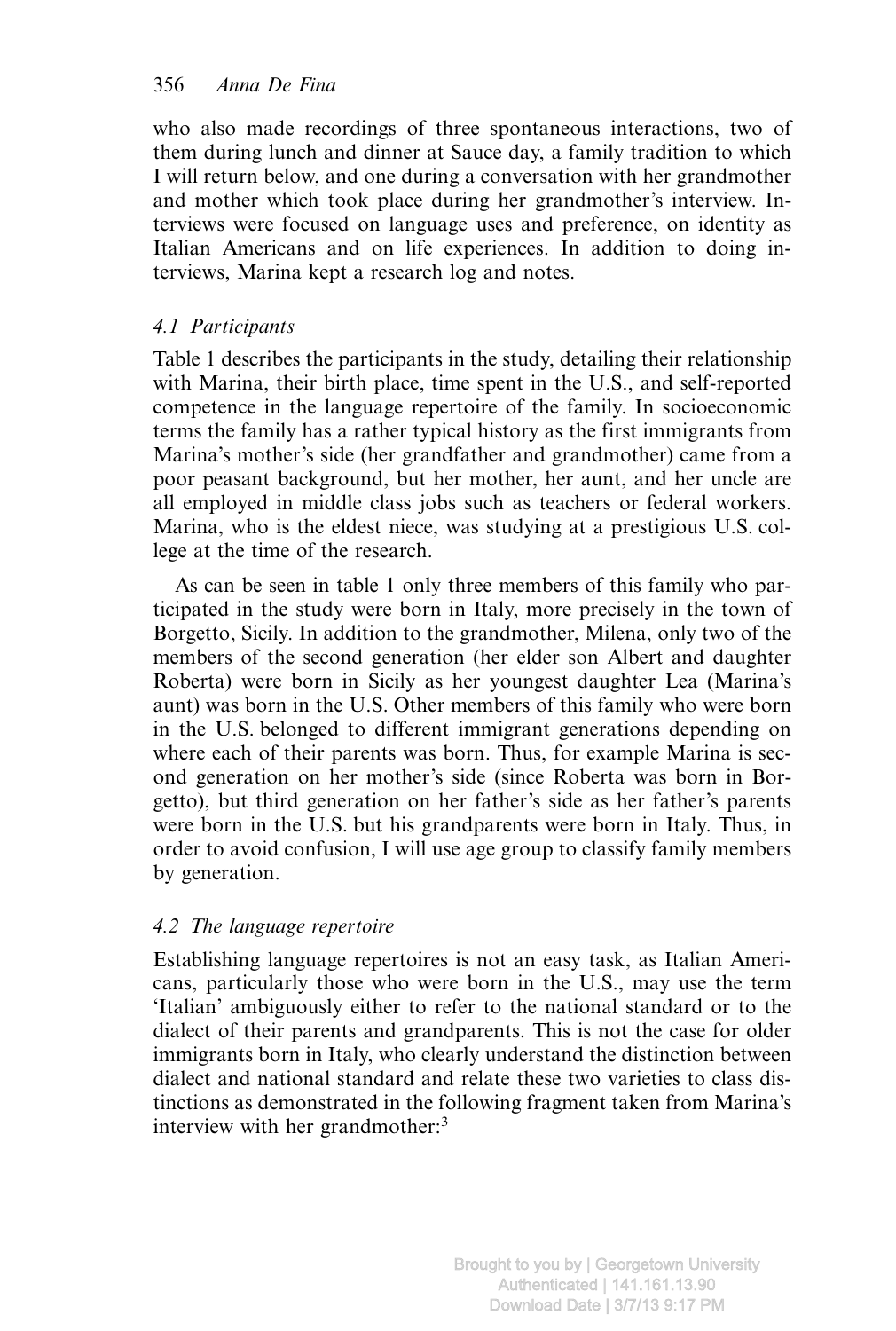| Table 1. Study participants                 |                    |    |             |                                                         |                         |
|---------------------------------------------|--------------------|----|-------------|---------------------------------------------------------|-------------------------|
|                                             | Place of birth Age |    | English     | Italian                                                 | Sicilian                |
| Marina,<br>(researcher).                    | US                 | 23 | Yes         | Yes                                                     | Yes                     |
| Roberta<br>(mother <sup>2</sup> )           | Borgetto           | 47 | Yes         | A little                                                | Yes                     |
| Sam<br>(father)                             | US                 | 48 | Yes         | Very little                                             | No                      |
| Anna<br>(paternal)<br>grandmother)          | <b>US</b>          | 75 | Yes         | Understands<br>a little                                 | Understands<br>a little |
| Anthony<br>(paternal<br>grandfather)        | US                 | 75 | Yes         | Understands<br>a little                                 | Understands<br>a little |
| Lea<br>(maternal aunt,<br>Vito's wife)      | <b>US</b>          | 41 | Yes         | Yes                                                     | Yes                     |
| Vito<br>uncle (Lea's<br>husband)            | US                 | 42 | Yes         | Understands<br>a little                                 |                         |
| Joy<br>(Vito's mother)                      | US                 | 66 | Yes         | No                                                      | N <sub>o</sub>          |
| Charlie<br>cousin (Lea and<br>Vito's son)   | <b>US</b>          | 8  | <b>Yes</b>  | A little                                                | Understands<br>a little |
| Judy<br>cousin (Lea and<br>Vito's daughter) | <b>US</b>          | 11 | Yes         | A little                                                | Understands<br>a little |
| Rosie<br>Aunt (maternal<br>uncle's wife)    | <b>US</b>          | 56 | <b>Yes</b>  | Yes (unclear<br>whether Italian Sicilian<br>or dialect) | Neapolitan and          |
| Albert<br>(maternal uncle)                  | Borgetto           | 56 | <b>Yes</b>  | Yes                                                     | Yes                     |
| Peter<br>(family friend)                    | US                 | 51 | Yes         | Understands<br>a little                                 | Understands<br>a little |
| Milena<br>maternal<br>grandmother           | Borgetto           | 81 | Very little | Yes                                                     | Yes                     |

(1)

| randmother |                                                                                          |
|------------|------------------------------------------------------------------------------------------|
|            |                                                                                          |
| 1)         |                                                                                          |
| 1. Marina: | Uhm (.) quali lingue e dialetti sai?                                                     |
|            | [Uhm (.) which languages and dialects do you know?]                                      |
| 2. Nonna:  | Solo uno dialetto u dialetto borgitano $(a/a)a$                                          |
|            | [Just one dialect the dialect from Borgetto $(\partial \hat{\rho}(\partial \hat{\rho}))$ |
| 3. Marina: | $(a)$ $(a)$ Ma capisci capisci l'italiano!                                               |
|            | $[@@But$ you understand understand Italian!]                                             |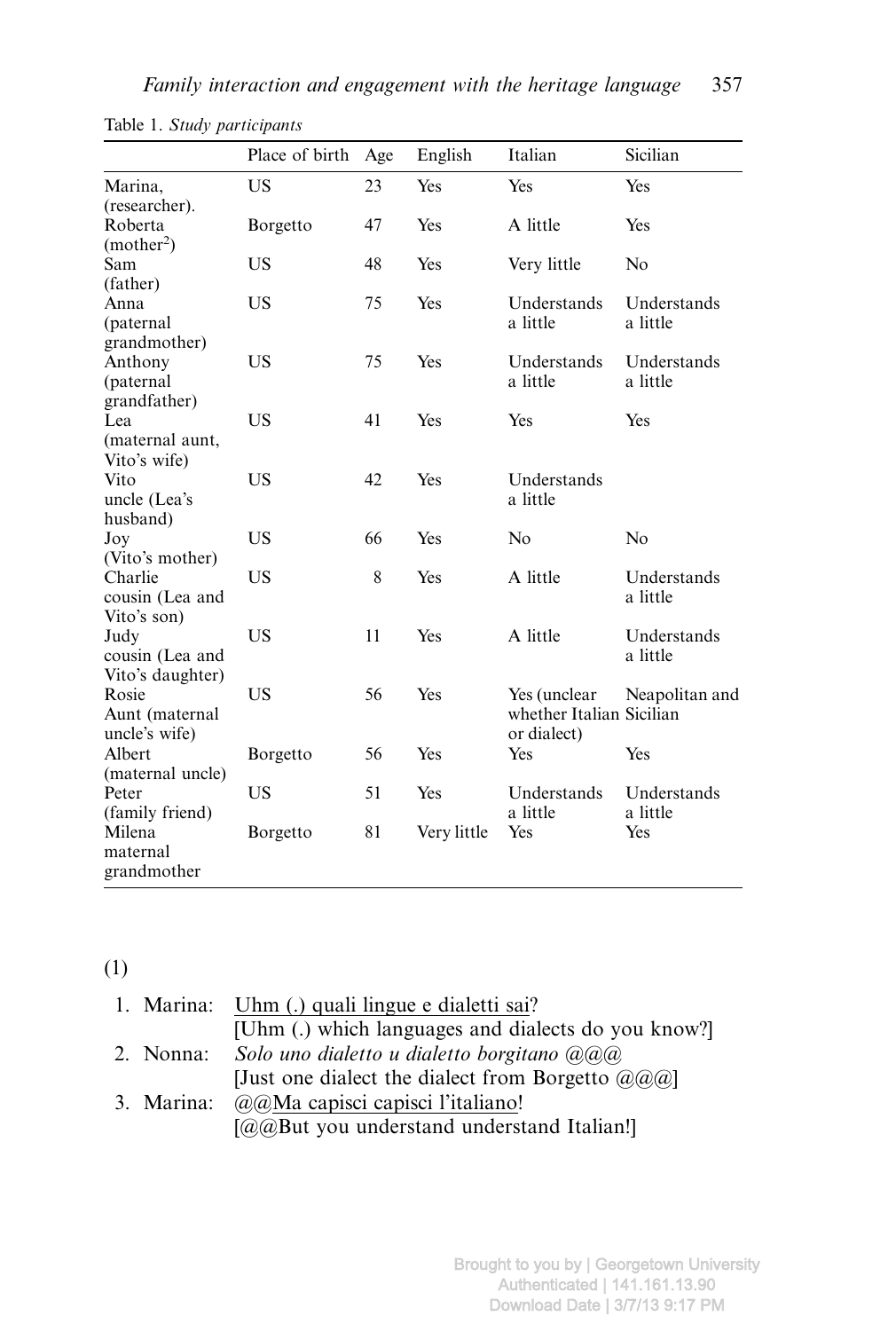|            | Anna De Fina                                                                                                            |
|------------|-------------------------------------------------------------------------------------------------------------------------|
| 4. Nonna:  | $\chi$ e l'taliano a me sora cu mmia un ci nesci na parola 'n<br>[Ye Italian my sister cannot speak a word in]          |
| 5.         | italiano ma io se parlo con una persona che non la conosco,<br>[Italian but if I speak with a person that I don't know] |
| 6.         | io ci dico di lei signore signora e poi ci parlo italiano!                                                              |
|            | II address them as Sir or Lady and then I speak to them<br>in Italian!]                                                 |
| 7. Marina: | Uhu.                                                                                                                    |
| 8. Nonna:  | E veramente io aiu stu carattere.                                                                                       |
|            | [And really I have this personality].                                                                                   |
|            | 9. Roberta: Yea.                                                                                                        |
| 10. Nonna: | Io insomma quando venia un signore una signora quanno<br>[I well when a gentleman or a lady came when]                  |
| 11.        | lavoravo na stessa mia compagnia io ci dicevo u chiamavo                                                                |
|            | II worked in my company I talked to him addressed him                                                                   |
| 12.        | signore.                                                                                                                |
|            | as Sir.]                                                                                                                |

as interactions with *signore*.<br>
as Sir.]<br>
As we see in this example *nonna* ('grandmother') clearly relates use of<br>
Italian with social class describing situations in which she spoke Italian<br>
as interactions with *signori* recounting with social class describing situations in which she spoke Italian<br>as interactions with signori and *signore* ('ladies' and 'gentlemen') and<br>recounting with pride that, as opposed to her sister, she could handle As we see in this example *nonna* ('grandmother') clearly relates use of Italian with social class describing situations in which she spoke Italian as interactions with *signori* and *signore* ('ladies' and 'gentlemen') an As we see in this example *nonna* ('grandmother') clearly relates use of Italian with social class describing situations in which she spoke Italian as interactions with *signori* and *signore* ('ladies' and 'gentlemen') an As we see in this example *nonna* (grandmother) elearly relates use of Italian with social class describing situations in which she spoke Italian as interactions with *signori* and *signore* ('ladies' and 'gentlemen') and 1. Marina: U.S. born members, on the other hand, often appear<br>
1. Marina: extract from Marina's interview with her maternal uncle:<br>
2.<br>
1. Marina: @@Um, so, yeah, do you feel like there's a difference<br>
2. between your unde unable to clearly distinguish between the two languages as seen in the following extract from Marina's interview with her maternal uncle:

(2)

|          | ollowing extract from Marina's interview with her maternal uncle:                                                                                                       |
|----------|-------------------------------------------------------------------------------------------------------------------------------------------------------------------------|
| 2)       |                                                                                                                                                                         |
| 2.<br>3. | 1. Marina: $\omega(\omega)$ Um, so, yeah, do you feel like there's a difference<br>between your understanding of Italian dialect,<br>Sicilian, versus standard Italian? |
| 5.       | 4. Albert: Uh, I probably can't tell the difference, 'cause all<br>I really know is the Sicilian dialect.                                                               |
|          | $\Gamma_{\text{blue}}$ ealf reports about language competence do not necessarily contained                                                                              |

Thus, self-reports about language competence do not necessarily corre-<br>spond to actual competence as they are deeply influenced by perceptions<br>and language ideologies. As we will see later, for example, Milena, who spond to actual competence as they are deeply influenced by perceptions<br>and language competence as they are deeply influenced by perceptions<br>and language ideologies. As we will see later, for example, Milena, who<br>claims in 3. Selfand, versus standard Italian:<br>
4. Albert: Uh, I probably can't tell the difference, 'cause all<br>
5. I really know is the Sicilian dialect.<br>
Thus, self-reports about language competence do not necessarily corre-<br>
spon Francet. Con, I probably can't ten the dinetence, cause and<br>5. I really know is the Sicilian dialect.<br>Thus, self-reports about language competence do not necessarily corre-<br>spond to actual competence as they are deeply inf Thus, self-reports about language competence do not necessarily corre-<br>spond to actual competence as they are deeply influenced by perceptions<br>and language ideologies. As we will see later, for example, Milena, who<br>claims Thus, self-reports about language competence do not necessarily correspond to actual competence as they are deeply influenced by perceptions and language ideologies. As we will see later, for example, Milena, who claims in claims in her interview not to have any knowledge of English, under-<br>stands what is being said in a conversation carried out entirely in Eng-<br>lish. Therefore, the family language repertoire and individuals' compe-<br>tence in spond to actual competence as they are deeply immedied by perceptions<br>and language ideologies. As we will see later, for example, Milena, who<br>claims in her interview not to have any knowledge of English, under-<br>stands what and language recologies. As we will see fact, for example, whicha, who claims in her interview not to have any knowledge of English, understands what is being said in a conversation carried out entirely in English. Therefo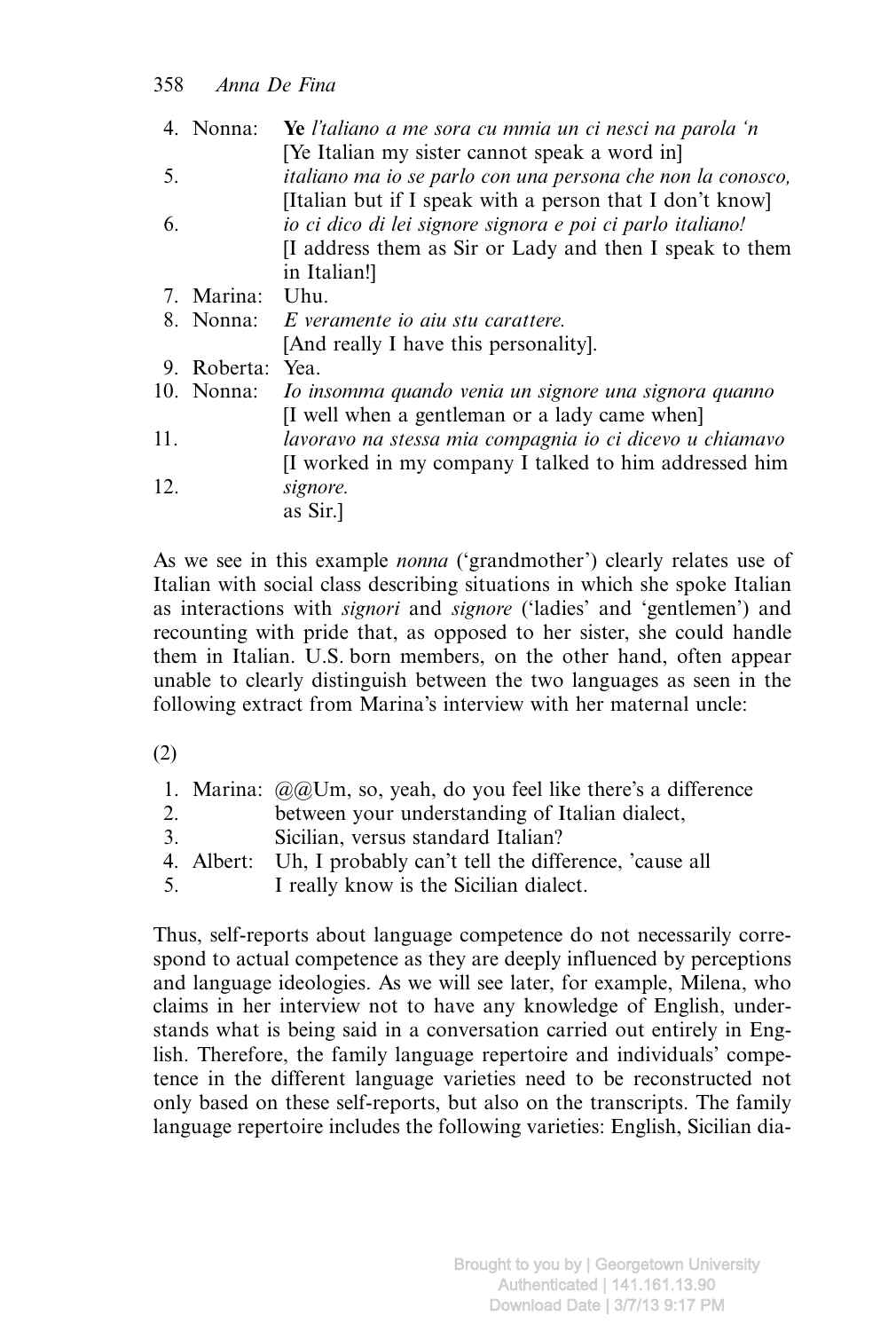Family interaction and engagement with the heritage language 359<br>lect, and Italian. It must be noted, however, that even though Italian<br>and Sicilian are different language varieties, there are lexical terms that<br>are identi Family interaction and engagement with the heritage language 359<br>lect, and Italian. It must be noted, however, that even though Italian<br>and Sicilian are different language varieties, there are lexical terms that<br>are identi Family interaction and engagement with the heritage language 359<br>lect, and Italian. It must be noted, however, that even though Italian<br>and Sicilian are different language varieties, there are lexical terms that<br>are identi Family interaction and engagement with the heritage language 359<br>lect, and Italian. It must be noted, however, that even though Italian<br>and Sicilian are different language varieties, there are lexical terms that<br>are identi Famuy interaction and engagement with the heritage language 359<br>lect, and Italian. It must be noted, however, that even though Italian<br>and Sicilian are different language varieties, there are lexical terms that<br>are identic lect, and Italian. It must be noted, however, that even though Italian and Sicilian are different language varieties, there are lexical terms that are identical in both languages, and it is also common practice for speaker ect, and Hanah. It must be hoted, however, that even though Hanah<br>and Sicilian are different language varieties, there are lexical terms that<br>are identical in both languages, and it is also common practice for speak-<br>ers o and siemal are uncrent language varieties, there are lexical terms that<br>are identical in both languages, and it is also common practice for speak-<br>ers of Sicilian to code-mix by inserting chunks in Italian into their Sicil are identical in both languages, and it is also common practice for speak-<br>ers of Sicilian to code-mix by inserting chunks in Italian into their Sicil-<br>ian utterances. It is therefore at times difficult to decide whether s Ers of sichian to code-linx by inserting chanks in rianan into their sich-<br>ian utterances. It is therefore at times difficult to decide whether specific<br>linguistic chunks in a conversation are in Sicilian or in Italian, bu an uterances. It is increased at times united to decide whether specific linguistic chunks in a conversation are in Sicilian or in Italian, but it is generally easier to assign larger units (such as series of uterances or miguistic chunks in a conversation are in siemant of in Italian, out it is<br>generally easier to assign larger units (such as series of utterances or<br>turns) to one or the other language. Thus, in the transcripts below, I<br>hav generally easter to assign larger units (such as series of utterances of<br>turns) to one or the other language. Thus, in the transcripts below, I<br>have indicated that an utterance is in Sicilian with italics and in Italian<br>wi turns) to one of the other language. Thus, in the transcripts below, I<br>have indicated that an utterance is in Sicilian with italics and in Italian<br>with underlining, when either the whole turn is in one of the two lan-<br>guag mave muted that an utera<br>with underlining, when eithe<br>guages, or one of the two lan<br>biguous cases presented the<br>example [6]). I have also for<br>English words (see example<br>description of the data.<br>Within the family languag In undernining, when either the whole turn is in one of the two lan-<br>ages, or one of the two languages is prevalent in the turn. When am-<br>guous cases presented themselves I have discussed them openly (see<br>ample [6]). I hav guages, or one or the two languages is prevalent in the turn. When anti-<br>biguous cases presented themselves I have discussed them openly (see<br>example [6]). I have also found cases of mixtures such as Italianized<br>English wo

biguous cases presented themserves T have discussed them openty (see<br>example [6]). I have also found cases of mixtures such as Italianized<br>English words (see example [7]), but again, I have included them in the<br>description English words (see example [7]), but again, I have included them in the description of the data.<br>
Within the family language repertoire, English is the preferred language of all the members excluding Milena, whose preferen English words (see example [7]), but again, I have included them in the description of the data.<br>
Within the family language repertoire, English is the preferred language of all the members excluding Milena, whose preferen description of the data.<br>Within the family language repertoire, English is the preferred language of all the members excluding Milena, whose preference goes to Sicilian instead. Milena also states that she has almost no co whim the ranniy language repertorie, English is the preferred ran-<br>guage of all the members excluding Milena, whose preference goes to<br>Sicilian instead. Milena also states that she has almost no competence in<br>English; she guage of an the members excluding Milena, whose preference goes to<br>Sicilian instead. Milena also states that she has almost no competence in<br>English; she also speaks Italian, although it is not clear to what degree,<br>as mos Sichian instead. Milena also states that she has almost no competence in<br>English; she also speaks Italian, although it is not clear to what degree,<br>as most of her utterances are in Sicilian. Her daughters and son are<br>fluen English, she also speaks rianal, atthough it is not clear to what degree, as most of her utterances are in Sicilian. Her daughters and son are fluent in Sicilian, but only use it with her. Marina is the only third generati Italian course in sociolinguistics. She was a Political Science student in Sicilian, but only use it with her. Marina is the only third generation member who understands Sicilian well, although she does not speak it. She i had been studied with the studied with the studied well, although she does not speak it. She is also the only member of the family who is more fluent in Italian than in Sicilian as she studied it at the university for four ation member who understands Schilan wen, antiough she does not speak it. She is also the only member of the family who is more fluent in Italian than in Sicilian as she studied it at the university for four semesters and, speak it. She is also the only inelliber of the falliny who is lifered then<br>in Italian than in Sicilian as she studied it at the university for four<br>semesters and, at the time of the recordings, was enrolled in an advanced Italian than in sichian as she studied it at the university for four<br>semesters and, at the time of the recordings, was enrolled in an advanced<br>Italian course in sociolinguistics. She was a Political Science student, but<br>ha semesters and, at the three of the recordings, was emoned in an advanced<br>Italian course in sociolinguistics. She was a Political Science student, but<br>had been studying Italian for her language requirement. As can be seen<br>i Tranan course in socioninguistics. Site was a 1 official science student, out<br>had been studying Italian for her language requirement. As can be seen<br>in table 1 all the rest of the family members except for one declare that The that at least in terms of language ideologies, for them speaking that at least in the interviews of the second generation family members talk with regret in the interviews of their and their children's progressive loss In table 1 an the rest of the rannly inembers except for one declare that<br>they have some degree of competence (mostly passive) in Sicilian and<br>Italian. Many of the second generation family members talk with regret<br>in the i they have some degree of competence (mostly passive) in Sicilian and Italian. Many of the second generation family members talk with regret in the interviews of their and their children's progressive loss of competence in terview: the following exchange between Lea and Marina taken from Lea's in-

(3)

|    | erview: | he following exchange between Lea and Marina taken from Lea's i                                             |
|----|---------|-------------------------------------------------------------------------------------------------------------|
| 3) |         |                                                                                                             |
| 2. |         | 1. Marina: Umm, which language do you prefer to speak in now,<br>Italian or English?                        |
| 4. | 3. Lea: | Umm it's definitely easier for me to speak English,<br>so I would say that I prefer that. although I don't- |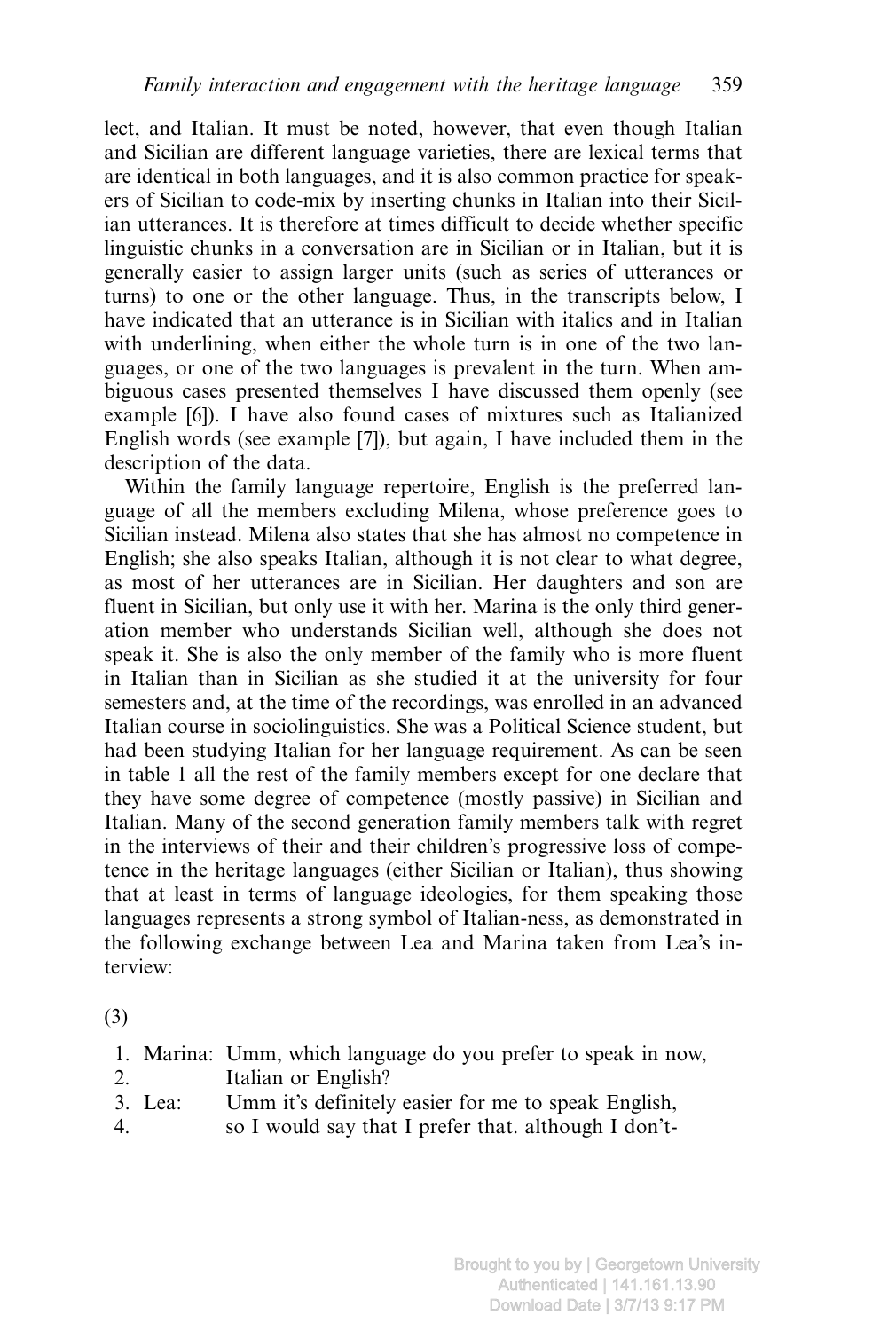- <sup>360</sup> *Anna De Fina*
- 5. I feel badly about losing Italian so I would never<br>5. I feel badly about losing Italian so I would never<br>6. I language 4. 6. Want of *Anna De Fina*<br>
5. I feel badly about losing Italian so I would never<br>
6. want to lose it even though that's not my preferred<br>
7. language.
- 7. language.

Soom And De Fina<br>
5. I feel badly about losing Italian so I would never<br>
6. want to lose it even though that's not my preferred<br>
7. language.<br>
And, indeed, when analyzing transcripts of family talk-in-interaction, it<br>
is t 5. I feel badly about losing Italian so I would never<br>6. want to lose it even though that's not my preferred<br>7. language.<br>And, indeed, when analyzing transcripts of family talk-in-interaction, it<br>is the case that most of t Free each discussed as a necessary communication, it<br>and, indeed, when analyzing transcripts of family talk-in-interaction, it<br>is the case that most of the conversation happens in English and that<br>translations are often us Transmission and the members with the members with different language.<br>And, indeed, when analyzing transcripts of family talk-in-interaction, it<br>is the case that most of the conversation happens in English and that<br>transla And, indeed, when analyzing transcripts of family talk-in-interaction, it<br>is the case that most of the conversation happens in English and that<br>translations are often used as a necessary communication strategy when<br>members And, indeed, when analyzing transcripts of family talk-in-interaction, it<br>is the case that most of the conversation happens in English and that<br>translations are often used as a necessary communication strategy when<br>members The most interest when analyzing transcripts of family talk in interaction, it<br>is the case that most of the conversation happens in English and that<br>translations are often used as a necessary communication strategy when<br>me is the case that most of the conversation happens in English and that<br>translations are often used as a necessary communication strategy when<br>members with different language competences interact. However, as I<br>discuss below transiations are often used as a necessary communication strategy when<br>members with different language competences interact. However, as I<br>discuss below, an important element that emerges from the analysis is<br>that although members with unferent language competences interact. However, as I<br>discuss below, an important element that emerges from the analysis is<br>that although, as noted in the literature, second generation members are<br>usually inve discuss below, an important element that emerges from the analysis is<br>that although, as noted in the literature, second generation members are<br>usually invested the most in facilitating and pursuing mutual under-<br>standing a mat annough, as noted in the interature, second generation inemocrs are<br>usually invested the most in facilitating and pursuing mutual under-<br>standing across languages and in emphasizing the significance of compe-<br>tence in distanding across languages and in emphasizing the significance of competence in the heritage language as a marker of identity, this role can also be taken up by members of the third generation, a phenomenon which has impo standing across languages and in emphasizing the significance of competence in the heritage language as a marker of identity, this role can also be taken up by members of the third generation, a phenomenon which has import be taken up by members of the third generation, a phenomenon which<br>has important implications for research on Italian Americans. Indeed, I<br>will discuss how Marina, who is a member of the third generation, en-<br>gages in lang be taken up by members of the three generation, a phenomenon which<br>has important implications for research on Italian Americans. Indeed, I<br>will discuss how Marina, who is a member of the third generation, en-<br>gages in lang here is a member of the third generation, en-<br>gages in language brokering with her peers and in frequent attempts<br>at communication in Italian and even in rudimentary Sicilian with her<br>grandmother. She also openly supports, win discuss now Marina, who is a member of the time generation, engages in language brokering with her peers and in frequent attempts at communication in Italian and even in rudimentary Sicilian with her grandmother. She a gages in language orokering with her peers and in riequent attempts<br>at communication in Italian and even in rudimentary Sicilian with her<br>grandmother. She also openly supports, in her meta-linguistic comments,<br>a multilingu at communication in Tianan and even in Tudimentary Sieman with her<br>grandmother. She also openly supports, in her meta-linguistic comments,<br>a multilingual identity for the whole family encouraging use of Italian<br>by her youn framamounci. She also openly supports, in her incta-inigalistic comments,<br>a multilingual identity for the whole family encouraging use of Italian<br>by her younger cousins. It could be argued that Marina is a somewhat<br>excepti a manimigual identity for the whole family encouraging use of rianal<br>by her younger cousins. It could be argued that Marina is a somewhat<br>exceptional case because of her interest in studying Italian and her hav-<br>ing been e by her younger cousins. It could be argued that Marina is a solite what<br>exceptional case because of her interest in studying Italian and her hav-<br>ing been enrolled in an Italian linguistics course, but then, of course, it<br> exceptional case oceaase of net interest in studying rianan and<br>ing been enrolled in an Italian linguistics course, but then, of<br>is hard to establish what caused what: whether her interest in<br>fed her positive attitudes tow It is also clear that the maintenance of some (even if minimal) level of altilian has been a contributing factor in the dramatic increase in llege enrolments in this language in the dramatic increase in llege enrolments in multilingualism is provided as part of the family's repertoire and as markers of their collective<br>and as part of the family members of the family members of the family members of<br>tudy Italian has been a contributing factor

the method is through various standard of vice-versa. In addition, it is<br>reasonable to hypothesize that Italian American youth's willingness to<br>study Italian has been a contributing factor in the dramatic increase in<br>colle reasonable to hypothesize that rianan American youth s winnightess to<br>study Italian has been a contributing factor in the dramatic increase in<br>college enrolments in this language in the last 20 years.<sup>4</sup><br>It is also clear t order a contributing factor in the dramatic increase in<br>college enrolments in this language in the last 20 years.<sup>4</sup><br>It is also clear that the maintenance of some (even if minimal) level of<br>multilingualism is generally pra the same of some even if minimal) level of<br>It is also clear that the maintenance of some (even if minimal) level of<br>multilingualism is generally practiced by many of the family members<br>through various strategies, which sho It is also clear that the maintenance of some (even it infinitially pever or<br>multilingualism is generally practiced by many of the family members<br>through various strategies, which show that Italian and Sicilian are re-<br>gar manimguansin is generally practiced by many of the family includes<br>through various strategies, which show that Italian and Sicilian are re-<br>garded as part of the family's repertoire and as markers of their collective<br>ident proficient in Italian 2 displays of meta-linguistic performance of engagement the lyze here include:<br>
- speech accommodation<br>
- spontaneous translations by members of the family who are<br>
proficient in Italian<br>
- displays o

- 
- 
- 
-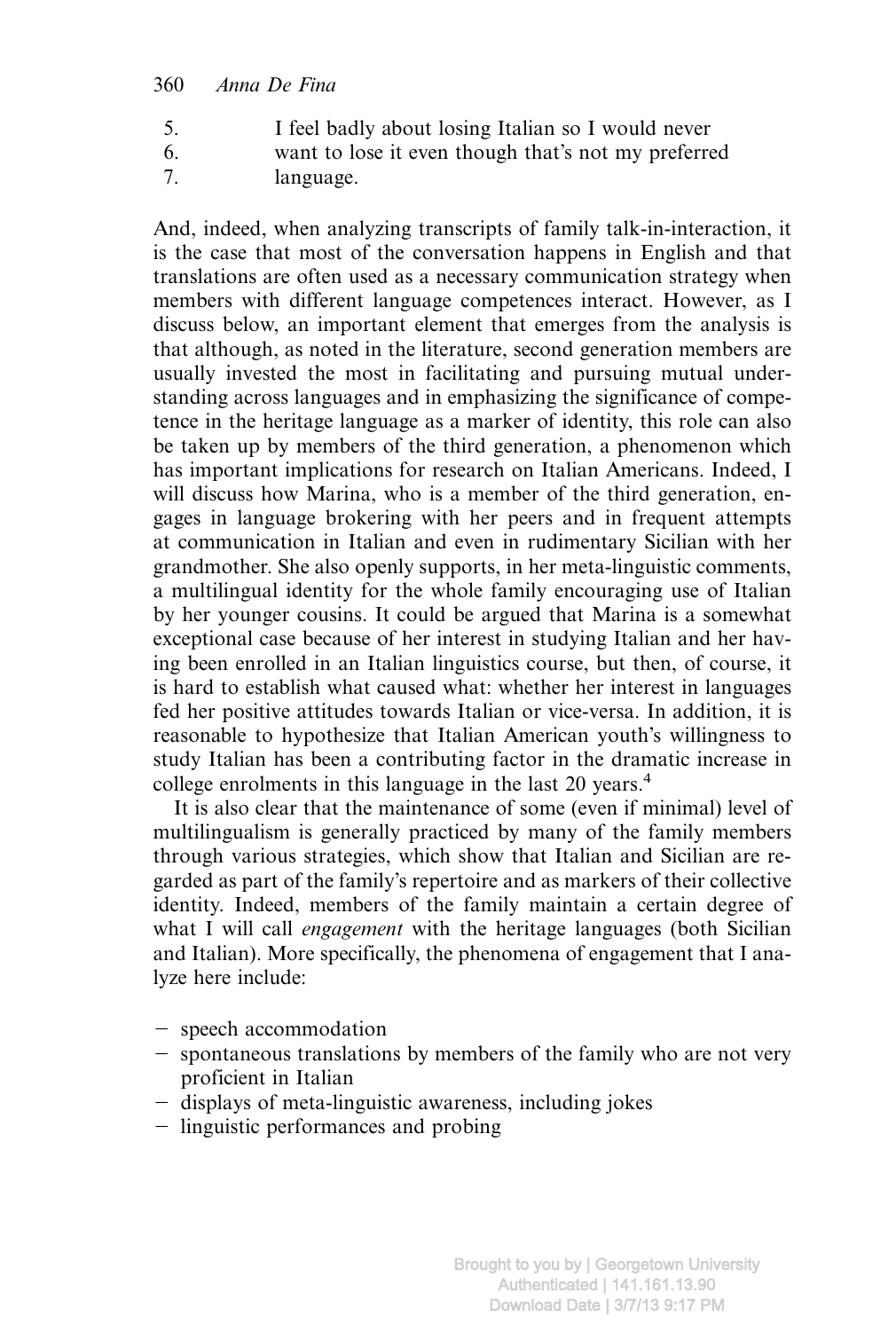# **5. Analysis**<br>**5. Analysis**<br>**5.1 Linguistic patt**

*Family interaction and engagement with the herits*<br>**5. Analysis**<br>5.1 *Linguistic patterns in family interaction*<br>The examples that I discuss below are taken from Sa Family interaction and engagement with the heritage language 361<br>5. **Analysis**<br>5. *I* Linguistic patterns in family interaction<br>The examples that I discuss below are taken from Sauce Day dinner and<br>lunch and some also from Family interaction and engagement with the heritage language 361<br>
5. Analysis<br>
5.1 Linguistic patterns in family interaction<br>
The examples that I discuss below are taken from Sauce Day dinner and<br>
lunch and some also from 5. Analysis<br>
5.1 Linguistic patterns in family interaction<br>
The examples that I discuss below are taken from Sauce Day dinner and<br>
lunch and some also from Marina's interview with her grandmother,<br>
which took the form of a 5. Analysis<br>
5.1 Linguistic patterns in family interaction<br>
The examples that I discuss below are taken from Sauce Day dinner and<br>
lunch and some also from Marina's interview with her grandmother,<br>
which took the form of a 5.1 Linguistic patterns in family inte<br>The examples that I discuss below a<br>lunch and some also from Marina<br>which took the form of a tri-party<br>Sauce Day is an important yearly fa<br>taken from her research notes:<br>This is the o is examples that I discuss below are taken from Sauce Day dinner and<br>nch and some also from Marina's interview with her grandmother,<br>nich took the form of a tri-party conversation including her mother.<br>uce Day is an import nich and some also from Marina's interview with her grandmother,<br>nich took the form of a tri-party conversation including her mother.<br>uce Day is an important yearly family event. In Marina's own words,<br>ken from her researc

inch took the form of a tri-party conversation including her mother.<br>
uce Day is an important yearly family event. In Marina's own words,<br>
ken from her research notes:<br>
This is the one-day per year that we get together wit This is the one-day per year that we get together with my mother's<br>then from her research notes:<br>This is the one-day per year that we get together with my mother's<br>sister's family and my grandmother to make and bottle all ken from her research notes:<br>This is the one-day per year that we get together with my mother's<br>sister's family and my grandmother to make and bottle all of the to-<br>mato sauce that we will use for the year. It is an import This is the one-day per year that we get together with my mother's sister's family and my grandmother to make and bottle all of the to-<br>mato sauce that we will use for the year. It is an important family<br>tradition to us at This is the one-day per year that we get together with my mother's<br>sister's family and my grandmother to make and bottle all of the to-<br>mato sauce that we will use for the year. It is an important family<br>tradition to us at mato sauce that we will use for the year. It is an important family<br>tradition to us at this point and one of the traditions is that we have<br>cold-cut sandwiches for lunch after a morning of making sauce and<br>then the fresh s

tradition to us at this point and one of the traditions is that we have<br>cold-cut sandwiches for lunch after a morning of making sauce and<br>then the fresh sauce for dinner after we are all done. We do it in my<br>aunt's backyar cold-cut sandwiches for lunch after a morning of making sauce and<br>then the fresh sauce for dinner after we are all done. We do it in my<br>aunt's backyard in oversized burners and pots.<br>Every year the whole family participate then the tresh sauce for dinner after we are all done. We do it in my<br>aunt's backyard in oversized burners and pots.<br>Every year the whole family participates in making sauce, with the<br>women cooking and the men helping to b aunt's backyard in oversized burners and pots.<br>Every year the whole family participates in making sauce, with the<br>women cooking and the men helping to bottle the sauce. Participants in<br>this case included Marina, her grandm Charlie). Figure 1.1 The whole ramily participates in making satice, with the omen cooking and the men helping to bottle the satice. Participants in is case included Marina, her grandmother Milena (called *nonna* in the innscripts), women cooking and the men neiping to bottle the sauce. Participants in<br>this case included Marina, her grandmother Milena (called *nonna* in the<br>transcripts), her father (Sam), her mother (Roberta) her brother (Tony),<br>her a

this case included Marina, her grandmother Milena (called *nonna* in the transcripts), her father (Sam), her mother (Roberta) her brother (Tony), her aunt (Lea), her aunt's husband (Vito), and their children (Judy and Char transcripts), her father (Sam), her mother (Koberta) her brother (Tony), her aunt (Lea), her aunt's husband (Vito), and their children (Judy and Charlie).<br>A common linguistic pattern in the family's multiparty interaction ner aunt (Lea), her aunt's husband (VIto), and their children (Judy and Charlie).<br>
A common linguistic pattern in the family's multiparty interaction is<br>
parallel use of different languages with separate conversations goin below: at the same time in differen<br>which Roberta or Lea speal<br>members of the family talk to<br>below:<br>(4)<br>Parallel conversations<br>1. Roberta: Well, Good san Fractional of Eda speak to their mother in hembers of the family talk to each other in Englis<br>
elow:<br>
1. Roberta: Well, Good sauce// this time<br>
2. Lea: //Good sauce<br>
3. Marina: Good sauce Framers of the rainity tark to each<br>
relow:<br>
4)<br>
Parallel conversations<br>
1. Roberta: Well, Good sauce// th<br>
2. Lea: //Good sauce<br>
3. Marina: Good sauce<br>
4. Steve: Yes we think (

# (4)

- 4. Marialel conversations<br>3. Marina: Well, Good sauce// t<br>3. Marina: Good sauce<br>3. Marina: Good sauce<br>4. Steve: Yes we think (....)<br>5. Nonna: Charlie a manciau a
- 
- 
- 
- 4)<br>
arallel conversations<br>
1. Roberta: Well, Good sauce// this ti<br>
2. Lea: //Good sauce<br>
3. Marina: Good sauce<br>
4. Steve: Yes we think ( ....)<br>
5. Nonna: *Charlie a manciau a pasta*<br>
[Did Charlie eat the pasta
- France Conversations<br>
1. Roberta: Well, Good sauce// this time<br>
2. Lea: //Good sauce<br>
3. Marina: Good sauce<br>
4. Steve: Yes we think (....)<br>
5. Nonna: *Charlie a manciau a pasta*?<br>
[Did Charlie eat the pasta?]<br>
6. Lea: *A n* Well, Good sauce// this time<br>//Good sauce<br>Good sauce<br>Yes we think ( ....)<br>*Charlie a manciau a pasta?*<br>[Did Charlie eat the pasta?]<br>*A pasta a manciau*.<br>IThe pasta he ate it 1 1. Roberta: Well, Good sauce// this<br>
2. Lea: //Good sauce<br>
3. Marina: Good sauce<br>
4. Steve: Yes we think (....)<br>
5. Nonna: *Charlie a manciau a pass*<br>
[Did Charlie eat the pass<br>
6. Lea: *A pasta a manciau*.<br>
[The pasta he
- 
- 2. Lea:  $\frac{1}{\text{Good}}$  sauce<br>
3. Marina: Good sauce<br>
4. Steve: Yes we think (....)<br>
5. Nonna: *Charlie a manciau a pasta?*<br>
[Did Charlie eat the pasta?]<br>
6. Lea: *A pasta a manciau*.<br>
[The pasta he ate it.]<br>
7. Nonna: *Vole* 7. Marina: Good sauce<br>
4. Steve: Yes we think (....)<br>
5. Nonna: *Charlie a manciau a pasta?*<br>
[Did Charlie eat the pasta?]<br>
6. Lea: *A pasta a manciau*.<br>
[The pasta he ate it.]<br>
7. Nonna: *Vole compagnia iddu vuole a Ton vicino*  $\rightarrow$ Charlie a manciau a pasta?<br>
[Did Charlie eat the pasta?]<br> *A pasta a manciau.*<br>
[The pasta he ate it.]<br> *Vole compagnia iddu vuole a Tony vicino*  $\rightarrow$  *vole a Vito*<br> *vicino*  $\rightarrow$ <br>
[He wants company he wants Tony close  $\$ close]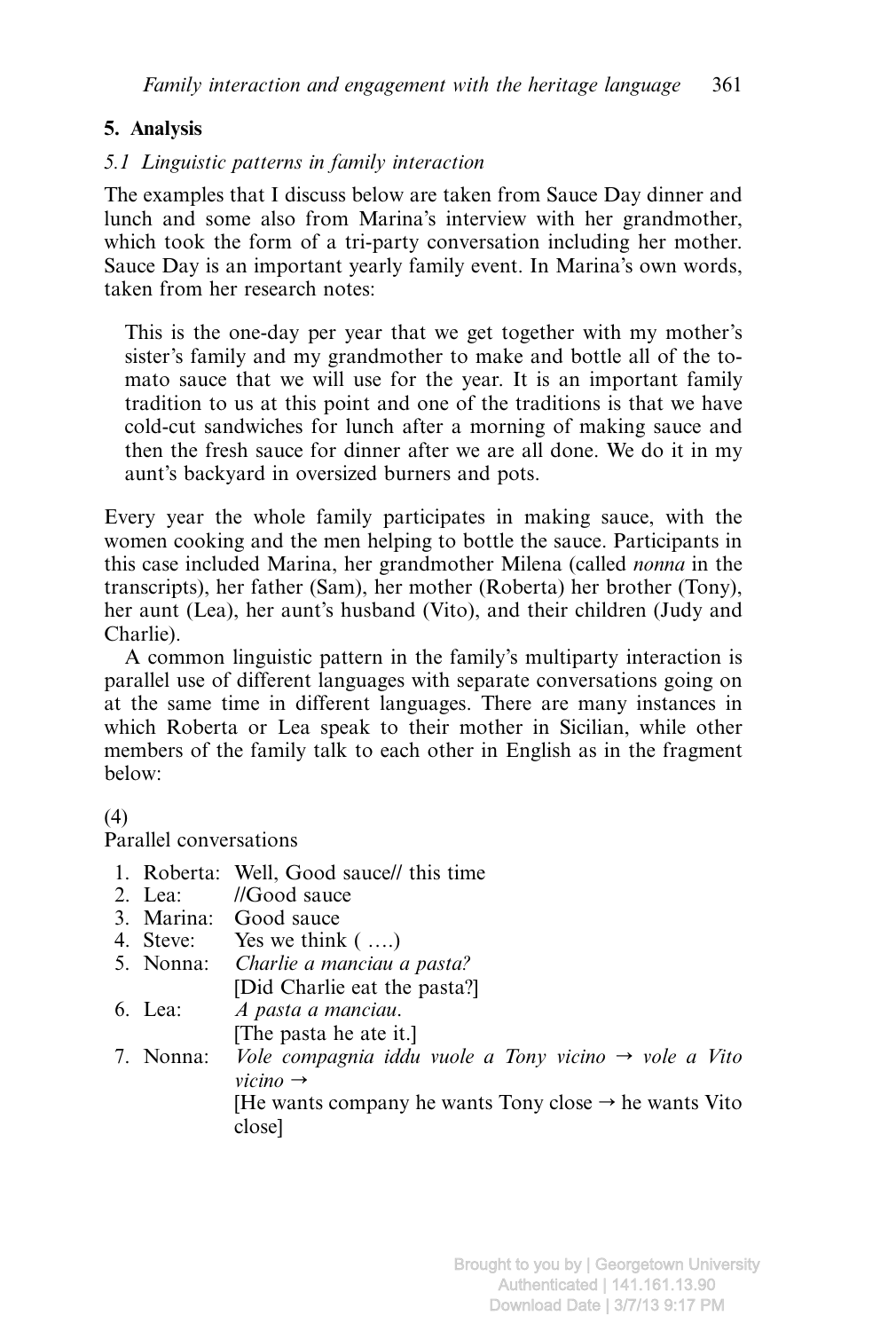| 362 | Anna De Fina     |                                                                                                                                                     |
|-----|------------------|-----------------------------------------------------------------------------------------------------------------------------------------------------|
|     |                  | 8. Roberta: So chi tinni pare ra salsa ru anno ma?                                                                                                  |
|     |                  | [So what do you think of this year's sauce?]                                                                                                        |
|     | 9. Nonna:        | Comu?                                                                                                                                               |
|     |                  | [What?]                                                                                                                                             |
|     |                  | 10. Roberta: <i>Chi tinni pare ra salsa ru anno</i> .                                                                                               |
|     |                  | [What do you think of this year's sauce.]                                                                                                           |
|     | 11. Nonna:       | Chista?                                                                                                                                             |
|     |                  | [This one?]                                                                                                                                         |
|     | 12. Roberta: Yea |                                                                                                                                                     |
|     | 13. Nonna:       | E' buonissima!                                                                                                                                      |
|     |                  | [It's very good]                                                                                                                                    |
|     |                  | As we see in this fragment Roberta and Lea tend to talk to each other<br>and to other family members in English (see lines $1-3$ ), but they always |
|     |                  | talk in Sicilian to their mother (lines $6, 8, 10$ ). On the other hand, others                                                                     |

12. Roberta: Yea<br>
13. Nonna:  $\underline{E'}$  buonissima!<br>
[It's very good]<br>
As we see in this fragment Roberta and Lea tend to talk to each other<br>
and to other family members in English (see lines 1–3), but they always<br>
talk in 13. Nonna:  $E'$  buonissima!<br>
[It's very good]<br>
As we see in this fragment Roberta and Lea tend to talk to each other<br>
and to other family members in English (see lines  $1-3$ ), but they always<br>
talk in Sicilian to their mo [It's very good]<br>As we see in this fragment Roberta and Lea tend to talk to each other<br>and to other family members in English (see lines  $1-3$ ), but they always<br>talk in Sicilian to their mother (lines 6, 8, 10). On the ot As we see in this fragment Roberta and Lea tend to talk to each other<br>and to other family members in English (see lines  $1-3$ ), but they always<br>talk in Sicilian to their mother (lines 6, 8, 10). On the other hand, others<br> As we see in this fragment Roberta and Lea tend to talk to each other<br>and to other family members in English (see lines  $1-3$ ), but they always<br>talk in Sicilian to their mother (lines 6, 8, 10). On the other hand, others<br> and to other family members in English (see lines  $1-3$ ), but they always<br>talk in Sicilian to their mother (lines 6, 8, 10). On the other hand, others<br>usually continue their conversation in English. As mentioned, however, talk in Sicilian to their mother (lines 6, 8, 10). On the other hand, others<br>usually continue their conversation in English. As mentioned, however,<br>the two daughters tend to carry out their function as intermediaries be-<br>t usually continue their conversation in English. As mentioned, however,<br>the two daughters tend to carry out their function as intermediaries be-<br>tween the members of the family both in spontaneous ways, when they<br>are trying the two daughters tend to carry out their function as intermediaries be-<br>tween the members of the family both in spontaneous ways, when they<br>are trying to involve others in a conversation that is happening mainly<br>in one la from the members of the family both in spontaneous ways, when they are trying to involve others in a conversation that is happening mainly in one language, or when they feel someone needs an explanation, and upon request b are trying to involve others in a conversation that is happening mainly<br>in one language, or when they feel someone needs an explanation, and<br>upon request by some other family member. Thus, they tend to translate<br>for their in one language, or when they feel someone needs an explanation, and<br>upon request by some other family member. Thus, they tend to translate<br>for their mother from English into Sicilian and for other family members<br>from Sic upon request by some other family member. Thus, they tend to translate<br>for their mother from English into Sicilian and for other family members<br>from Sicilian into English. Del Torto (2008), calls these translations *bro-<br>k* for their mother from English into Sicilian and for other family members<br>from Sicilian into English. Del Torto (2008), calls these translations *bro-<br>kering*, borrowing the term from research on the role of immigrant chilfrom Sicilian into English. Del Torto (2008), calls these translations *bro-*<br>kering, borrowing the term from research on the role of immigrant chil-<br>dren in communications outside the family (see Tse 1995; Valdes 2003).<br>S kering, borrowing the term from research on the role of immigrant chil-<br>dren in communications outside the family (see Tse 1995; Valdes 2003).<br>She suggests that bilingual members interpret brokering as 'helping' the<br>family dren in communications outside the family (see Tse 1995; Valdes 2003).<br>She suggests that bilingual members interpret brokering as 'helping' the<br>family (p. 85) and that their frequent use of this strategy is also con-<br>necte She suggests that bilingual members interpret brokering as 'helping' the family (p. 85) and that their frequent use of this strategy is also connected with their desire to maintain cohesion in the family. This seems to be family (p. 85) and that their frequent use of this strategy is<br>nected with their desire to maintain cohesion in the family.<br>to be the case here as well. As mentioned in this data there are<br>also examples of spontaneous brok *Figure 12.2 Language engagement*<br>
5.2 Language engagement<br>
5.2 Language engagement who are not completely proficient in<br>brokering below in conjunction with o<br>5.2.1 *Speech accommodation*<br>Third generation members in this fam<br>Sicilian and Italian, and also appear to

Frokering below in conjunction with other phenomena.<br>
5.2.1 *Speech accommodation*<br>
Third generation members in this family have differing competencies in<br>
Sicilian and Italian, and also appear to have different roles and S.2.1 Speech accommodation<br>
Sicilian and Italian, and also appear to have differing competencies in<br>
Sicilian and Italian, and also appear to have different roles and attitudes.<br>
As we will see below, the youngest members 5.2.1 Speech accommodation<br>Third generation members in this family have differing competencies in<br>Sicilian and Italian, and also appear to have different roles and attitudes.<br>As we will see below, the youngest members of t Fluit S.2.1 Speech accommodation<br>Third generation members in this family have differing competencies in<br>Sicilian and Italian, and also appear to have different roles and attitudes.<br>As we will see below, the youngest member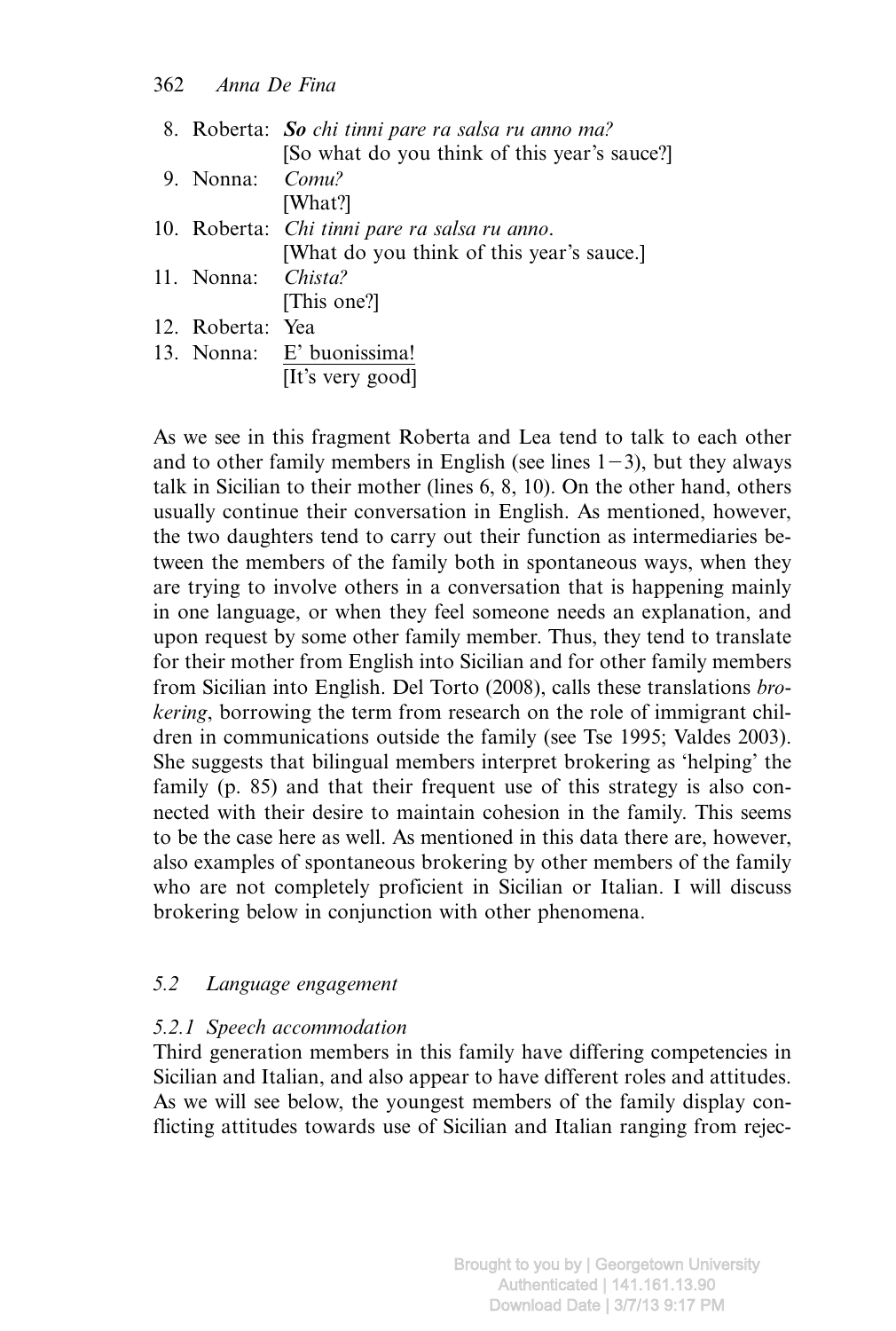Family interaction and engagement with the heritage language 363<br>tion for being excluded to spontaneous attempts at using these lan-<br>guages. However, Marina, the oldest third generation member, seems to<br>have assumed the ro Family interaction and engagement with the heritage language 363<br>tion for being excluded to spontaneous attempts at using these languages. However, Marina, the oldest third generation member, seems to<br>have assumed the role Family interaction and engagement with the heritage language 363<br>tion for being excluded to spontaneous attempts at using these lan-<br>guages. However, Marina, the oldest third generation member, seems to<br>have assumed the ro Family interaction and engagement with the heritage language 363<br>tion for being excluded to spontaneous attempts at using these languages. However, Marina, the oldest third generation member, seems to<br>have assumed the role Family interaction and engagement with the heritage language 363<br>tion for being excluded to spontaneous attempts at using these lan-<br>guages. However, Marina, the oldest third generation member, seems to<br>have assumed the ro tion for being excluded to spontaneous attempts at using these languages. However, Marina, the oldest third generation member, seems to have assumed the role of an intermediary between the languages (and to a certain exten For the set and the reader to spontaneous attempts at using these fan-<br>guages. However, Marina, the oldest third generation member, seems to<br>have assumed the role of an intermediary between the languages (and to<br>a certain guages. However, wiarma, the oldest time generation included, seems to have assumed the role of an intermediary between the languages (and to a certain extent) cultures of the older and younger generations that makes her respectively. However, they also alter their languages (and to a certain extent) cultures of the older and younger generations that makes her linguistic behavior more similar to that of her mother and aunt than that of her a certain extent) cultures of the older and younger generations that<br>makes her linguistic behavior more similar to that of her mother and<br>aunt than that of her cousins. Marina has learned Italian in college and<br>seems eager makes net imguistic behavior more similar to that of her mother and<br>aunt than that of her cousins. Marina has learned Italian in college and<br>seems eager to communicate in that language with her grandmother.<br>Marina and Mile ation than that of net cousins. Marina has teamed rianal in conege and<br>seems eager to communicate in that language with her grandmother.<br>Marina and Milena tend to speak asymmetrically: in Italian and Sicilian<br>respectively. seems eager to communicate in that language with her grandmother.<br>Marina and Milena tend to speak asymmetrically: in Italian and Sicilian<br>respectively. However, they also alter their language varieties, i.e., they<br>accommod Marina and Milena tend to speak asymmetricany. In Italian and Sicilian<br>respectively. However, they also alter their language varieties, i.e., they<br>accommodate to each other's speech (see Giles & Coupland 1991 on this<br>point respectively. However, they also after their language varieties, i.e., they accommodate to each other's speech (see Giles & Coupland 1991 on this point) in order to facilitate their communication as much as they can. As we point) in order to facilitate their communication as much as they can. As<br>we see below, *nonna* uses conversations with Marina to transmit family<br>anecdotes and values, and Marina follows up with her asking for her<br>opinion. inion. She also often elicits such stories and explanations from her<br>
randmother. These exchanges happen, most of the time asymmetrically,<br>
ith Marina speaking Italian and Milena responding in Sicilian:<br>
5)<br>
1. Nonna.: *Ma* 

(5)

| 1. Nonna.: | Marina, lo sposo da me zia Peppina, sai la zia Peppina, ni<br>[Marina, my aunt's Peppina's spouse, you know aunt Pep-                    |
|------------|------------------------------------------------------------------------------------------------------------------------------------------|
| 2.         | pina]<br>parramo sempre da zia Ppeppina!                                                                                                 |
|            | [we always talk about aunt Peppina!]                                                                                                     |
| 3. Marina: | Uhu,                                                                                                                                     |
| 4. Nonna:  | Era prima qua in America ma poi si ritiraro in Italia<br>[Earlier she used to live here but then they retired in Italy]                  |
| 5.         | dice non abbiamo figghi me ne torno no nostro mio paese,<br>[she says we have no children and I'll go back to my vil-                    |
|            | lage,                                                                                                                                    |
| 6.         | poi ci moriu un frate cca, e vinniro pe sto' frate che è morto<br>$\left( \ldots \right)$                                                |
|            | [then a brother died here and they came for this brother<br>who died $]$ $()$                                                            |
| 7.         | fece a zia Peppina dice 'che fa a preparo qualcosa da<br>[aunt Peppina said 'shall I prepare something to]                               |
| 8.         | mangiare?' 'si si' dice 'preparalo' e ci dice 'brodo',<br>[eat?' 'yes yes' $\phi^5$ says 'prepare it' and $\phi$ says to her<br>'broth', |
| 9.         | () ma cuanno c'è di manciare disse u piatto da pasta è                                                                                   |
| 10.        | $[$ ) but when one has to eat she said a plate of pasta is<br>u primo scalune do paradiso<br>[the first step to Paradise]                |

Brought to you by | Georgetown University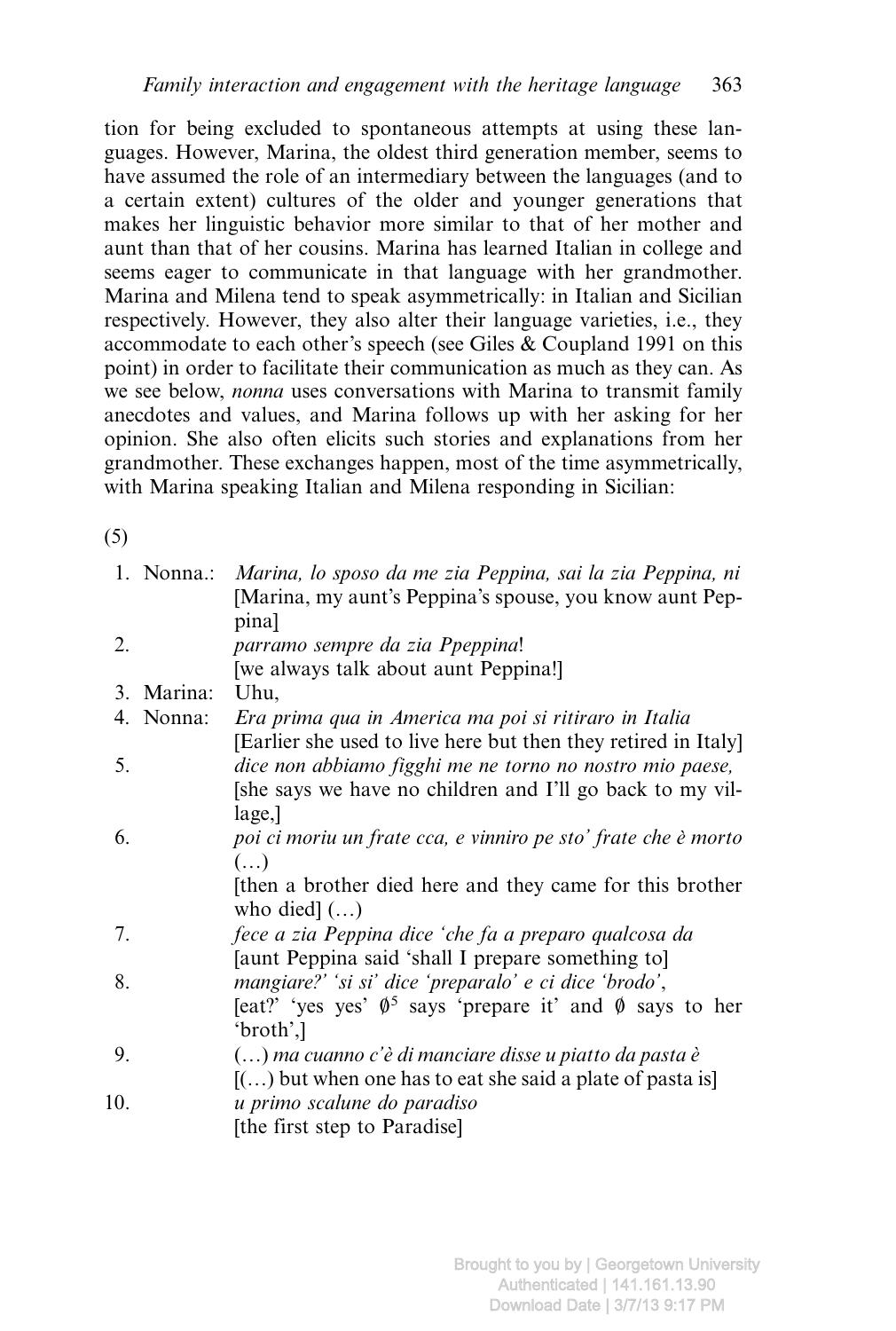|     | 364 Anna De Fina |                                                                                                                                 |
|-----|------------------|---------------------------------------------------------------------------------------------------------------------------------|
|     | 11. Marina:      | (a)a                                                                                                                            |
|     | 12. Nonna.:      | $(a/a)a$ O Capisti?   O primo scalone do paradiso                                                                               |
|     | 13. Marina:      | @@@[Did you understand? The first step to Paradise]<br>$I/E$ 'veramente $\omega/\omega$ ?                                       |
|     |                  | [//Is that true $(a\hat{a})$ ?]<br>14. Nonna.: U primo scalone do paradiso                                                      |
|     | 15. Marina:      | [The first step to Paradise]<br>E vero.<br>[It's true.]                                                                         |
|     | 16. Nonna:       | Veramente tu pigghi un poco di pasta ()                                                                                         |
|     | 17. Marina:      | [Really, you take a little pasta $()$ ]<br>Sei d'accordo?                                                                       |
|     | 18. Nonna.:      | [Do you agree?]<br>Cosa?                                                                                                        |
|     | 19. Marina:      | [What?]<br>Sei d'accordo// con questo sentimento?                                                                               |
|     | 20. Nonna:       | [Do you agree with this feeling?]<br>  Si si<br>// Yes Yes                                                                      |
| 21. |                  | $(\ldots)$                                                                                                                      |
|     |                  | 22. Nonna: Un piatto di pasta dice è o primo scalune do paradiso.<br>[A plate of pasta she says is the first step to Paradise.] |
|     |                  | We see in this fragment that Milena is addressing her granddaughter in                                                          |

We see in this fragment that Milena is addressing her granddaughter in Sicilian, using an anecdote from her family history to teach her the vir-Since  $\begin{array}{ll} \text{(...)}\\ 22. \text{ Nonna:} & \text{(in piatto di pasta dice è o primo scalune do paradiso.}\\ \text{[A plate of pasta she says is the first step to Paradise.]} \end{array}$ <br>We see in this fragment that Milena is addressing her granddaughter in Sicilian, using an anecdote from her family history to teach her the 21. Nonna: *Un piatto di pasta dice è o primo scalune do paradiso*.<br>
[A plate of pasta she says is the first step to Paradise.]<br>
We see in this fragment that Milena is addressing her granddaughter in<br>
Sicilian, using an a Example 10 plants are the fragment that Milena is addressing her granddaughter in Sicilian, using an anecdote from her family history to teach her the virtues of pasta, and we also note that Marina responds in Italian thr Example 1 For passes in that Milena is addressing her granddaughter in Sicilian, using an anecdote from her family history to teach her the virtues of pasta, and we also note that Marina responds in Italian throughout the We see in this fragment that Milena is addressing her granddaughter in Sicilian, using an anecdote from her family history to teach her the virtues of pasta, and we also note that Marina responds in Italian throughout the We see in this riagnment that Milena is addressing<br>Sicilian, using an anecdote from her family history<br>tues of pasta, and we also note that Marina respon<br>out the fragment. However, we find that in othe<br>switches from Sicili witches from Sicilian to Italian or Marina inserts a few words of a<br>
1. their utterances. They do so in order to accommodate to each<br>
referred speech as in the following example:<br>
5)<br>
1. Nonna: @*Pe' to nonno fu una vacanz* 

(6)

|    |           | n their utterances. They do so in order to accommodate to each other's<br>preferred speech as in the following example: |
|----|-----------|-------------------------------------------------------------------------------------------------------------------------|
| 6) |           |                                                                                                                         |
|    | 1. Nonna: | $(a)$ Pe' to nonno fu una vacanza l'America $(a)$ $(a)$ !                                                               |
|    |           | [@ For your grandpa America was a holiday!]                                                                             |
|    |           | 2. Marina: Ma anche ha <i>travagghiato</i> !                                                                            |
|    |           | [But he also has worked!]                                                                                               |
|    | 3. Nonna: | <b>Yeah</b> , ha travagghiato=                                                                                          |
|    |           | Yeah he has worked=                                                                                                     |
|    |           | 4. Marina: $=Molto =$                                                                                                   |
|    |           | $=$ A lot=                                                                                                              |
|    |           | 5. Nonna: = Ye assai i primi anni travagghiau forte, travagghiava                                                       |
|    |           | cinque                                                                                                                  |
|    |           |                                                                                                                         |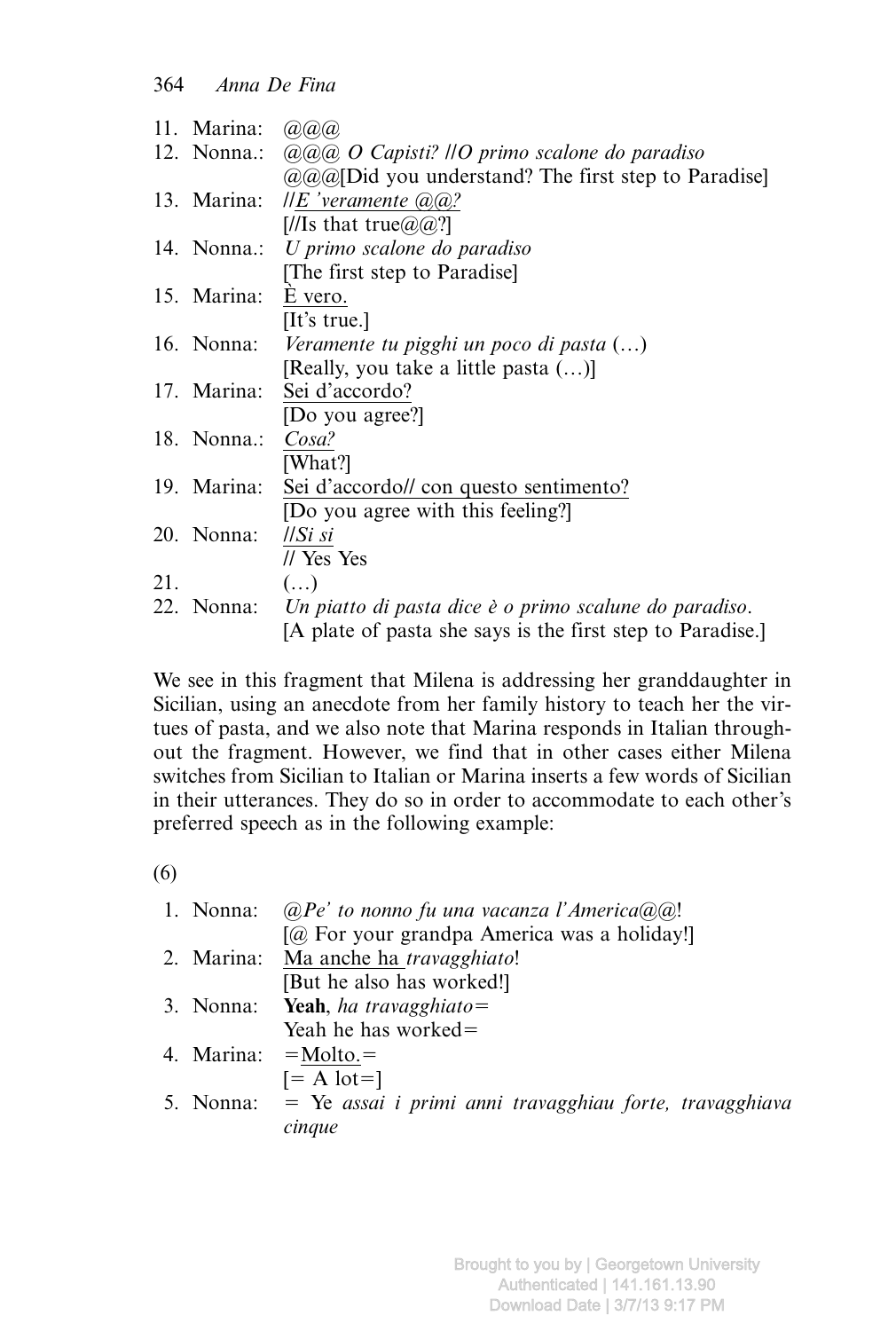|     |                     | Family interaction and engagement with the heritage language<br>365                                                                                                                                                 |
|-----|---------------------|---------------------------------------------------------------------------------------------------------------------------------------------------------------------------------------------------------------------|
| 6.  |                     | $\mathbf{r} = \mathbf{v}$ a lot the first years he worked hard, he worked five<br>giorni 'nta costruzione, sabato e duminica s'inni ia<br>[days in the construction, Saturday and Sunday he used<br>to go]          |
| 7.  |                     | 'nte yarde a lavorare.                                                                                                                                                                                              |
|     |                     | [to work in the yards]                                                                                                                                                                                              |
|     |                     | 8. Roberta: Landscaping.                                                                                                                                                                                            |
|     | 9. Marina:          | Ah!                                                                                                                                                                                                                 |
|     | 10. Roberta: Yards. |                                                                                                                                                                                                                     |
|     |                     | 11. Marina: I didn't know that.                                                                                                                                                                                     |
|     | 12. Nonna:          | Poi, hhhh (.) a stessa sera alle vote, che travagghiava nta                                                                                                                                                         |
| 13. |                     | [Then hhh (.) the same night sometimes, that he worked<br>in the]                                                                                                                                                   |
| 14. |                     | costruzione, c'erano posti che dovevano come si dice $() =$<br>(construction, there were places that had to how do you<br>say $()$ =                                                                                |
|     |                     | 15. Roberta: $=$ Demolition.                                                                                                                                                                                        |
|     | 16. Nonna:          | $A$ () eh! ()                                                                                                                                                                                                       |
|     |                     | 17. Roberta: () he would go at night he would work in the day and<br>doing                                                                                                                                          |
| 18. |                     | construction and he would work at night.                                                                                                                                                                            |
|     |                     | The example is taken from Marina's interview with her mother, which<br>was more of a conversation than an interview. Before the excerpt starts,<br>Marina had been asking about her grandfather. She wanted to know |

16. Nonna: A (...) eh! (...)<br>
17. Roberta: (...) he would go at night he would work in the day and<br>
18. construction and he would work at night.<br>
18. construction and he would work at night.<br>
18. The example is taken from 17. Roberta: (...) he would go at night he would work in the day and<br>doing<br>18. construction and he would work at night.<br>The example is taken from Marina's interview with her mother, which<br>was more of a conversation than an doing<br>construction and he would work at night.<br>The example is taken from Marina's interview with her mother, which<br>was more of a conversation than an interview. Before the excerpt starts,<br>Marina had been asking about her g 18. Construction and he would work at night.<br>The example is taken from Marina's interview with her mother, which<br>was more of a conversation than an interview. Before the excerpt starts,<br>Marina had been asking about her gra The example is taken from Marina's interview with her mother, which<br>was more of a conversation than an interview. Before the excerpt starts,<br>Marina had been asking about her grandfather. She wanted to know<br>what his experie The example is taken from Marina's interview with her mother, which<br>was more of a conversation than an interview. Before the excerpt starts,<br>Marina had been asking about her grandfather. She wanted to know<br>what his experie was more of a conversation than an interview. Before the excerpt starts,<br>Marina had been asking about her grandfather. She wanted to know<br>what his experience was like in the U.S. and how he felt about migrating.<br>Her grand Marina nad been asking about her grandiather. She wanted to know<br>what his experience was like in the U.S. and how he felt about migrating.<br>Her grandma talks about this and then concludes that compared to what<br>he left in S what his experience was like in the U.S. and how he felt about migrating.<br>Her grandma talks about this and then concludes that compared to what<br>he left in Sicily, America was like a holiday for him (line 1). Marina<br>respond *havi*) and she also uses the past perfect, a tense that compared to what the left in Sicily, America was like a holiday for him (line 1). Marina responds to her grandmother mixing Italian and Sicilian, something that is n The left in Sicily, America was like a holiday for him (line 1). Marina responds to her grandmother mixing Italian and Sicilian, something that is not common in her speech as she normally intervenes in Italian. In line 2, responds to her grandmother mixing Italian and Sicilian, something that<br>is not common in her speech as she normally intervenes in Italian. In<br>line 2, she uses the mixed expression <u>ha</u> *travagghiato* ('she has worked')<br>in is not common in her speech as she normally intervenes in Italian. In line 2, she uses the mixed expression <u>ha</u> *travagghiato* ('she has worked') in which she uses the Italian auxiliary *ha* (which in Sicilian would be in which she uses the mixed expression  $\underline{n}a$  *travagghiato* ('she has worked')<br>in which she uses the Italian auxiliary ha (which in Sicilian would be<br>havi) and she also uses the past perfect, a tense that is little use *ghiau* (as the dottor in Scruan and the past perfect, a tense that is little used in Sicilian (as the latter uses a tense called 'remote past' instead) but she employs the Sicilian word *travagghiare*, meaning 'to work.' *havi*) and she also uses the past perfect, a tense that is little used in Sicilian (as the latter uses a tense called 'remote past' instead) but she employs the Sicilian word *travagghiare*, meaning 'to work.' We see that Sicilian (as the latter uses a tense called 'remote past' instead) but she employs the Sicilian word *travagghiare*, meaning 'to work.' We see that in her next turn grandma repeats the same construction accommodating as w employs the Sicilian word *travagghiare*, meaning to work. We see that<br>in her next turn grandma repeats the same construction accommodating<br>as well since in Sicilian she would have used the remote past tense *travag-*<br>ghia in her next turn grandma repeats the same construction accommodating<br>as well since in Sicilian she would have used the remote past tense *travag-*<br>*ghiau* (as she does in line 5) or at least she would have used the auxili as well since in Sicilian she would have used the remote past tense *travag-*<br>*haul* (as she does in line 5) or at least she would have used the auxiliary<br>*havi*. Thus, both participants try to accommodate to each other in gniau (as she does in line 5) or at least she would have used the auxiliary havi. Thus, both participants try to accommodate to each other in order to make communication easier. In this fragment we also see examples of spo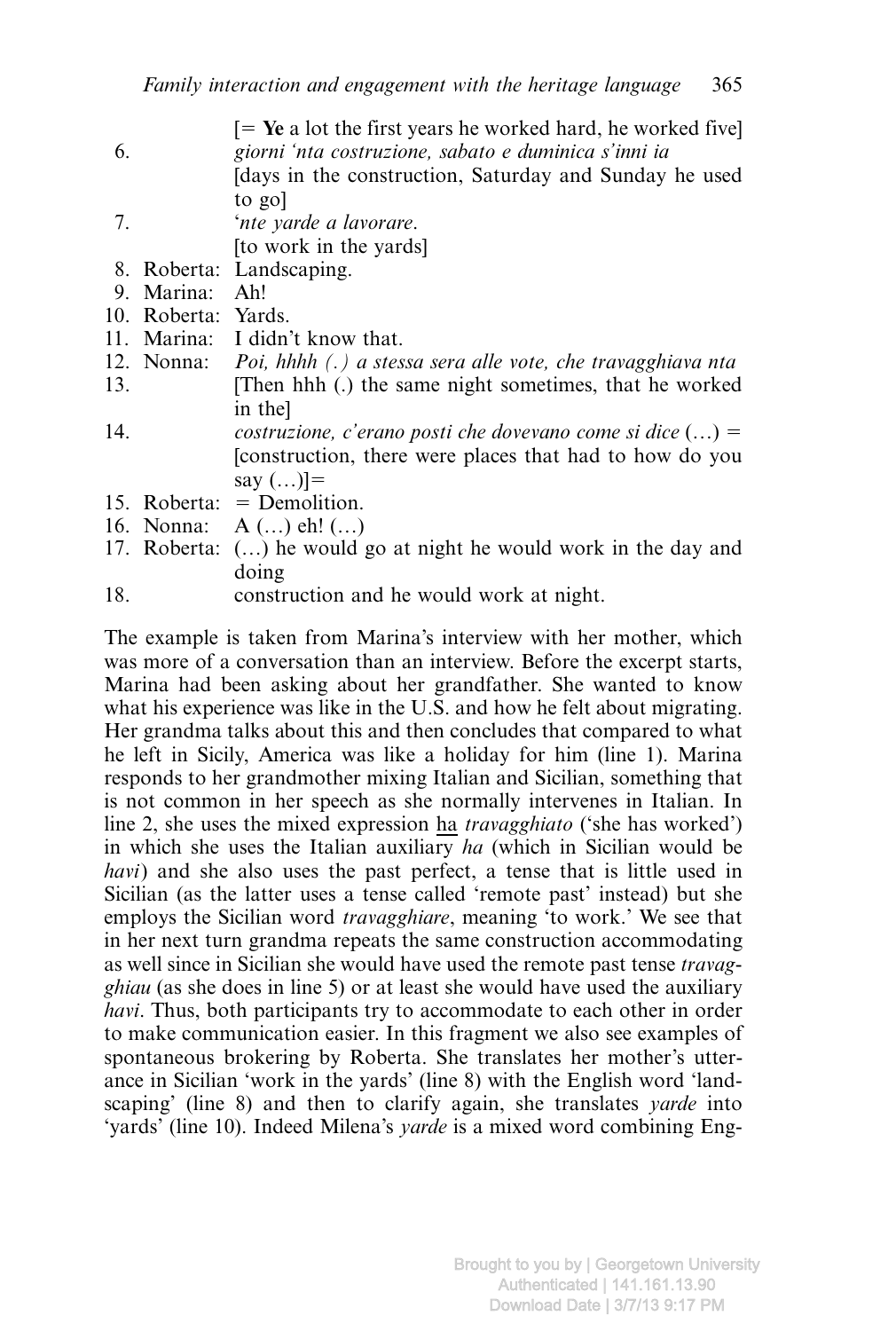<sup>366</sup> *Anna De Fina Anna De Fina*<br>lish *yard* with the Italian plural morpheme *-e*. These code-mixings are<br>typical of her language since, although she tends to use only Sicilian, she<br>sometimes inserts into her utterances mixed words such as Anna De Fina<br>
lish yard with the Italian plural morpheme -e. These code-mixings are<br>
typical of her language since, although she tends to use only Sicilian, she<br>
sometimes inserts into her utterances mixed words such as *y* 366 Anna De Fina<br>lish yard with the Italian plural morpheme -e. These code-mixings are<br>typical of her language since, although she tends to use only Sicilian, she<br>sometimes inserts into her utterances mixed words such as *guiccio* (*Anna De Fina*<br> *guish yard* with the Italian plural morpheme -*e*. These code-mixings are<br> *guyoical* of her language since, although she tends to use only Sicilian, she<br>
sometimes inserts into her utterances m *yard* with the Italian plural morpheme -*e*. These code-mixings are typical of her language since, although she tends to use only Sicilian, she sometimes inserts into her utterances mixed words such as *yarde*, *sanguicci* when the France sheet as a stypical of her language since, although she tends to use only Sicilian, she<br>sometimes inserts into her utterances mixed words such as *yarde*, *sanguiccio* ('sandwich'), etc. and a few discours

by pical of the fanguage since, antiough she tends to use only sichian, she<br>sometimes inserts into her utterances mixed words such as *yarde*, *sanguiccio* ('sandwich'), etc. and a few discourse markers in English such as sometimes inserts into her utterances mixed words such as *yarde*, *sanguiccio* ('sandwich'), etc. and a few discourse markers in English such as *ye* or *so*.<br>But note that Roberta's translation is elicited by Milena in The summarize, Marina's language use seems to be in accordance with<br>a summarize, Marina's translation is elicited by Milena in line 13<br>then she asks her how to say 'demolition' and then again is spontane-<br>sly delivered wh be of so.<br>But note that Roberta's translation is elicited by Milena in line 13<br>when she asks her how to say 'demolition' and then again is spontane-<br>ously delivered when she translates all her mother's previous turn at th

But note that Roberta's transfation is encired by Mileria in line 15<br>when she asks her how to say 'demolition' and then again is spontane-<br>ously delivered when she translates all her mother's previous turn at the<br>end of t when she asks her how to say demontion and then again is spondanc-<br>ously delivered when she translates all her mother's previous turn at the<br>end of the fragment (lines  $17-18$ ).<br>To summarize, Marina's language use seems t busy denverted when she translates an her mother s previous turn at the<br>end of the fragment (lines  $17-18$ ).<br>To summarize, Marina's language use seems to be in accordance with<br>the attitude of pride and identification that the attitude of pride and identification that she shows towards the Italian language and her family's origins in her research notes and, as we will see below, in her interactions with her cousins. She both studies Italian To summarize, warma's anguage use seems to be in accordance with<br>the attitude of pride and identification that she shows towards the Italian<br>language and her family's origins in her research notes and, as we will<br>see below In a tinduct of price and definited to that site shows towards the rianan language and her family's origins in her research notes and, as we will see below, in her interactions with her cousins. She both studies Italian an see below, in her interactions with he<br>and uses it as much as she can when s<br>accommodate her language to her gra<br>ties in order to keep the communicati<br>Milena makes the same effort when c<br>5.2.2 *Metalinguistic comments*<br>Bes and uses it as much as she can when she is in the family. She is ready to<br>accommodate her language to her grandmother's competence and abili-<br>ties in order to keep the communication with her alive. We also see that<br>Milena

accommodate her language to her grandmother's competence and abili-<br>ties in order to keep the communication with her alive. We also see that<br>Milena makes the same effort when communicating with her niece.<br>5.2.2 Metalinguis ties in order to keep the communication with her alive. We also see that<br>Milena makes the same effort when communicating with her niece.<br>5.2.2 Metalinguistic comments<br>Besides the bilingual and trilingual members that we ha Milena makes the same effort when communicating with her niece.<br>5.2.2 Metalinguistic comments<br>Besides the bilingual and trilingual members that we have discussed up<br>to this point, the rest of the family members have diffic 5.2.2 *Metalinguistic comments*<br>Besides the bilingual and trilingual members that we have discussed up<br>to this point, the rest of the family members have difficulty in communi-<br>cating directly to each other because they la Besides the bilingual and trilingual members that we have discussed up<br>to this point, the rest of the family members have difficulty in communi-<br>cating directly to each other because they lack a common language. Thus<br>commu Besides the binngual and trinngual members that we have discussed up<br>to this point, the rest of the family members have difficulty in communi-<br>cating directly to each other because they lack a common language. Thus<br>communi to this point, the rest of the rainity inembers have difficulty in communi-<br>cating directly to each other because they lack a common language. Thus<br>communication between the grandmother and the rest of the family is<br>mostly cating unectly to each other because they fack a common fanguage. Thus<br>communication between the grandmother and the rest of the family is<br>mostly mediated. However, we also witness in the spontaneous conversa-<br>tion frequen communication between the grandhother and the rest of the rainity is<br>mostly mediated. However, we also witness in the spontaneous conversa-<br>tion frequent expressions of metalinguistic awareness, i.e., moments in<br>which part 1. These are interesting moments as they often constitute occasions for<br>nembers to index attitudes not only towards languages but also towards<br>heir identities as a family and as individuals. See the following example:<br>7)<br>

(7)

|     |            | members to index attitudes not only towards languages but also towards<br>their identities as a family and as individuals. See the following example: |
|-----|------------|-------------------------------------------------------------------------------------------------------------------------------------------------------|
| (7) |            |                                                                                                                                                       |
|     |            | 1. Nonna : Marina, $\omega$ ci dicia sta storia e poi idda ce la contó=                                                                               |
|     |            | [Marina@ I was telling her this story and then she told                                                                                               |
| 2.  |            | $=$ in inglese a to figghia                                                                                                                           |
|     |            | $=$ [it in English to your daughter]                                                                                                                  |
|     | $3.$ Len:  | Yea.                                                                                                                                                  |
|     | 4. Julia:  | See I had no idea.                                                                                                                                    |
|     |            | 5. Marina: Well you just understood that $\mathcal{U}(\cdot)$ did you just =                                                                          |
|     | $6.$ Judy: | //What ?                                                                                                                                              |
|     |            | 7. Marina: $=$ understood what happened?                                                                                                              |
| 8.  |            | //You just understood that! See you                                                                                                                   |
|     |            | 9. Roberta : //Ma! Mamma!                                                                                                                             |
|     |            | // [Ma! Mother!]                                                                                                                                      |
|     |            |                                                                                                                                                       |
|     |            |                                                                                                                                                       |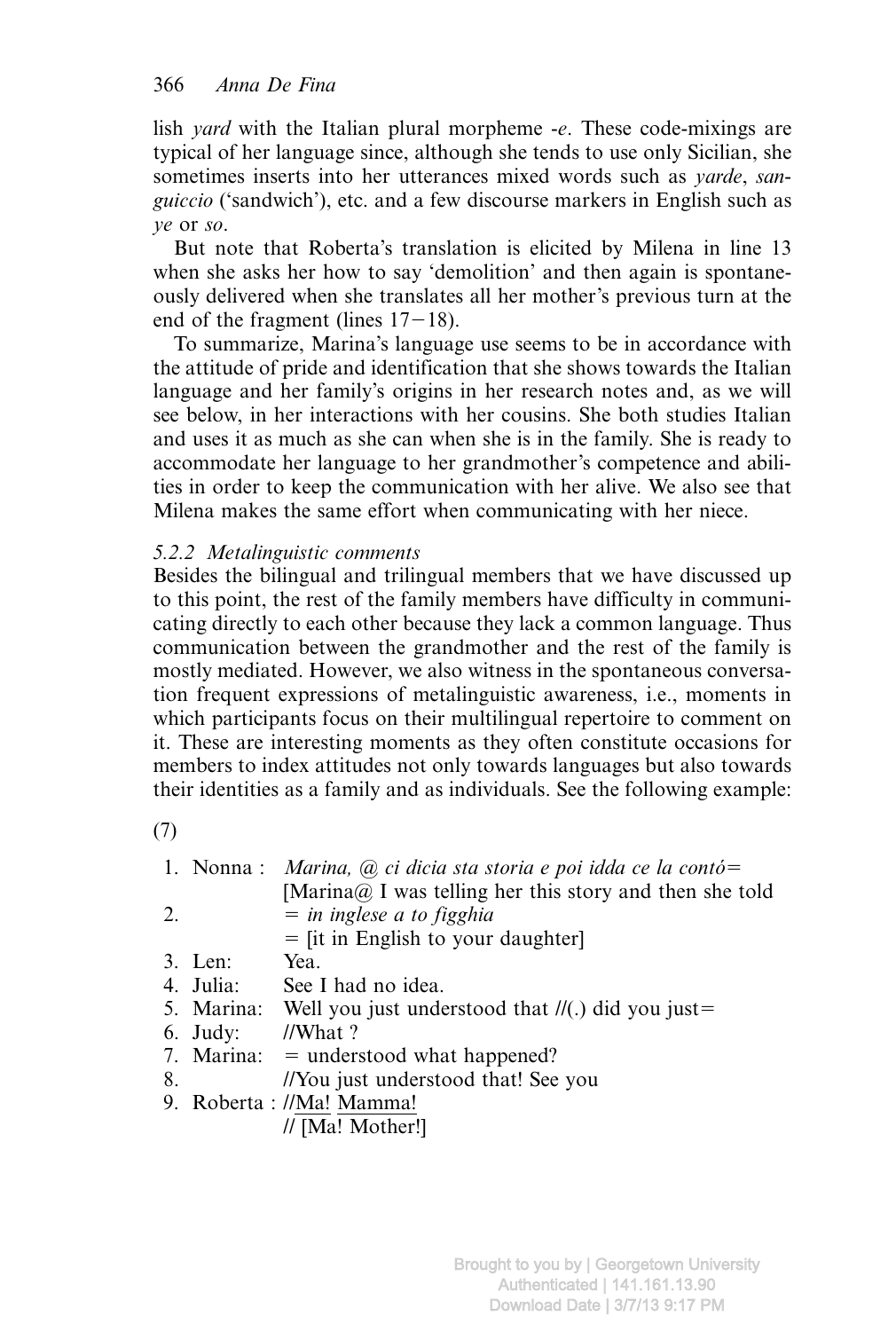|     |              | 367<br>Family interaction and engagement with the heritage language                                                            |
|-----|--------------|--------------------------------------------------------------------------------------------------------------------------------|
|     | 10. Nonna:   | $Eh$ ?:                                                                                                                        |
|     |              | 11. Roberta: Fatti u sanguiccio e poi llvattinni dintra e mancia.<br>[Make yourself a sandwich and then // go inside and eat.] |
|     | 12. Nonna:   | No, un n'aio tanto pititto veramente.                                                                                          |
|     | 13. Vito:    | [No, I'm not that hungry really.]<br>//What did she say?                                                                       |
|     | 14. Charlie: | Nonna just said the situation and Judy said yeah 'cause                                                                        |
| 15. |              | I didn't understand (.) but she said it in Italian!                                                                            |
|     | 16. Vito:    | $(a)\overline{a}\overline{a}\overline{a}$                                                                                      |
|     | 17. Judy:    | NO because because nonna said blah blah blah blah                                                                              |
| 18. | 19. Nonna:   | Marina and Mari said blah blah blah inglese Judy $\omega$                                                                      |
|     | 20. Charlie: | $(a)$ $(a)$ $(a)$ Tosta!<br>Blah blah blah blah!                                                                               |
|     | $21.$ Judy:  | Blah //blah blah hi blah blah bla hallo //bla bla bla!                                                                         |
|     | 22. Lea:     | //Charlie is $(.)$                                                                                                             |
|     |              | 23. Marina: We have to (.) we wouldn't survive as a family if we                                                               |
| 24. |              | didn't, I think.                                                                                                               |
|     | 25. Judy:    | I guess I'm not part of// the family.                                                                                          |
| 27. | 26. Marina:  | //I mean survive, well I just mean like you know what I<br>mean?                                                               |
|     | 28. Judy:    | //No.                                                                                                                          |
|     | 29. Marina:  | //There's so, there's so many instances when it's like                                                                         |
| 30. |              | you clearly understand you just don't think you do.                                                                            |
|     | 31. Lea:     | Well I think yea if we all just stopped for a minute and                                                                       |
| 32. |              | thought about it you know what I mean?                                                                                         |
|     | 33. Marina:  | Yeah.                                                                                                                          |
|     | 34. Judy:    | (a)                                                                                                                            |
|     | 35. Lea:     | We're very quick to say I don't understand (.) but if we<br>stopped for a second, here Charlie.                                |
| 36. | 37. Judy:    | All I understood in that conversation was lui I know lui                                                                       |
| 38. |              | means boy (.) that's it.                                                                                                       |
|     | 39. Marina:  | He.                                                                                                                            |
|     | 40. Judy:    | He yea you know what I mean.                                                                                                   |
|     |              |                                                                                                                                |

In this conversation we see that grandma is commenting on the fact that<br>Marina has translated one of her stories for Judy. Thus, Milena is providing some more evidence for the fact that Marina brokers for her 39. Marina: He.<br>40. Judy: He yea you know what I mean.<br>In this conversation we see that grandma is commenting on the fact that<br>Marina has translated one of her stories for Judy. Thus, Milena is pro-<br>viding some more eviden 40. Judy: He yea you know what I mean.<br>
In this conversation we see that grandma is commenting on the fact that<br>
Marina has translated one of her stories for Judy. Thus, Milena is pro-<br>
viding some more evidence for the fa In this conversation we see that grandma is commenting on the fact that Marina has translated one of her stories for Judy. Thus, Milena is providing some more evidence for the fact that Marina brokers for her cousins in o In this conversation we see that grandma is commenting on the fact that<br>Marina has translated one of her stories for Judy. Thus, Milena is pro-<br>viding some more evidence for the fact that Marina brokers for her<br>cousins in In this conversation we see that grandina is commenting on the ract that<br>Marina has translated one of her stories for Judy. Thus, Milena is pro-<br>viding some more evidence for the fact that Marina brokers for her<br>cousins i widing some more evidence for the fact that Marina brokers for her cousins in order to make them aware of what their grandmother was saying. At this point Judy intervenes stating that she had no idea about what they are s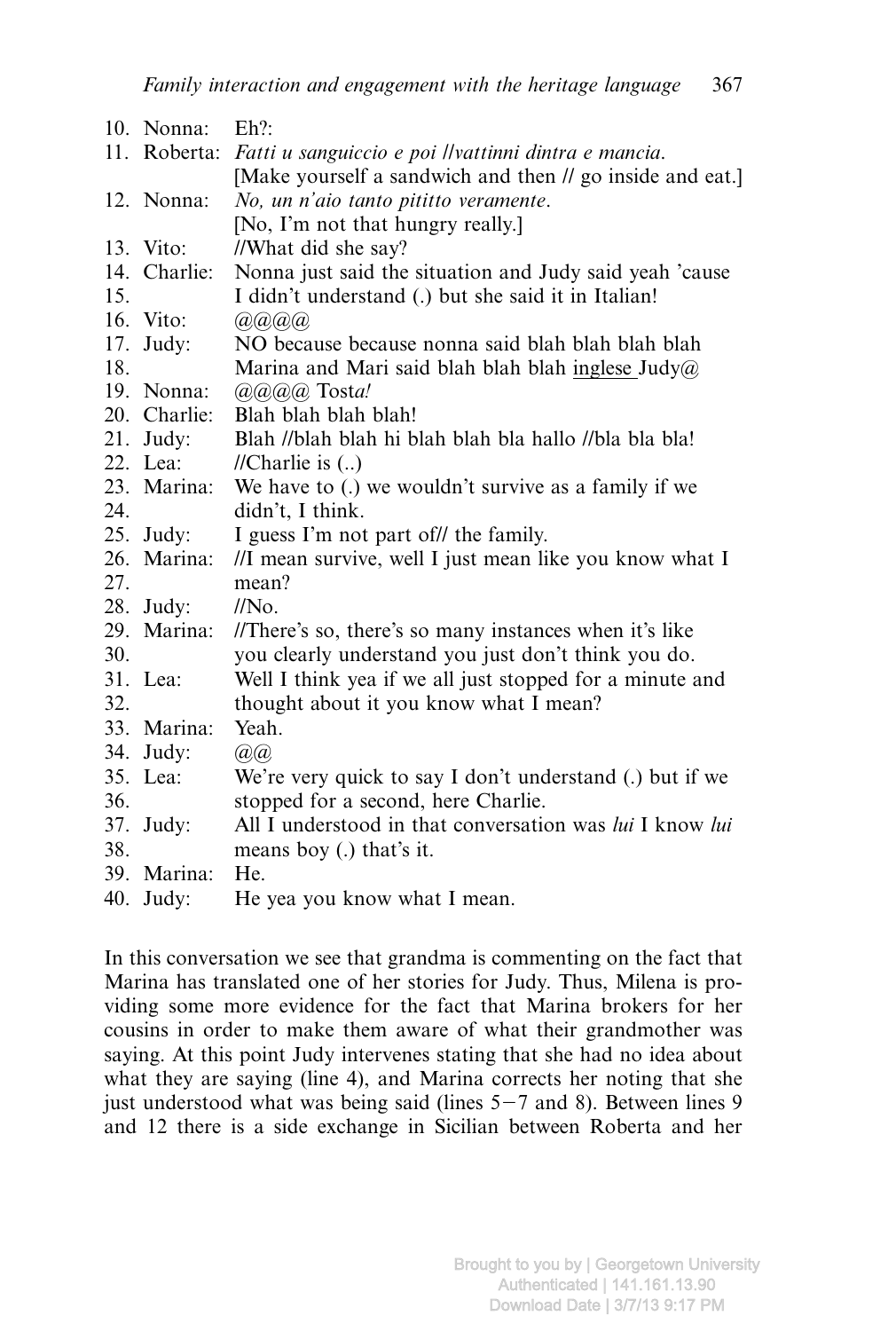<sup>368</sup> *Anna De Fina Anna De Fina*<br>mother. But during this exchange Vito elicits a translation about what<br>happened (line 13) and gets a summary from Charlie who supports Mari-<br>na's interpretation of the facts: i.e., that, Judy understood what *Anna De Fina*<br>mother. But during this exchange Vito elicits a translation about what<br>happened (line 13) and gets a summary from Charlie who supports Mari-<br>na's interpretation of the facts: i.e., that Judy understood what 368 Anna De Fina<br>mother. But during this exchange Vito elicits a translation about what<br>happened (line 13) and gets a summary from Charlie who supports Mari-<br>na's interpretation of the facts: i.e., that Judy understood wha 368 Anna De Fina<br>mother. But during this exchange Vito elicits a translation about what<br>happened (line 13) and gets a summary from Charlie who supports Mari-<br>na's interpretation of the facts: i.e., that Judy understood wh mother. But during this exchange Vito elicits a translation about what<br>happened (line 13) and gets a summary from Charlie who supports Mari-<br>na's interpretation of the facts: i.e., that Judy understood what her<br>grandmothe mother. But during this exchange Vito elicits a translation about what<br>happened (line 13) and gets a summary from Charlie who supports Mari-<br>na's interpretation of the facts: i.e., that Judy understood what her<br>grandmother happened (line 13) and gets a summary from Charlie who supports Mari-<br>na's interpretation of the facts: i.e., that Judy understood what her<br>grandmother had reported to Roberta in Sicilian (lines 14–15). Notice<br>that Charli ma's interpretation of the facts: i.e., that Judy understood what her<br>grandmother had reported to Roberta in Sicilian (lines 14–15). Notice<br>that Charlie describes his grandmother as speaking in Italian rather than<br>in Sicil grandmother had reported to Roberta in Sicilian (lines  $14-15$ ). Notice<br>that Charlie describes his grandmother as speaking in Italian rather than<br>in Sicilian (line 15) as he probably can't tell the difference. Judy respon that Charlie describes his grandmother as speaking in Italian rather than<br>in Sicilian (line 15) as he probably can't tell the difference. Judy responds<br>reiterating that she did not understand, that she only understood the<br> in Sicilian (line 15) as he probably can't tell the difference. Judy responds<br>reiterating that she did not understand, that she only understood the<br>words *inglese* ('English)) and *Judy* in between *blah blah blah* (lines reiterating that she did not understand, that she only understood the<br>words *inglese* ('English) and *Judy* in between *blah blah blah* (lines 17–<br>18). At this point grandma who claims in her interview not to understand<br>an words *inglese* ('English') and *Judy* in between *blah blah (lines* 17–18). At this point grandma who claims in her interview not to understand any English reacts to Judy calling her *tosta* ('naughty' in English, line 1 18). At this point grandma who claims in her interview not to understand<br>any English reacts to Judy calling her *tosta* ('naughty' in English, line<br>19), so demonstrating that she has been following the conversation in<br>Engl any English reacts to Judy calling her *tosta* ('naughty' in English, line 19), so demonstrating that she has been following the conversation in English. Charlie immediately starts repeating *blah blah blah* (line 20) as 19), so demonstrating that she has been following the conversation in English. Charlie immediately starts repeating *blah blah blah* (line 20) as a form of verbal play, followed by Judy who takes him up (line 21) thus tur English. Charlie immediately starts repeating *blah blah blah* (line 20) as a form of verbal play, followed by Judy who takes him up (line 21) thus turning the family multilingual abilities into a joke. At this point Mari a form of verbal play, followed by Judy who takes him up (line 21) thus<br>turning the family multilingual abilities into a joke. At this point Marina<br>inserts a metalinguistic statement and a reflection about the multilingua turning the family multilingual abilities into a joke. At this point Marina<br>inserts a metalinguistic statement and a reflection about the multilingual<br>identity of the family. She comments that they need to understand each inserts a metalinguistic statement and a reflection about the multilingual<br>identity of the family. She comments that they need to understand each<br>other in order to survive in the family (lines 23–24), to which Judy<br>retort identity of the family. She comments that they need to understand each<br>other in order to survive in the family (lines  $23-24$ ), to which Judy<br>retorts stating that then she is not part of the family (line 25). But Ma-<br>rina other in order to survive in the family (lines  $23-24$ ), to which Judy<br>retorts stating that then she is not part of the family (line 25). But Ma-<br>rina insists in her thesis that Judy understands much more than she<br>wants t other in order to survive in the family (lines  $23-24$ ), to which Judy<br>retorts stating that then she is not part of the family (line 25). But Ma-<br>rina insists in her thesis that Judy understands much more than she<br>wants t wants to admit to (lines  $29-30$ ), to which her aunt adds that in fact if they stopped for a minute instead of talking all the time they would understand each other and that saying *I don't understand* is the easy way out wants to admit to (lines 29–30), to which her aunt adds that in fact if<br>they stopped for a minute instead of talking all the time they would<br>understand each other and that saying *I don't understand* is the easy way<br>out ( they stopped for a minute instead of talking a<br>understand each other and that saying *I don't une*<br>out (lines  $31-32$  and  $35-36$ ). However, Judy do<br>sists that all she understood was *lui* and *lui*, v<br>means 'boy' (lines derstand each other and that saying *I don't understand* is the easy way<br>
it (lines  $31-32$  and  $35-36$ ). However, Judy does not concede and in-<br>
its that all she understood was *lui* and *lui*, which according to her<br>
ea out (lines  $31-32$  and  $35-36$ ). However, Judy does not concede and insists that all she understood was *lui* and *lui*, which according to her means 'boy' (lines  $36-37$ ), to which Marina quickly reacts correcting her an

sists that all she understood was *lui* and *lui*, which according to her means 'boy' (lines  $36-37$ ), to which Marina quickly reacts correcting her and saying that *lui* means 'he' (line 39). There are a number of intere means 'boy' (lines 36-37), to which Marina quickly reacts correcting<br>her and saying that *lui* means 'he' (line 39).<br>There are a number of interesting things going on here. The first is<br>that there is a collective reflecti her and saying that *lui* means 'he' (line 39).<br>There are a number of interesting things going on here. The first is<br>that there is a collective reflection on multilingualism, on how it works<br>and what it implies for the fam There are a number of interesting things going on here. The first is<br>that there is a collective reflection on multilingualism, on how it works<br>and what it implies for the family. Both Marina and her aunt here de-<br>scribe th that there is a collective reflection on multilingualism, on how it works<br>and what it implies for the family. Both Marina and her aunt here de-<br>scribe the family identity as fundamentally defined by multilingualism<br>and the and what it implies for the family. Both Marina and her aunt here describe the family identity as fundamentally defined by multilingualism<br>and therefore posit the need for mutual understanding as a survival<br>strategy. Judy scribe the family identity as fundamentally defined by multilingualism<br>and therefore posit the need for mutual understanding as a survival<br>strategy. Judy contests this characterization of the family identity by<br>polemically and therefore posit the need for mutual understanding as a survival<br>strategy. Judy contests this characterization of the family identity by<br>polemically declaring that she is not part of it, thus conveying the fact<br>that she strategy. Judy contests this characterization of the family identity by<br>polemically declaring that she is not part of it, thus conveying the fact<br>that she does not regard herself as multilingual. Thus, there is a negotia-<br> polemically declaring that she is not part of it, thus conveying the fact<br>that she does not regard herself as multilingual. Thus, there is a negotia-<br>tion on the role that languages play in the definition of family identit I that she does not regard herself as multilingual. Thus, there is a negotiation on the role that languages play in the definition of family identities.<br>This negotiation is related to Judy's self-definition as someone who tion on the role that languages play in the definition of family identities.<br>This negotiation is related to Judy's self-definition as someone who does<br>not understand or speak Italian and therefore to her sense of indignati This negotiation is<br>not understand or s<br>at being 'excluded'<br>ing process to whic<br>even if minimal, lan<br>corrects Judy.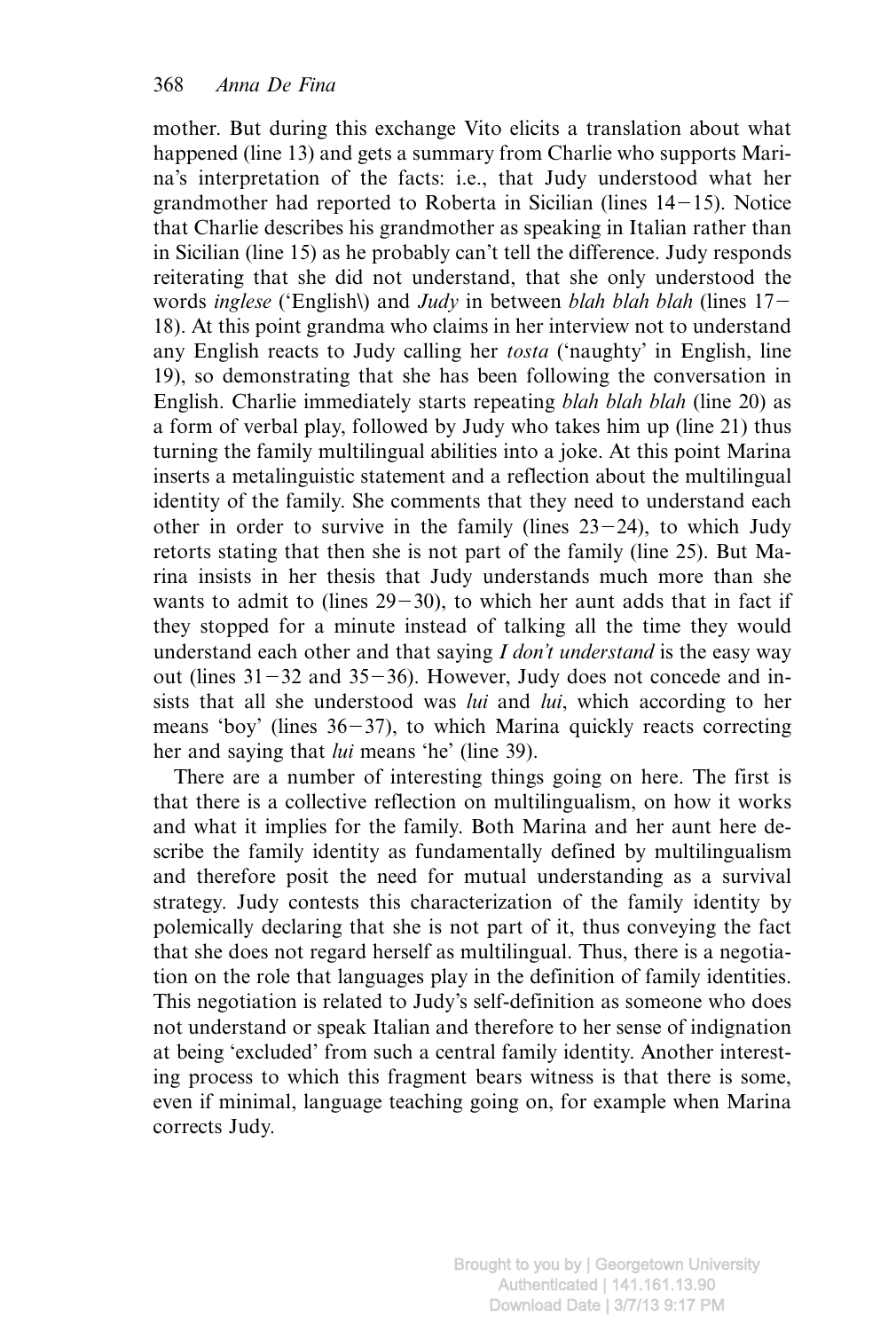Family interaction and engagement with the heritage language 369<br>The example shows that Judy does not claim a bilingual identity for<br>herself, but also points to her attention towards language as a family<br>and identity issue Family interaction and engagement with the heritage language 369<br>The example shows that Judy does not claim a bilingual identity for<br>herself, but also points to her attention towards language as a family<br>and identity issue Family interaction and engagement with the heritage language 369<br>The example shows that Judy does not claim a bilingual identity for<br>herself, but also points to her attention towards language as a family<br>and identity issue Family interaction and engagement with the heritage language 369<br>The example shows that Judy does not claim a bilingual identity for<br>herself, but also points to her attention towards language as a family<br>and identity issue Famuy interaction and engagement with the heritage language 509<br>The example shows that Judy does not claim a bilingual identity for<br>herself, but also points to her attention towards language as a family<br>and identity issue The example shows that Judy does not claim a bilingual identity for herself, but also points to her attention towards language as a family and identity issue and her need to define her role in relation to it. Such attentio The example shows that stay does not claim a omigual identity for<br>herself, but also points to her attention towards language as a family<br>and identity issue and her need to define her role in relation to it. Such<br>attention netsen, out also points to her attention towards language as a rainity<br>and identity issue and her need to define her role in relation to it. Such<br>attention is manifest when, a little later in the same interaction, she<br>acti attention is manifest when, a little later in the same interaction, she actively 'engages' with the language by trying to talk in Italian to her grandmother. Something similar happens with Charlie, who, as we will see in a attention is mannest when, a ntite latter in the same interaction, she<br>actively 'engages' with the language by trying to talk in Italian to her<br>grandmother. Something similar happens with Charlie, who, as we will<br>see in an actively engages with the tanguage by trying to tark in fundati to her grandmother. Something similar happens with Charlie, who, as we will see in another example, also asks for translations of words he does not understand grammomer. Someting sh<br>see in another example, also<br>understand. Returning to J<br>shows that she possesses g<br>the following fragment from<br>brokering intervention by J<br>awareness by Roberta: the following fragment from the Sauce Day dinner, in which we have a brokering intervention by Judy and another display of meta-linguistic awareness by Roberta:

(8)

| 1. Sam:            | You want wine?                                            |
|--------------------|-----------------------------------------------------------|
|                    | 2. Marina: No, actually can I just have water Lea please? |
|                    | 3. Roberta: Water? Yes                                    |
| 4. Vito:           | ((talking from the kitchen)) Which wine red or white?     |
| 5. Lea:            | Ahhh ((coming closer)) Vuoi russo o bianco ma?            |
|                    | [Do you want red or white mum?]                           |
| 6. Nonna:          | No, bianco                                                |
|                    | [No, white]                                               |
| 7. Roberta: Quale? |                                                           |
|                    | [Which one?]                                              |
| 8. Lea:            | Bianco Ildisse                                            |
|                    | [She said white]                                          |
| $9. \text{Judy:}$  | //She wants white wine                                    |
|                    | 10. Roberta: Hey! You understood that too!                |

[She said white]<br>
9. Judy: //She wants white wine<br>
10. Roberta: Hey! You understood that too!<br>
Roberta's utterance (line 10) makes reference to the conversation they<br>
had at lunch about Judy's not understanding Sicilian th 9. Judy: //She wants white wine<br>10. Roberta: Hey! You understood that too!<br>Roberta's utterance (line 10) makes reference to the conversation they<br>had at lunch about Judy's not understanding Sicilian that we reproduced<br>in e Roberta's utterance (line 10) makes reference to the conversation they had at lunch about Judy's not understanding Sicilian that we reproduced in example (7). As is clear, both Roberta and Marina try to encourage Judy's at Roberta's utterance (line 10) makes in<br>had at lunch about Judy's not underst<br>in example (7). As is clear, both Rob<br>Judy's attempts at engaging with Ita<br>every time that she makes them.<br>Another form of metalinguistic awa berta's utterance (line 10) makes reference to the conversation they<br>d at lunch about Judy's not understanding Sicilian that we reproduced<br>example (7). As is clear, both Roberta and Marina try to encourage<br>dy's attempts at neover a statemet (the To) makes reference to the conversation they<br>had at lunch about Judy's not understanding Sicilian that we reproduced<br>in example (7). As is clear, both Roberta and Marina try to encourage<br>Judy's attem

in example (7). As is clear, both Roberta and Marina try to encourage<br>Judy's attempts at engaging with Italian by expressing their approval<br>every time that she makes them.<br>Another form of metalinguistic awareness that appe In example (7). To is easily compresent and Marina if y to encourage<br>Judy's attempts at engaging with Italian by expressing their approval<br>every time that she makes them.<br>Another form of metalinguistic awareness that appe about identifies a tend also important in family by captures and approvant every time that she makes them.<br>Another form of metalinguistic awareness that appears in the spontaneous conversations is joking and laughing by fa Another form of metalinguistic awareness that appears in the sponta-<br>neous conversations is joking and laughing by family members about<br>each other's English or Italian. Joking about other member's competence<br>or incompetenc neous conversations is joking and laughing by family members about<br>each other's English or Italian. Joking about other member's competence<br>or incompetence and/or teasing them are all pivotal to negotiations<br>about identitie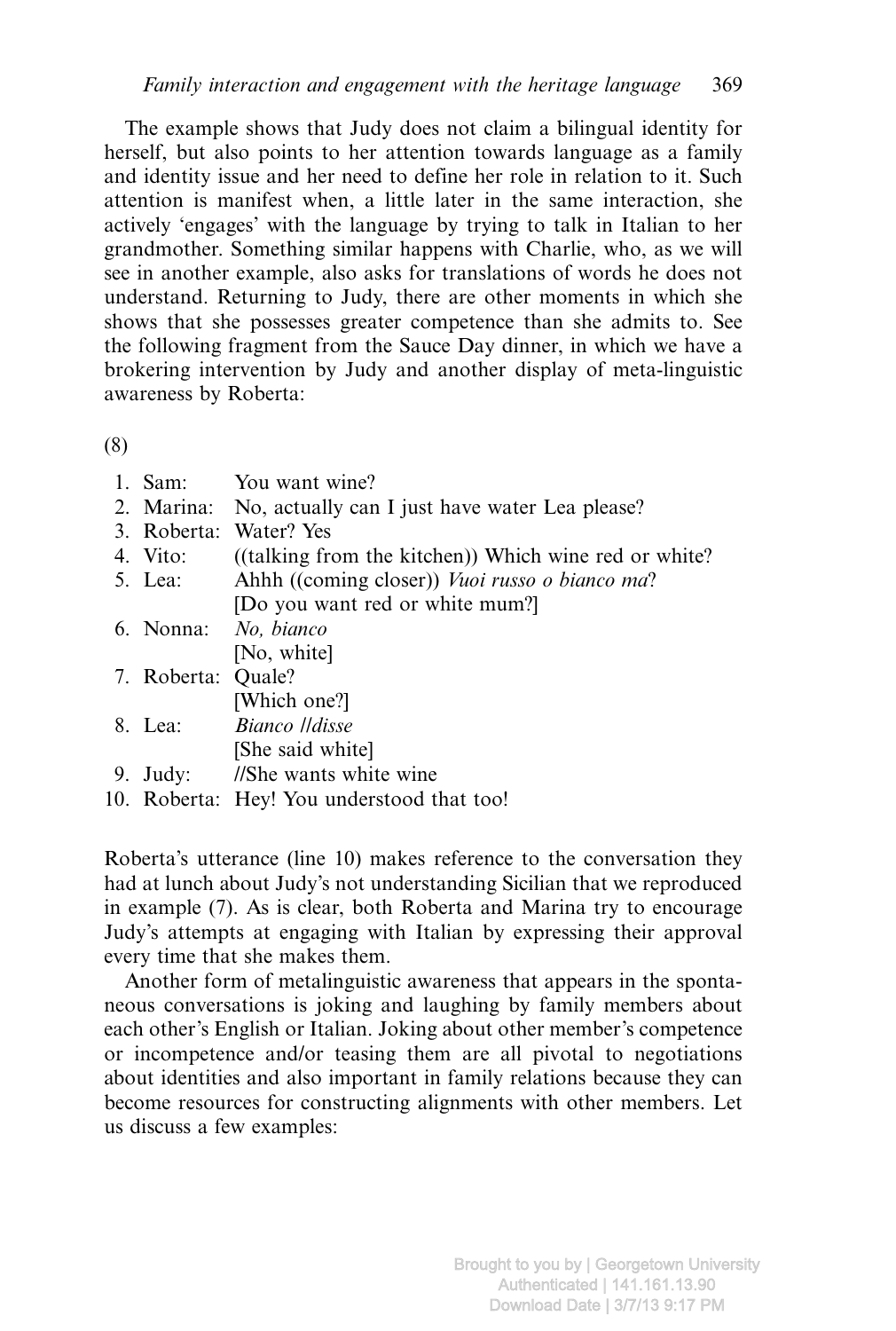(9)

- 2. The *Anna De Fina*<br>
1. Charlie: Mom this is just a piece of bread am I done// now?<br>
2. Vito: //Pass me the mayonnaise please<br>
3. Nonna: *Metitticci*-(c) 2. *Anna De Fina*<br>
2. Vito: *Mom this is just a piece of bread am I de*<br>
2. Vito: *//Pass me the mayonnaise please*<br>
3. Nonna: *Metitticci*- (...)<br>
[Put some] (...) 3. *Anna De Fina*<br>3. Charlie: Mom this is just a piece of<br>3. Nonna: *Metitticci-* (...)<br><sup>1</sup> [Put some] (...)<br>4 Roberta: *In ne vuole cchiú* 1. Charlie: Mom this is just a piece of bread am I done// now?<br>
2. Vito: //Pass me the mayonnaise please<br>
3. Nonna: *Metitticci*- $(...)$ <br>
[Put some]  $(...)$ <br>
4. Roberta: *Un ne vuole cchiú*!<br>
[He doesn't want any more!] 4. Charlie: Mom this is just a piece<br>
2. Vito: //Pass me the mayonna<br>
3. Nonna: *Metitticci*- (...)<br>
[Put some] (...)<br>
4. Roberta: *Un ne vuole cchiu*́!<br>
[He doesn't want any n<br>
5. Nonna: *Fhi* (...) mettitics anti-
- 
- 
- 
- -
- Mom this is just a piece of bread<br>  $d$ <br>  $H$  as me the mayonnaise please<br>  $M$ etitticci (...)<br>
[Put some] (...)<br>  $Un$  ne vuole cchiú!<br>
[He doesn't want any more!]<br>  $Ehi$  (...) mettiticci anticchia di for<br>  $H$  Hev (...) put so 1. Charle. Molt this is just a piece of oread and 1 done/1 now:<br>
2. Vito: //Pass me the mayonnaise please<br>
3. Nonna: *Metitticci* (...)<br>
[Put some] (...)<br>
4. Roberta: *Un ne vuole cchiú*!<br>
[He doesn't want any more!]<br>
5. N *H* ass inc the mayomalse prease<br> *Metitticci* (...)<br>
[Put some] (...)<br> *Un ne vuole cchiú!*<br>
[He doesn't want any more!]<br> *Ehi (...)* mettiticci anticchia di formaggio e tu manci<br>
[Hey (...) put some cheese in it and you
- 
- 6. Noberta: *Un ne vuole cchiú!*<br>
[Put some] (...)<br>
4. Roberta: *Un ne vuole cchiú!*<br>
[He doesn't want any more!]<br>
5. Nonna: *Ehi (...) mettiticci anticchia di formaggia*<br>
[Hey (...) put some cheese in it and you<br>
6. Anth 4. Roberta: *Un ne vuole cchiú!*<br>
[He doesn't want any more!]<br>
5. Nonna: *Ehi (...) mettitice anticchia*<br>
[Hey (...) put some cheese in<br>
6. Anthony: Mayonnaise is good but it's l<br>
7. Lea: @@Iddu vulissi di lesto,<br>
[He'd li En the value centa:<br>
[He doesn't want any more!]<br> *Ehi (...)* mettiticci anticchia<br>
[Hey (...) put some cheese in<br>
Mayonnaise is good but it's  $@QIddu$  vulssi di lesto,<br>
[He'd like to hurry up,]<br>
Mum am I done?<br> *Mettiticci* 5. Nonna: *Ehi (...)* mettiticci antice<br>
[Hey (...) put some chees<br>
6. Anthony: Mayonnaise is good but<br>
7. Lea: @@Iddu vulissi di lesto,<br>
[He'd like to hurry up,]<br>
8. Charlie: Mum am I done?<br>
9. Nonna: *Mettiticci u forma*
- 
- 9. Nonna: *Em* (...) *metutica uniterial at jornaggio e tu manci*.<br>
[Hey (...) put some cheese in it and you eat it.]<br>
6. Anthony: Mayonnaise is good but it's kind of not-<br>
7. Lea: @@Iddu vulissi di lesto,<br>
[He'd like to [Hey (...) put some cheese in it and you eat it.]<br>
Mayonnaise is good but it's kind of not-<br>  $@@Iddu$  vulissi di lesto,<br>
[He'd like to hurry up,]<br>
Mum am I done?<br> *Mettiticci u formaggio e tu manci accussi dicemo me nipute* 11 Lea: *Carlie si fici un sanguiccio bigge*!<br>
10. **Charlie** si fici un sanguiccio bigge!<br>
10. **Charlie** si fici un sanguiccio bigge!<br>
11 Lea: She wants to see you gat the whole sanguing the same of the single signal singl (@@Iddu vulissi di lesto,<br>
[He'd like to hurry up,]<br>
Mum am I done?<br>
Mettiticci u formaggio e tu manci accussi dicemo me nipute<br>
[Put some cheese in it and so we can say my grandson]<br>
Charlie si fici un sanguiccio bigge!<br> 11. S. Charlie: Mum am I done?<br>
9. Nonna: *Mettiticci u formaggio e tu manci accussi dicemo me*<br>
[Put some cheese in it and so we can say my grand<br>
10. *Charlie si fici un sanguiccio bigge*!<br>
[Charlie made himself a big s 9. Nonna: *Mettiticci u formaggio e tu mana*<br>
[Put some cheese in it and so w<br>
10. *Charlie si fici un sanguiccio bigg*<br>
[Charlie made himself a big san<br>
11. Lea: She wants to see you eat the w.<br>
12. Vito: That represents 9. Nonna. *Metutica a formaggio e ta manci accussi a*<br>
[Put some cheese in it and so we can say 1<br>
10. *Charlie si fici un sanguiccio bigge*!<br>
[Charlie made himself a big sandwich!]<br>
11. Lea: She wants to see you eat the
	-
- 
- 
- 
- 14. Marina: @@
- 16. Charlie st Jict in sanguiccion<br>
[Charlie made himself a big<br>
11. Lea: She wants to see you eat the<br>
12. Vito: That represents goodness.<br>
13. Roberta: Sanguiccio bigge @@@<br>
14. Marina: @@<br>
15. Nonna: *Ca com' è sbagliat* Formalie in the minister and She wants to see you es<br>That represents goodne<br>Sanguiccio bigge @@@<br>@@<br>*Ca com' è sbagliato?*<br>[Why is it wrong?]<br>*No giusto. u viri cu sai i*<br>INo it's right See that y 11. Lea: She wants to see you eat the whole sand<br>12. Vito: That represents goodness.<br>13. Roberta: Sanguiccio bigge @@@<br>14. Marina: @@<br>15. Nonna: *Ca com'* è sbagliato?<br>[Why is it wrong?]<br>16. Roberta: *No giusto. u viri cu* 17. [No it's right. See that you can say it?]
- 
- 

15. Nonna: *Ca com' è sbagliato?*<br>
[Why is it wrong?]<br>
16. Roberta: *No giusto. u viri cu sai u sai diri?*<br>
17. [No it's right. See that you can say it?]<br>
In this example grandmother is trying to get Christopher to eat mo [Why is it wrong?]<br>
16. Roberta: *No giusto. u viri cu sai u sai diri?*<br>
17. [No it's right. See that you can say it?]<br>
15. In this example grandmother is trying to get Christopher to eat more.<br>
She tells him in Sicilian t 16. Roberta: *No giusto. u viri cu sai u sai diri?*<br>17. [No it's right. See that you can say it?]<br>17. [No it's right. See that you can say it?]<br>17. In this example grandmother is trying to get Christopher to eat more.<br>She 17. [No it's right. See that you can say it?]<br>In this example grandmother is trying to get Christopher to eat more.<br>She tells him in Sicilian to put some cheese in his sandwich and eat it all<br>(line 5). Her daughter explai In this example grandmother is trying to get Christopher to eat more.<br>She tells him in Sicilian to put some cheese in his sandwich and eat it all<br>(line 5). Her daughter explains to her that the boy is trying to finish<br>qui In this example grandmother is trying to get Christopher to eat more.<br>She tells him in Sicilian to put some cheese in his sandwich and eat it all<br>(line 5). Her daughter explains to her that the boy is trying to finish<br>qui *sample* grandmother is trying to get Christopher to eat more.<br>
She tells him in Sicilian to put some cheese in his sandwich and eat it all<br>
(line 5). Her daughter explains to her that the boy is trying to finish<br>
quickly She tens film in sicman to put some cheese in ins sandwich and eat it and<br>(line 5). Her daughter explains to her that the boy is trying to finish<br>quickly so he can get up (line 7). At this point, grandma repeats the<br>utter (line 3). The daughter explains to her that the boy is trying to finish<br>quickly so he can get up (line 7). At this point, grandma repeats the<br>utterance and adds that if he eats, then they can say that he had a<br>whole big s quickly so the can get up (line 7). At this point, grandina repeats the utterance and adds that if he eats, then they can say that he had a whole big sandwich (lines  $9-10$ ). But she produces a mixed utterance *sanguiccio* utterance and adds that if he eats, then they can say that he had a<br>whole big sandwich (lines  $9-10$ ). But she produces a mixed utterance<br>sanguiccio bigge where the lexicon, in English, is adapted to Italian mor-<br>phology whole big salumolar (lines  $9-10$ ). But she produces a filixed utterance<br>sanguiccio bigge where the lexicon, in English, is adapted to Italian mor-<br>phology and phonology. Lea brokers, translating for the child what his<br>gr sanguiccio bigge where the lexicon, in English, is adapted to rianan morphology and phonology. Lea brokers, translating for the child what his grandma said (line 11), but her other daughter jokes a little about her mother' photogy and photology. Lea brokers, translating for the child what his<br>grandma said (line 11), but her other daughter jokes a little about her<br>mother's English utterance (line 13). Nonna understands that she is be-<br>ing mad grandma said (line 11), but her other daughter jokes a little about her mother's English utterance (line 13). Nonna understands that she is being made fun of and asks whether she has said something wrong (line 15), to whic informer s English utterance (line 15). Nonina understands that she is be-<br>ing made fun of and asks whether she has said something wrong (line<br>15), to which her daughter responds that she did not (line 16). By laugh-<br>ing a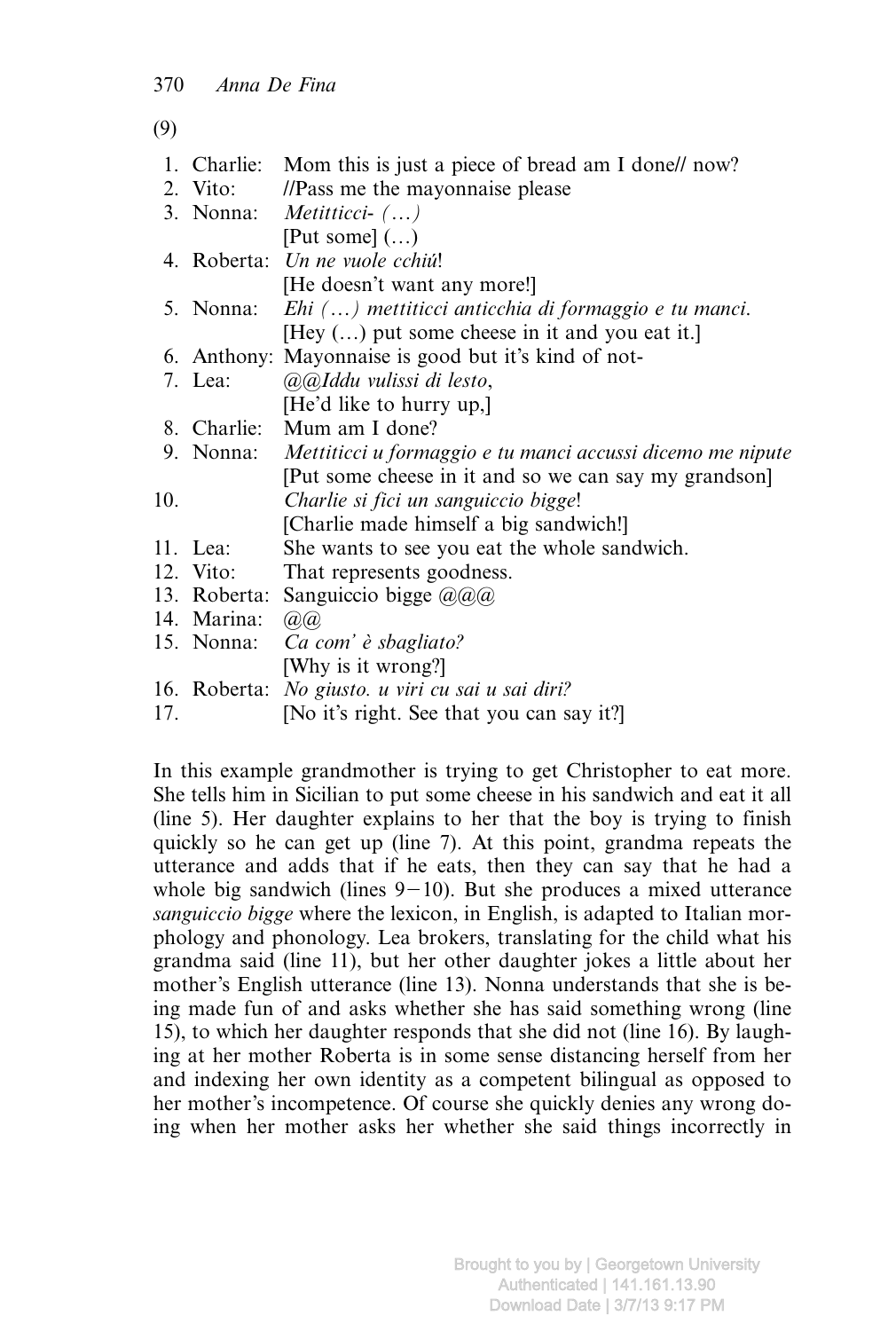Family interaction and engagement with the heritage language 371<br>order not to hurt her feelings. She also encourages her mother to speak<br>English, again taking up her role as a facilitator in family communica-Enaily interaction and engagement with the heritage language 371<br>
order not to hurt her feelings. She also encourages her mother to speak<br>
English, again taking up her role as a facilitator in family communica-<br>
tion.<br>
How tion. Family interaction and engagement with the heritage language 371<br>der not to hurt her feelings. She also encourages her mother to speak<br>nglish, again taking up her role as a facilitator in family communica-<br>n.<br>However, we s Famuy interaction and engagement with the heritage language 571<br>
order not to hurt her feelings. She also encourages her mother to speak<br>
English, again taking up her role as a facilitator in family communica-<br>
tion.<br>
Howe

| (10) |                                                                                 |                                                                |  |  |  |  |
|------|---------------------------------------------------------------------------------|----------------------------------------------------------------|--|--|--|--|
|      | $1.$ Lea:                                                                       | The one on the top is the cheese and parsley the one on        |  |  |  |  |
| 2.   |                                                                                 | the bottom is plain                                            |  |  |  |  |
|      | 3. Vito:                                                                        | $\mathcal{U}$ Ahhh!                                            |  |  |  |  |
|      | 4. Sam:                                                                         | //Oh it's like a feast!(.) Fista!                              |  |  |  |  |
|      | 5. Marina:                                                                      | @@@                                                            |  |  |  |  |
|      | 6. Vito:                                                                        | Festa                                                          |  |  |  |  |
|      |                                                                                 | [Feast]                                                        |  |  |  |  |
|      | 7. Nonna:                                                                       | Festa                                                          |  |  |  |  |
|      |                                                                                 | [Feast]                                                        |  |  |  |  |
|      | 8. Voices                                                                       | : (a)(a)(a)(a)                                                 |  |  |  |  |
|      | 9. Marina:                                                                      | @Fista@                                                        |  |  |  |  |
|      | 10. Sam:                                                                        | Wow what an idiot                                              |  |  |  |  |
|      | 11. Lea:                                                                        | (a)a(a)                                                        |  |  |  |  |
|      | 12. Vito:                                                                       | Ah FISTA!                                                      |  |  |  |  |
|      | 13. Lea:                                                                        | You would have said Fista!                                     |  |  |  |  |
|      | 14. Marina: I would have said it@ TOO, I was just laughing it was<br>just funny |                                                                |  |  |  |  |
|      |                                                                                 | 15. Roberta: All right what can I get everybody?<br>$(\ldots)$ |  |  |  |  |
|      | 16. Judy:                                                                       | She was telling me today how she was saying about-             |  |  |  |  |
|      | 17. Charlie:                                                                    | What does fista mean?                                          |  |  |  |  |
|      | 18. Nonna:                                                                      | Festa.                                                         |  |  |  |  |

16. Judy: She was telling me today how she was saying about-<br>17. Charlie: What does fista mean?<br>18. Nonna: *Festa*.<br>Here we see Sam (Marina's father) trying out his Italian. But, unfortu-<br>nately for him, he uses the word 17. Charlie: What does fista mean?<br>
18. Nonna: *Festa*.<br>
Here we see Sam (Marina's father) trying out his Italian. But, unfortu-<br>
nately for him, he uses the word *fista* (line 4) instead of *festa* (the correct<br>
Italian 18. Nonna: *Festa.*<br>Here we see Sam (Marina's father) trying out his Italian. But, unfortu-<br>nately for him, he uses the word *fista* (line 4) instead of *festa* (the correct<br>Italian for 'feast'). Marina starts laughing ab Here we see Sam (Marina's father) trying out his Italian. But, unfortu-<br>nately for him, he uses the word *fista* (line 4) instead of *festa* (the correct<br>Italian for 'feast'). Marina starts laughing about it, and after he Here we see Sam (Marina's father) trying out his Italian. But, unfortunately for him, he uses the word *fista* (line 4) instead of *festa* (the correct Italian for 'feast'). Marina starts laughing about it, and after her w rece we see sam (warma's rather) trying out ins runnan. But, amorta<br>nately for him, he uses the word *fista* (line 4) instead of *festa* (the correct<br>Italian for 'feast'). Marina starts laughing about it, and after her we Italian for 'feast'). Marina starts laughing about it, and after her we see<br>a number of corrections by Vito and Grandma (lines 6, 7) and then<br>laughter, and again more laughter by Marina (line 9) and the rest of the<br>family, Transm For Feast J. Marina starts haghing about R, and after her we see<br>a number of corrections by Vito and Grandma (lines 6, 7) and then<br>laughter, and again more laughter by Marina (line 9) and the rest of the<br>family, fol de namber of corrections by vice and Standama (intes 6, 7) and then<br>laughter, and again more laughter by Marina (line 9) and the rest of the<br>family, followed by Sam's own self deprecation (line 10). This show of<br>incompete that superior, and again more targiner by Marina (line 9) and the rest of the family, followed by Sam's own self deprecation (line 10). This show of incompetence on Sam's part gives the occasion to other family members lik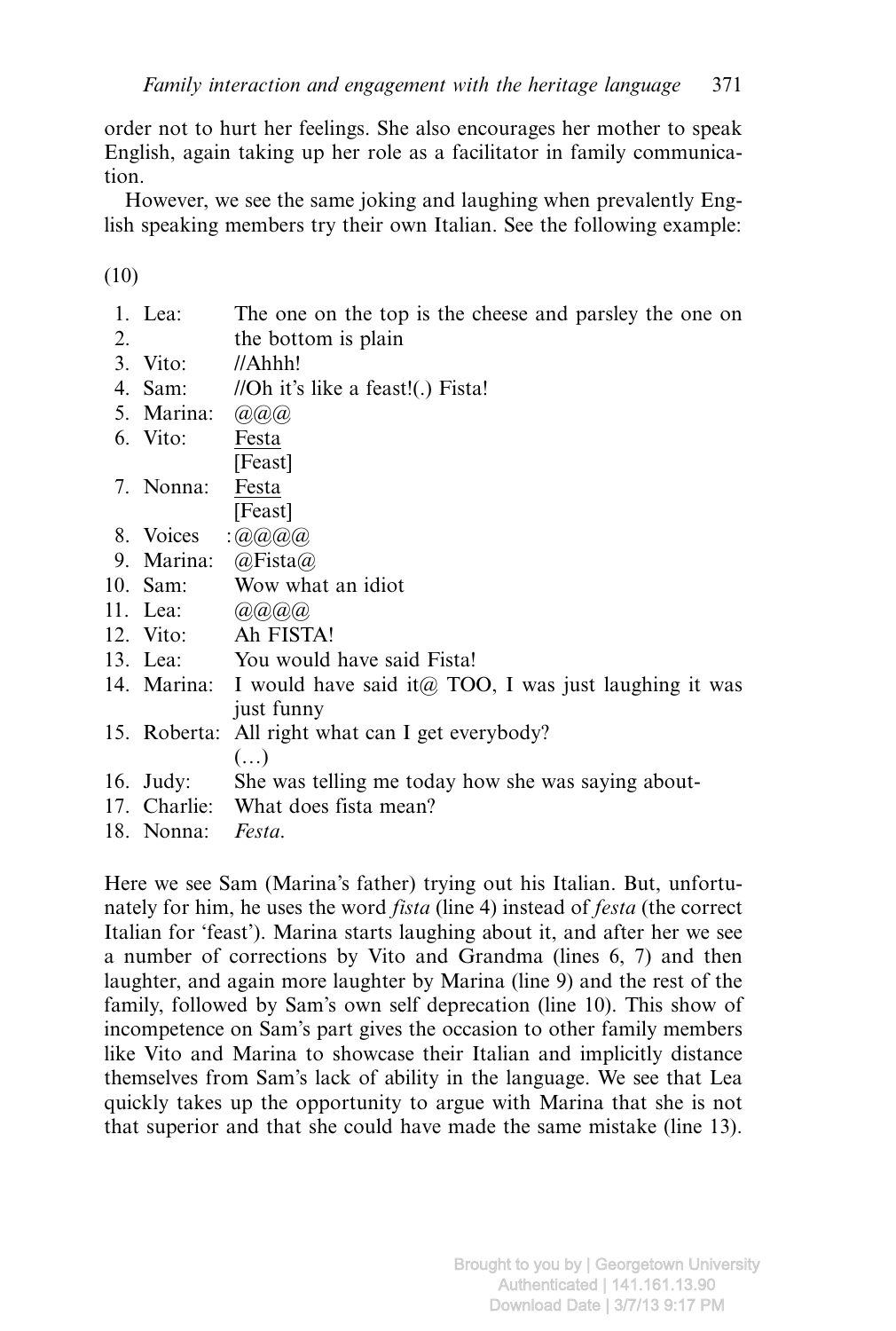<sup>372</sup> *Anna De Fina Anna De Fina*<br>Thus, implicit or explicit talk about language competence is used in this<br>case as a resource to negotiate affiliation or disaffiliation with family<br>members. Marina, in an apparent attempt to minimize the thr Anna De Fina<br>Thus, implicit or explicit talk about language competence is used in this<br>case as a resource to negotiate affiliation or disaffiliation with family<br>members. Marina, in an apparent attempt to minimize the threa 372 Anna De Fina<br>Thus, implicit or explicit talk about language competence is used in this<br>case as a resource to negotiate affiliation or disaffiliation with family<br>members. Marina, in an apparent attempt to minimize the t case as a resource to negotiate affiliation or disaffiliation with family members. Marina, in an apparent attempt to minimize the threat to her father's face, or at least to avoid openly disaffiliating from him, defensivel Thus, implicit or explicit talk about language competence is used in this case as a resource to negotiate affiliation or disaffiliation with family members. Marina, in an apparent attempt to minimize the threat to her fat Thus, implicit or explicit talk about language competence is used in this case as a resource to negotiate affiliation or disaffiliation with family members. Marina, in an apparent attempt to minimize the threat to her fat Thus, implied of enplote and about anguage completation is access as a resource to negotiate affiliation or disaffiliation with family members. Marina, in an apparent attempt to minimize the threat to her father's face, o Example (10), above, illustrates how members are accepted and/<br>the family answers that she just found the word funny (line 14). As we see,<br>ter a few turns, Charlie inquires about the meaning of the word *fista*<br>th his gra Father's face, or at least to avoid openly disaffiliating from him, defensively answers that she just found the word funny (line 14). As we see, after a few turns, Charlie inquires about the meaning of the word *fista* wi

sively answers that she just found the word funny (line 14). As we see, after a few turns, Charlie inquires about the meaning of the word *fista* with his grandmother, who translates for him in Italian (lines  $17-18$ ). Ex after a few turns, Charlie inquires about the meaning of the word *fista* with his grandmother, who translates for him in Italian (lines  $17-18$ ).<br>Example (10), above, illustrates how members of the family who do not spea with his grandmother, who translates for him in Italian (lines  $17-18$ ).<br>Example (10), above, illustrates how members of the family who do<br>not speak Italian or Sicilian on occasions try to insert words or phrases<br>in one o with his grandmother, who translates for him in Italian (lines  $17-18$ ).<br>Example (10), above, illustrates how members of the family who do<br>not speak Italian or Sicilian on occasions try to insert words or phrases<br>in one o since the side of this consists. Sometimes from the side of phrases<br>in one of those languages. Sometimes these attempts are accepted and/<br>or supported, but at other times, as in this example, they result, in mock-<br>ing and The one of those languages. Sometimes these attempts are accepted and/<br>or supported, but at other times, as in this example, they result, in mock-<br>ing and laughter. Both examples (9) and (10) show that displays of ability<br> ing someonet that someoned in this example, they result, in mock-<br>ing and laughter. Both examples (9) and (10) show that displays of ability<br>to speak Italian, Sicilian or English may be used in interaction as occa-<br>sions f ing and laughter. Both examples (9) and (10) show that displays of ability<br>to speak Italian, Sicilian or English may be used in interaction as occa-<br>sions for different kinds of positioning by family members, for example,<br> to speak Italian, Sicilian or English may be used in interaction as occasions for different kinds of positioning by family members, for example, to highlight one's superior language ability by simultaneously downgrading so negotial complete that is a series of the highlight one's superior language ability by simultaneously downgrad-<br>ting someone's else claims to bilingualism, to index alignment or disalign-<br>ment with other family members. We to highlight one's superior language ability by simultaneously downgrad-<br>ing someone's else claims to bilingualism, to index alignment or disalign-<br>ment with other family members. We see, in example (10) that Sam's<br>"mistak ing someone's else claims to bilingualism, to index alignment or disalignment with other family members. We see, in example (10) that Sam's 'mistake' triggers a number of turns in which alignments are taken and negotiated. ing the two that is the tanguary. We see, in example (10) that Sam's<br>
"mistake' triggers a number of turns in which alignments are taken and<br>
negotiated. Indeed soon after Sam says *fista* Marina and other family<br>
members 'mistake' triggers a number of turns in which alignments are taken and negotiated. Indeed soon after Sam says *fista* Marina and other family members laugh, thus positioning him as incompetent, but later on Lea aligns wit negotiated. Indeed soon after Sam says *fista* Marina and other family members laugh, thus positioning him as incompetent, but later on Lea aligns with him against Marina questioning her own competence in Italian. Thus lan individuals. *Find and nego*<br> *Find and nego*<br> *Find and non-collaborative ways dependidividuals.*<br> *5.2.3 Performing and probing*<br> **We have seen above examples in whispacking Italian result in joking or tags:** important resource to define and negotiate identities in both collaborative and non-collaborative ways depending on the relationships among<br>individuals.<br>5.2.3 Performing and probing<br>We have seen above examples in which fam

individuals.<br>S.2.3 Performing and probing<br>We have seen above examples in which family members' attempts at<br>speaking Italian result in joking or teasing by others. On other occasions<br>individuals use Italian expressions succ individuals.<br>
5.2.3 *Performing and probing*<br>
We have seen above examples in which family members' attempts at<br>
speaking Italian result in joking or teasing by others. On other occasions<br>
individuals use Italian expression 5.2.3 Performing and probing<br>We have seen above examples in which family members' attempts at<br>speaking Italian result in joking or teasing by others. On other occasions<br>individuals use Italian expressions successfully to c 5.2.3 Performing and probing<br>We have seen above examples in which family members' attempts at<br>speaking Italian result in joking or teasing by others. On other occasions<br>individuals use Italian expressions successfully to c We have seen above examples in which family members' attempts at<br>speaking Italian result in joking or teasing by others. On other occasions<br>individuals use Italian expressions successfully to communicate, or at<br>least they speaking Italian result in joking or teasing by others. On other occasions<br>individuals use Italian expressions successfully to communicate, or at<br>least they are not challenged by other members even though they may<br>be makin matrix and the matrix of the members of states of the communicate, or at least they are not challenged by other members even though they may be making mistakes with regards to standard forms. I refer to these attempts as ' least they are not challenged by other members even though they may<br>be making mistakes with regards to standard forms. I refer to these<br>attempts as 'probing' when family members who are not proficient in<br>Italian simply 'tr the making mistakes with regards to standard forms. I refer to these<br>attempts as 'probing' when family members who are not proficient in<br>Italian simply 'try out' utterances in that language, and as 'performing'<br>when they d attempts as 'probing' when family members who are not proficient in<br>Italian simply 'try out' utterances in that language, and as 'performing'<br>when they deliver expressions in Italian in a sort of stylized fashion as<br>indica Italian simply 'try out' utterances in that language, and as 'performing' when they deliver expressions in Italian in a sort of stylized fashion as indicated by such devices as high pitch, slowing down or raising intonatio when they deliver expressions in Italian in a sort of stylized fashion as lish: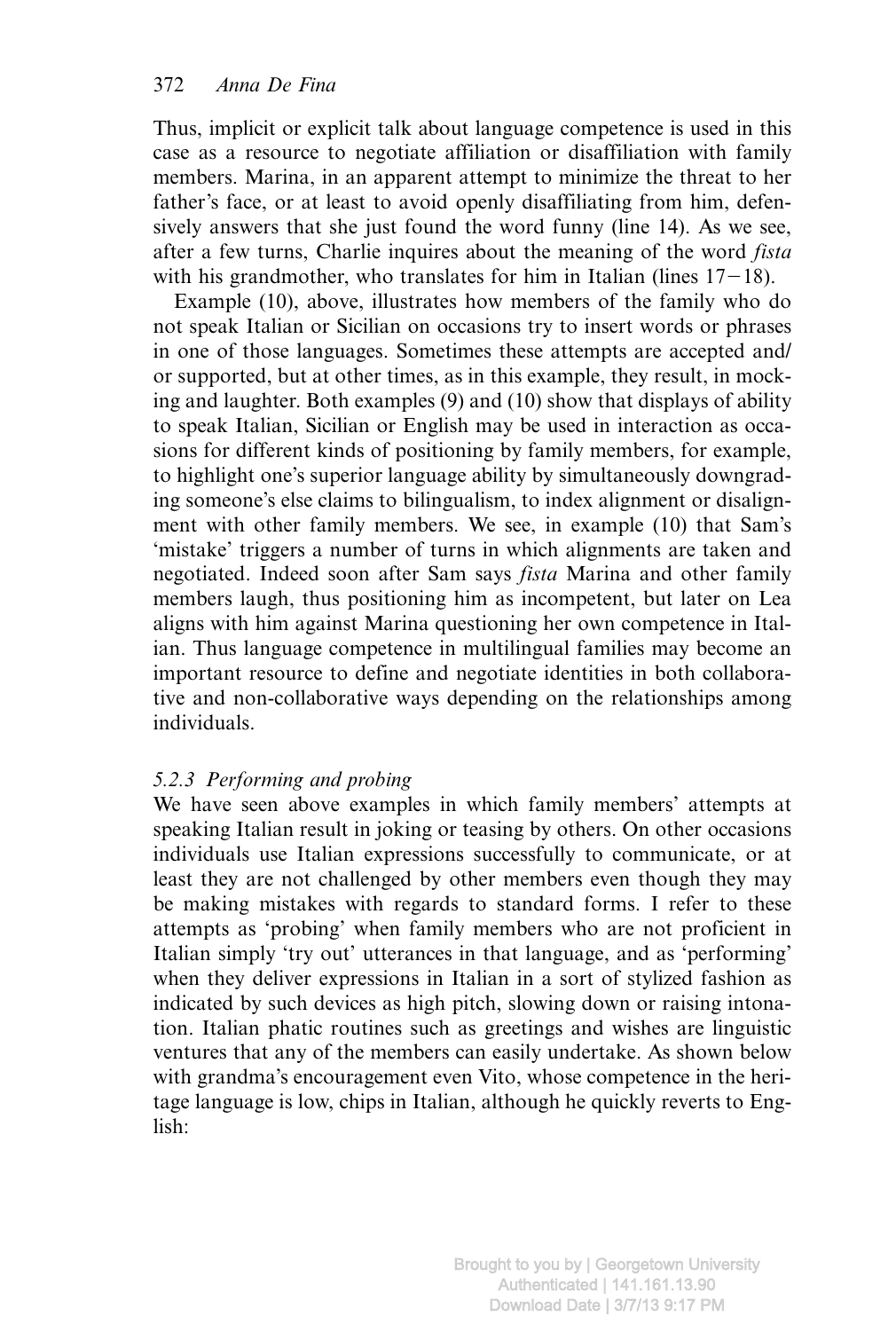(11)

|                                                                                                                  |           | 373<br>Family interaction and engagement with the heritage language |  |  |  |  |  |
|------------------------------------------------------------------------------------------------------------------|-----------|---------------------------------------------------------------------|--|--|--|--|--|
| (11)                                                                                                             |           |                                                                     |  |  |  |  |  |
|                                                                                                                  | 1. Nonna: | Buon appettito a tutti<br>[Bon appetit to everybody]                |  |  |  |  |  |
|                                                                                                                  | 2. Vito:  | Buon appetito                                                       |  |  |  |  |  |
|                                                                                                                  |           | 3. Roberta: Buon appetito                                           |  |  |  |  |  |
|                                                                                                                  | 4. Vito:  | Happy sauce day                                                     |  |  |  |  |  |
| But, as we see in the following excerpt, Vito is willing to try out his<br>Italian with grandmother a bit later: |           |                                                                     |  |  |  |  |  |

4. Vito: Happy sauce day<br>But, as we see in the following excerpt, Vito is willing to try out his<br>Italian with grandmother a bit later: Aut, as we see in the following excerp<br>
stalian with grandmother a bit later:<br>
12)<br>
ROBING<br>
1. Charlie: Nonna had wine?<br>
2. Lea: Just a little bit.<br>
3. Vito: You'll sleep good tonight

(12) PROBING

| 1. Charlie: | Nonna had wine? |  |
|-------------|-----------------|--|
|             |                 |  |

- 
- talian with grandmother a bit late<br>
12)<br>
ROBING<br>
1. Charlie: Nonna had wine?<br>
2. Lea: Just a little bit.<br>
3. Vito: You'll sleep good to:<br>
4. Roberta: @@@ 12)<br>
ROBING<br>
1. Charlie: Nonna had wine?<br>
2. Lea: Just a little bit.<br>
3. Vito: You'll sleep good tonight.<br>
4. Roberta: @@@<br>
5. Vito: @Dorme bene!
- 4. Roberta: @@@
- **FROBING**<br>
1. Charlie: Nonna had wine?<br>
2. Lea: Just a little bit.<br>
3. Vito: You'll sleep good to<br>
4. Roberta: @@@<br>
5. Vito: @Dorme bene!<br>
@[Sleep well!]<br>
6. Roberta: *Dici dorme bene stas* 2. Lea: Just a little bit.<br>
3. Vito: You'll sleep good tonight.<br>
4. Roberta:  $@@@$ <br>
5. Vito:  $@$ Dorme bene!<br>  $@$ [Sleep well!]<br>
6. Roberta: *Dici dorme bene stasira*<br>
[He says sleep well tonight] 1. Charle. Isolia had which<br>
2. Lea: Just a little bit.<br>
3. Vito: You'll sleep good tonight.<br>
4. Roberta: *@@@*<br>
5. Vito: *@Dorme bene!*<br> *@[Sleep well!]*<br>
6. Roberta: *Dici dorme bene stasira*<br>
[He says sleep well tonight Fraction State<br>
Tou'll sleep good tonight.<br>
Calle State<br>
Calle State<br>
Calle State<br>
Calle State<br>
Calle State<br>
Calle State<br>
Calle State<br>
Calle State<br>
Calle State<br>
Calle State<br>
Calle State<br>
Calle State<br>
Calle State<br>
Calle Sta 7. Nonna: ( …) *veramente*
	- [really]

Figure Weillingthe Controlling (Figure 1)<br>
Here Stass sleep well tonight]<br>
T. Nonna: (...) veramente<br>
[really]<br>
Here Vito is 'probing' or trying to address grandmother directly. In Ital-<br>
ian he should have said *Dormi be* IF Says sleep well tonight]<br> *IF* Equilibran he should have said *Dormi bene* instead of *Dorme bene* (line 5), but<br>
his rendition is good enough. Roberta, however, still feels that she needs<br>
to translate for her mother i 7. Nonna: (...) veramente<br>
[really]<br>
Here Vito is 'probing' or trying to address grandmother directly. In Ital-<br>
ian he should have said *Dormi bene* instead of *Dorme bene* (line 5), but<br>
his rendition is good enough. Ro Figure 1. Thomas. (...) veramente<br>
[really]<br>
Here Vito is 'probing' or trying to address grandmoth<br>
ian he should have said *Dormi bene* instead of *Dorm*<br>
his rendition is good enough. Roberta, however, still to<br>
transla examples are Vito is 'probing' or trying to address grandmother directly. In Ital-<br>a he should have said *Dormi bene* instead of *Dorme bene* (line 5), but<br>s rendition is good enough. Roberta, however, still feels that she Here Vito is 'probing' or trying to address grandmother directly. In Italian he should have said *Dormi bene* instead of *Dorme bene* (line 5), but his rendition is good enough. Roberta, however, still feels that she needs Free vito is provided in<br>
ian he should his<br>
to translate for<br>
A little later<br>
emphatically pr<br>
in English:<br>
(13)

mphatically pronouncing it at the beginning of an utterance entirely<br>
1. Tony: 1. Tony: 1. Tony: 1. Tony: 1. Tony: 1. Tony: 1. Tony: 1. Tony: 1. Tony: 1. Tony: 1. Tony: 1. Tony: 1. Tony: 1. Tony: 1. Tony: 1. Tony: 1. Tony:

# (13) PERFORMING

- 
- 
- 13)<br>
2. Judy *//(...)* Uncle Vito what time do you get h<br>
2. Judy *//(...)* always tells funny stories<br>
3. Vito: <u>Normalmente!</u> I don't know about, a quere 3. ERFORMING<br>3. Judy *//(...)* Uncle Vito what time do you get home in the night?<br>3. Judy *//(...)* always tells funny stories<br>3. Vito: <u>Normalmente!</u> I don't know about, a quarter to eight? Seven<br>[Normally]<br>4. thirty some [Normally] ERFORMING<br>
1. Tony:  $\mathcal{U}(\ldots)$  Uncle Vito what time do you get home in the nigh<br>
2. Judy  $\mathcal{U}(\ldots)$  always tells funny stories<br>
3. Vito: <u>Normalmente!</u> I don't know about, a quarter to eight?<br>
[Normally]<br>
4. thirty so 1. 1993 2. Judy  $\frac{1}{2}$  (...) always tells funny stories<br>
1. Normalmente<sup>1</sup> I don't know about, a quarter to eight? Seven<br>
1. In the example above Vito responds to a question by Tony on the time<br>
1. In the example above
	-

2. Judy  $M(x)$  always tells funny stories<br>3. Vito: <u>Normalmente!</u> I don't know about, a quarter to eight? Seven [Normally]<br>4. thirty sometimes? it really depends on the traffic.<br>In the example above Vito responds to a ques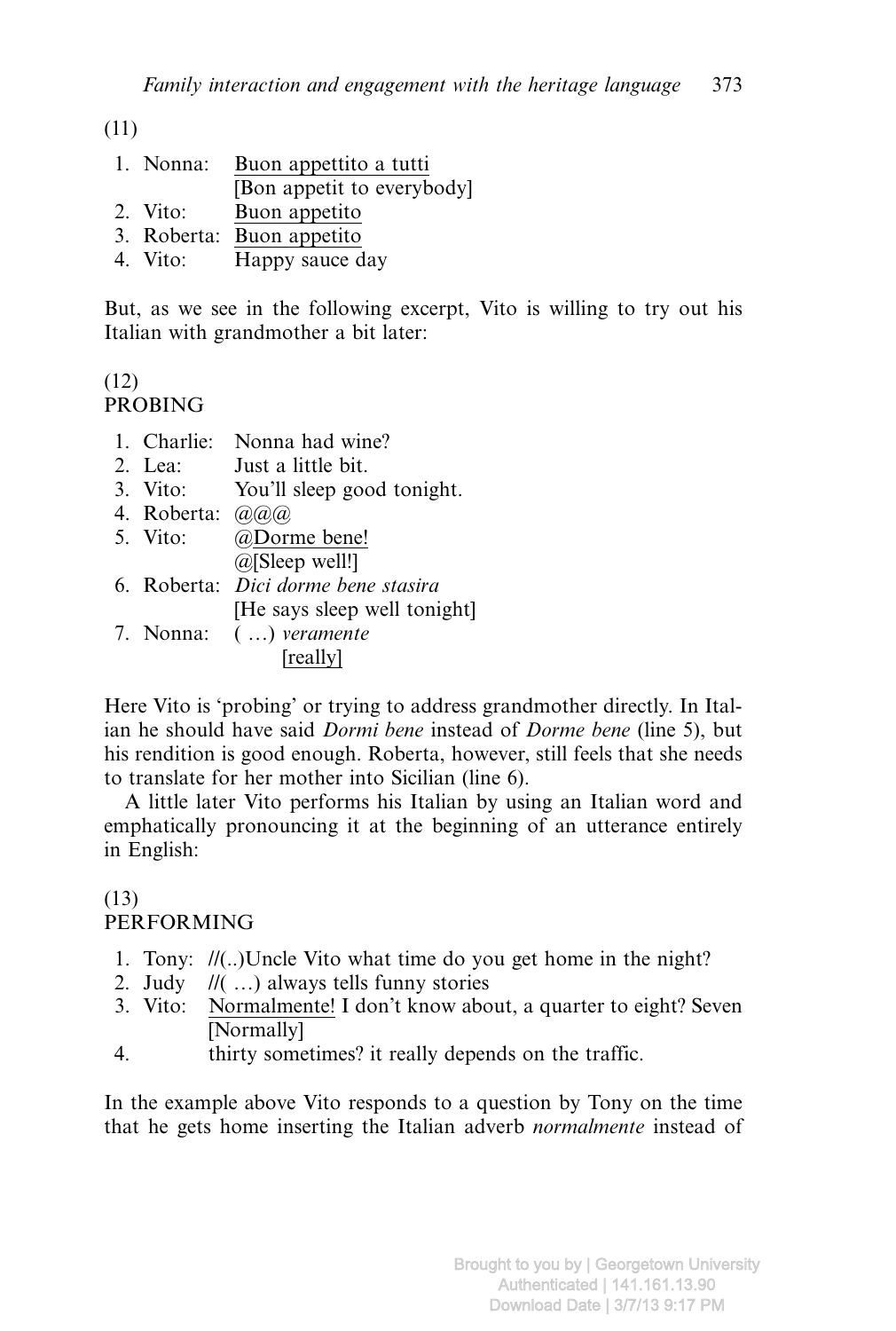<sup>374</sup> *Anna De Fina* 374 Anna De Fina<br>the English 'normally.' He does so marking the word with emphasis and<br>slow pace thus underlining its performed nature. In all these fragments<br>Vito is engaging with Italian trying out words or phrases in mo 374 Anna De Fina<br>the English 'normally.' He does so marking the word with emphasis and<br>slow pace thus underlining its performed nature. In all these fragments<br>Vito is engaging with Italian trying out words or phrases in mo 374 Anna De Fina<br>the English 'normally.' He does so marking the word with emphasis and<br>slow pace thus underlining its performed nature. In all these fragments<br>Vito is engaging with Italian trying out words or phrases in mo 374 Anna De Fina<br>the English 'normally.' He does so marking the word with emphasis and<br>slow pace thus underlining its performed nature. In all these fragments<br>Vito is engaging with Italian trying out words or phrases in mo 3/4 Anna De Fina<br>the English 'normally.' He does so marking the word with emphasis and<br>slow pace thus underlining its performed nature. In all these fragments<br>Vito is engaging with Italian trying out words or phrases in mo the English 'normally.' He does so n<br>slow pace thus underlining its perfc<br>Vito is engaging with Italian trying e<br>emphatic ways and thus showing t<br>linguistic competence and, indirectly<br>tilingual identity of the family. Vito is engaging with Italian trying out words or phrases in more or less<br>emphatic ways and thus showing through his use of the language his<br>linguistic competence and, indirectly, his willingness to embrace the mul-<br>tiling

Emphatic ways and thus showing through his use of the fanguage his<br>
linguistic competence and, indirectly, his willingness to embrace the mul-<br>
tilingual identity of the family.<br> **6. Conclusions**<br>
The analysis of the trans Imguistic competence and, indirectly, his willingness to embrace the multilingual identity of the family.<br> **6. Conclusions**<br>
The analysis of the transcripts confirms something that is well estab-<br>
lished in the literature **6. Conclusions**<br> **6. Conclusions**<br>
The analysis of the transcripts confirms something that is well estab-<br>
lished in the literature on Italian Americans, i.e., that by the third gener-<br>
ation usually language shift into E **6. Conclusions**<br>The analysis of the transcripts confirms something that is well estab-<br>lished in the literature on Italian Americans, i.e., that by the third gener-<br>ation usually language shift into English has already oc **6. Conclusions**<br>The analysis of the transcripts confirms something that is well estab-<br>lished in the literature on Italian Americans, i.e., that by the third gener-<br>ation usually language shift into English has already oc The analysis of the transcripts confirms something that is well established in the literature on Italian Americans, i.e., that by the third generation usually language shift into English has already occurred. But this stud The analysis of the transcripts commiss solitening that is well established in the literature on Italian Americans, i.e., that by the third generation usually language shift into English has already occurred. But this stud ished in the interature on rianan Americans, i.e., that by the find gener-<br>ation usually language shift into English has already occurred. But this<br>study also shows that members of multigeneration families who deal<br>with a ation usually anguage sint into English has already occurred. But this<br>study also shows that members of multigeneration families who deal<br>with a varied repertoire and differential language competencies maintain<br>some level study also shows that helmoers of multigeneration famines who dear<br>with a varied repertoire and differential language competencies maintain<br>some level of engagement with the heritage language that points to a<br>still vital a with a varied repertone and dimerential language competencies manitality<br>some level of engagement with the heritage language that points to a<br>still vital attachment to their Italian origins. In this family one member<br>of th some lever of engagement with the heritage language that points to a<br>still vital attachment to their Italian origins. In this family one member<br>of the third generation has re-learned Italian in college and makes all<br>effort Stin vital attachment to their Italian origins. In this family one included<br>of the third generation has re-learned Italian in college and makes all<br>efforts to maintain communication with her Sicilian grandmother. She<br>also of the time generation has re-learned italian in conege and makes an<br>efforts to maintain communication with her Sicilian grandmother. She<br>also has an active role in encouraging her peers to maintain the family's<br>multilingu enotis to manham communication with her sicman grandmother. She<br>also has an active role in encouraging her peers to maintain the family's<br>multilingual identity. We have also seen that the use and understanding<br>of Italian/S also has an active fole in encouraging her peers to maintain the family s<br>multilingual identity. We have also seen that the use and understanding<br>of Italian/Sicilian is an issue on which identity negotiations take place<br>wi I have identified such a since on which identified such a since on which identified with explicit or implicit positioning by membindicating sometimes conflicting attitudes identify. More in general, family interaction part

- 
- 
- 
- 
- 

- speech accommodation<br>
- brokering (spontaneous or elicited)<br>
- metalinguistic reflections<br>
- probing<br>
Such observations are consistent with answers to interview questions<br>
about identity. Indeed, most respondents said th - brokering (spontaneous or encited)<br>
- metalinguistic reflections<br>
- probing<br>
Such observations are consistent with answers to interview questions<br>
about identity. Indeed, most respondents said that they felt both Ameri-<br> - metalnguistic reflections<br>
- probing<br>
- performing<br>
Such observations are consistent with answers to interview questions<br>
about identity. Indeed, most respondents said that they felt both Ameri-<br>
can and Italian, with va - proomg<br>
- performing<br>
Such observations are consistent with answers to interview questions<br>
about identity. Indeed, most respondents said that they felt both Ameri-<br>
can and Italian, with varying degrees of allegiance to - performing<br>Such observations are consistent with answers to interview questions<br>about identity. Indeed, most respondents said that they felt both Ameri-<br>can and Italian, with varying degrees of allegiance to one or the o Such observations are consistent with answers to interview questions<br>about identity. Indeed, most respondents said that they felt both Ameri-<br>can and Italian, with varying degrees of allegiance to one or the other<br>national Such observations are consistent with answers to interview questions<br>about identity. Indeed, most respondents said that they felt both Ameri-<br>can and Italian, with varying degrees of allegiance to one or the other<br>national about dentity. Indeed, most respondents said that they left both Ameri-<br>can and Italian, with varying degrees of allegiance to one or the other<br>nationality. They also pointed to the family as one of the central cultural<br>co can and rianan, with varying degrees of anegiance to one of the other<br>mationality. They also pointed to the family as one of the central cultural<br>constructs distinguishing them from other groups, but also to family<br>activit mationality. They also pointed to the rainity as one of the central econstructs distinguishing them from other groups, but also to activities as strongly connected to their identity as people of Italia gins. One implicatio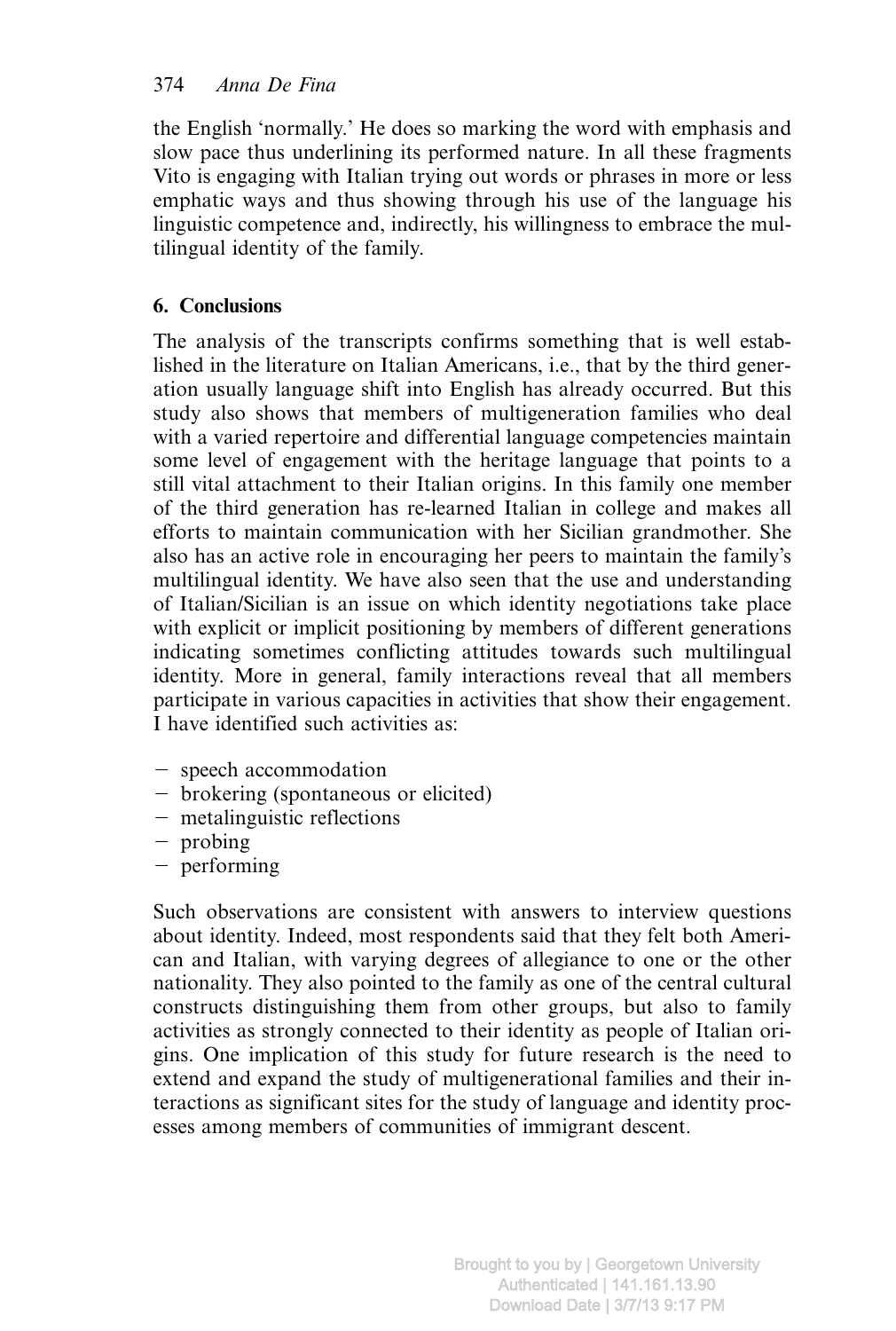Family interaction and engagement with the heritage language 375<br>At the same time the analysis has wider implications for sociolinguis-<br>s as it points to the importance of distinguishing language loss from<br>entity loss. Ind Family interaction and engagement with the heritage language 375<br>At the same time the analysis has wider implications for sociolinguis-<br>tics as it points to the importance of distinguishing language loss from<br>identity loss Family interaction and engagement with the heritage language 375<br>At the same time the analysis has wider implications for sociolinguis-<br>tics as it points to the importance of distinguishing language loss from<br>identity loss Family interaction and engagement with the heritage language 375<br>At the same time the analysis has wider implications for sociolinguis-<br>tics as it points to the importance of distinguishing language loss from<br>identity loss Famuy interaction and engagement with the heritage language 575<br>At the same time the analysis has wider implications for sociolinguis-<br>tics as it points to the importance of distinguishing language loss from<br>identity loss. At the same time the analysis has wider implications for sociolinguis-<br>tics as it points to the importance of distinguishing language loss from<br>identity loss. Indeed, I have shown that even minimal language use in<br>family i At the same time the anarysis has where impineations for sociolinguis-<br>tics as it points to the importance of distinguishing language loss from<br>identity loss. Indeed, I have shown that even minimal language use in<br>family i identity loss. Indeed, I have shown that even minimal language use in family interaction indexes engagement with and interest in the ethnic background. Thus, this study demonstrates that multilingualism/multiculturalism as deentity loss. Indeed, T have shown that even filmmal language use in<br>family interaction indexes engagement with and interest in the ethnic<br>background. Thus, this study demonstrates that multilingualism/multi-<br>culturalism ranny interaction intexts engagement with and interest in the ethne<br>background. Thus, this study demonstrates that multilingualism/multi-<br>culturalism as practiced in everyday communication cannot be fully cap-<br>tured within tured within a traditional sociolinguistic frame that regards language contact from the perspective of maintenance or shift from the L1. Indeed, from that perspective attempts to speak the language of origin by less profic less proficient members or mixing of language varieties are often seen Find that the perspective of maintenance or shift from the L1. Indeed, from that perspective attempts to speak the language of origin by less proficient members or mixing of language varieties are often seen exclusively as contact from the perspective of manuculation of sint from the ET. medeed, from that perspective attempts to speak the language of origin by less proficient members or mixing of language varieties are often seen exclusively identities. *Georgetown University*<br>*Georgetown University* 

### **Appendix**

# *Appendix<br>
Transcription conventions*<br>
((smiling)) and linguistic actions<br>
(constitution insurible **Appendix**<br>
Transcription conventions<br>
((smiling)) non linguistic actions<br>
(...) inaudible<br>
() noticeable pause ( …) inaudible **Appendix**<br>
Transcription conventions<br>
((smiling)) non linguistic actions<br>
(...) inaudible<br>
(.) noticeable pause<br>
falling intonation follows<br>
tive sentence) Transcription conventions<br>
((smiling)) non linguistic actions<br>
(...) inaudible<br>
(.) inciceable pause<br>
(.) intonation followed by noticeable pause (as at end of declara-<br>
tive sentence)<br>  $\frac{1}{2}$  ising intonation followed Transcription conventions<br>
((smiling)) non linguistic actions<br>
(...) inaudible<br>
(.) incideable pause<br>
(.) incideable pause<br>
falling intonation followed by noticeable pause (as at end of declara-<br>
tive sentence)<br>
?<br>
Trising ((smiling)) non linguistic actions<br>
(...) inaudible<br>
(...) incideable pause<br>
falling intonation followed by noticeable pause (as at end of declara-<br>
tive sentence)<br>  $\frac{1}{2}$ <br>  $\frac{1}{2}$ <br>  $\frac{1}{2}$ <br>  $\frac{1}{2}$ <br>  $\frac{1}{2}$ <br> falling intonation followed by noticeable pause (as at end of declara-<br>tive sentence)<br>rising intonation followed by noticeable pause (as at end of interroga-<br>tive sentence)<br>continuing intonation: may be a slight rise or fa (...)<br>
inaudible<br>
continuing intonation followed by noticeable pause (as at end of declara-<br>
tive sentence)<br>
rising intonation followed by noticeable pause (as at end of interroga-<br>
tive sentence)<br>
continuing intonation: . or - or ?); may be not followed by a pause (shorter than . or ?) listing intonation self interruption Figure 1<br>  $\frac{1}{2}$ <br>  $\frac{1}{2}$ <br>  $\frac{1}{2}$ <br>  $\frac{1}{2}$ <br>  $\frac{1}{2}$ <br>  $\frac{1}{2}$ <br>  $\frac{1}{2}$ <br>  $\frac{1}{2}$ <br>  $\frac{1}{2}$ <br>  $\frac{1}{2}$ <br>  $\frac{1}{2}$ <br>  $\frac{1}{2}$ <br>  $\frac{1}{2}$ <br>  $\frac{1}{2}$ <br>  $\frac{1}{2}$ <br>  $\frac{1}{2}$ <br>  $\frac{1}{2}$ <br>  $\frac{1}{2}$ <br>  $\frac{1}{2}$ <br>  $\frac$ tive sentence)<br>
sentence)<br>
sentence<br>
continuing intonation: may be a slight rise or fall in contour (less than<br>
. or - or ?); may be not followed by a pause (shorter than . or ?)<br>
word->
listing intonation<br>
self interrupti  $\text{continning intonation: may}$ ,  $\text{or - or ?}; \text{ may be not follow}$ <br>  $\text{word-> } \text{listing intonation}$ <br>  $\text{self interruption}$ <br>  $\text{intraness by the sa}$ <br>  $\overrightarrow{CAPS}$  very emphatic stress<br>  $\therefore$ <br>  $\therefore$  vowel or consonant lengthe<br>  $\text{over} \text{or } \text{over}$  with a series of the series of the series of the : or - or 7); may be not followed by a pat<br>
word->
listing intonation<br>
=
altehed utterances by the same speaker or<br>
emphatic stress<br>
very emphatic stress<br>
::
vowel or consonant lengthening<br>  $\frac{1}{2}$ <br>  $\frac{1}{2}$ <br>  $\frac{1}{2}$ <br> word->
Isting intonation<br>
Self interruption<br>
=
atched utterances by the same spe<br>
emphatic stress<br>
very emphatic stress<br>
very emphatic stress<br>
wowel or consonant lengthening<br>  $\frac{1}{\sqrt{2}}$ <br>  $\rightarrow$  (line) highlights key pheno self interruption<br>
= latched utterances by the same s<br>
emphatic stress<br>
were prophatic stress<br>
...<br>
...<br>
wowel or consonant lengthening<br>  $\frac{d}{dx}$ <br>  $\rightarrow$  > (line) highlights key phenomena.<br>  $\frac{d}{dx}$ <br>
Linderlining<br>
utteranc @ laughter<br>Underlining utterance in Italian CAPS<br>  $\frac{1}{10}$  emphatic stress<br>  $\therefore$ <br>  $\therefore$  vowel or consonant lengthening<br>  $\frac{1}{10}$  overlap between utterances<br>  $\frac{1}{10}$  bighlights key phenomena.<br>  $\frac{1}{10}$  line is linear to Italian<br>  $\frac{1}{10}$  interance in Sic CAPS very emphatic stress<br> *II* wowel or consonant lengthenin<br> *II* overlap between utterances<br>  $\frac{a}{a}$  laughter<br>
<u>Underlining</u> utterance in Italian<br> *Italics* utterance in Sicilian<br> **Bold** utterance in English within an **Bold** utterance in English within an utterance in English within an utterance in Sicilian or Italian or Italian utterance in English within an utterance in Sicilian or Italian utterance in English within an utterance in S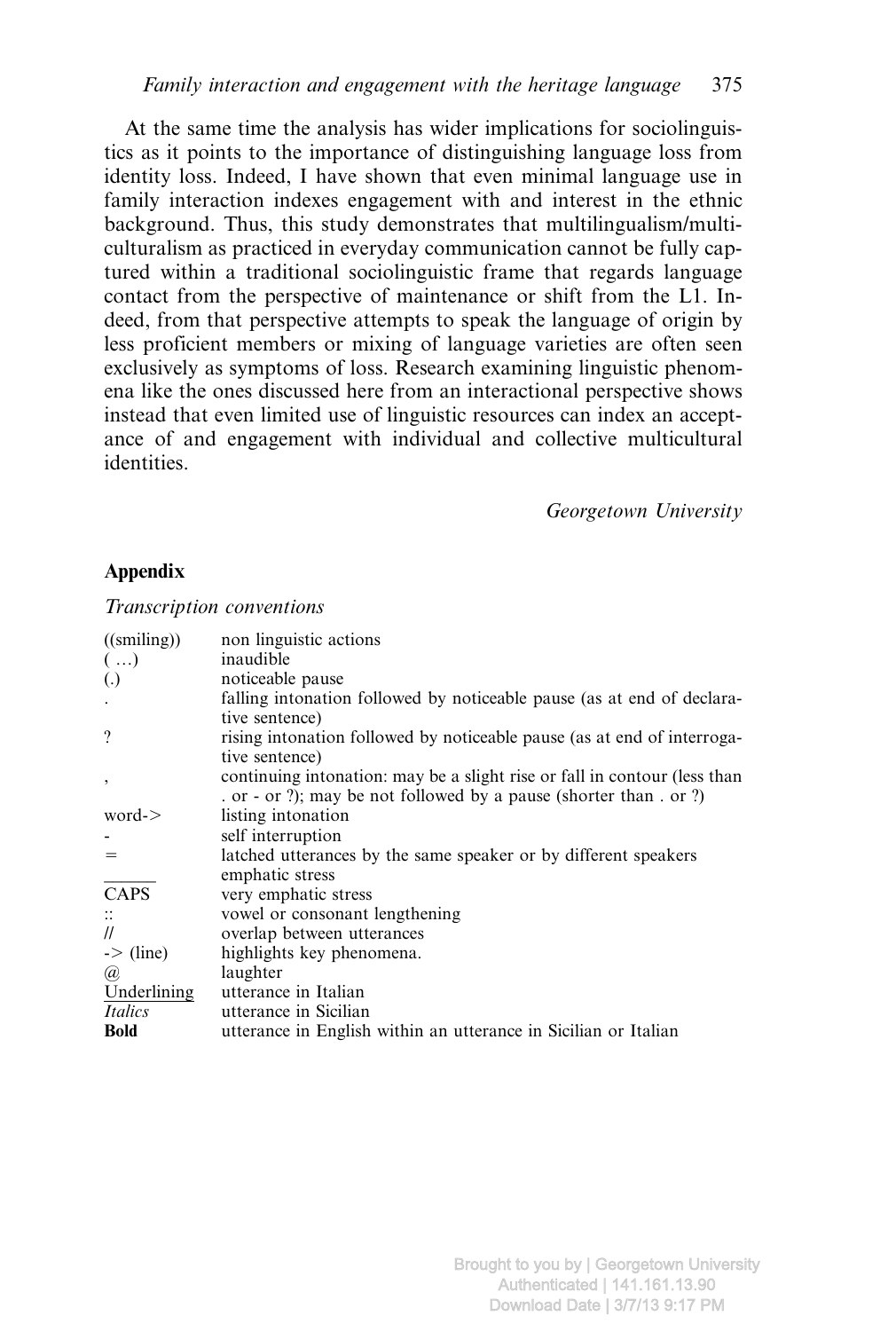# **Notes**

- 216 *Anna De Fina*<br>
21. The research on which this article is based, a project titled 'Language, identity and<br>
21. The research on which this article is based, a project titled 'Language, identity and<br>
21. The research on *Anna De Fina*<br> **communicative practices among Italian Americans,' conducted with Luciana Fellin,**<br>
was funded through a Culture and Heritage Grant by NIAF (Grant M2008–91).<br>
Thus I want to thank the NIAF for the support p man *De Fina*<br>
thes<br>
The research on which this article is based, a project titled 'Language, identity and<br>
communicative practices among Italian Americans,' conducted with Luciana Fellin,<br>
was funded through a Culture and **Solution:**<br>The research on which this article is based, a project titled 'Language, identity a<br>communicative practices among Italian Americans,' conducted with Luciana Fell<br>Was I want to thank the NIAF for the support pro **Notes**<br>
2. The research on which this article is based, a project titled 'Language, ic<br>
communicative practices among Italian Americans,' conducted with Luci<br>
1. Was I want to thank the NIAF for the support provided for t 1. The research on which this article is based, a project titled 'Language, identity and<br>communicative practices among Italian Americans,' conducted with Luciana Fellin,<br>was funded through a Culture and Heritage Grant by N The research on which this article is based, a project titled Language, identity and<br>communicative practices among Italian Americans,' conducted with Luciana Fellin,<br>was funded through a Culture and Heritage Grant by NIAF
- 
- communicative practices among Italian Americans,' conducted with Luciana Fellin,<br>was funded through a Culture and Heritage Grant by NIAF (Grant M2008-91).<br>Thus I want to thank the NIAF for the support provided for this pro was funded through a Culture and Herliage Grant by NIAF (Grant M2006-91).<br>Thus I want to thank the NIAF for the support provided for this project.<br>2. All specifications of relative status refer to the researcher: Marina.<br>3 Thus I want to thank the NIAF for the support provided for this project.<br>All specifications of relative status refer to the researcher: Marina.<br>Underlined utterances are in Italian, while utterances in Sicilian are in ita All specifications of relative<br>Underlined utterances are if<br>ace indicates that a word in<br>in English.<br>According to Modern Lang<br>2007) enrolments in Italiar<br>tween 2002 and 2006.<br>The symbol  $(\emptyset)$  is used to i
- 4. According to Modern Language Association data (see Furman, Goldberg & Lusin 2007) enrolments in Italian at U.S. colleges and universities rose 22.6 percent between 2002 and 2006.<br>4. The symbol (Φ) is used to indicate t
- 

# **References**

- tween 2002 and 2006.<br>
4. The symbol ( $\emptyset$ ) is used to indicate that the verb has a zero subject here.<br> **References**<br>
Alba, Richard.1985. *Italian Americans: Into the twilight of ethnicity*. Englewood Cliffs,<br>
NJ: Prentice he symbol (0) is used t<br> **erences**<br>
a, Richard 1985. *Italian*<br>
NJ: Prentice Hall.<br>
r, Peter. 2005. A postsc<br>
matics 37 403-410 **References**<br>Alba, Richard.1985. *Italian Americans: Into the twilight of ethnicity*. Englewood Cliffs,<br>NJ: Prentice Hall.<br>*Auer, Peter. 2005.* A postscript: Code-switching and social identity. *Journal of Prag-*<br>*Auer Pet* **ierences**<br> **a**, Richard.1985. *Italian Al*<br> *NJ*: Prentice Hall.<br> **r**, Peter. 2005. A postscrip<br> *matics* 37. 403–410.<br> **r**, Peter (ed.). 1998. *Code*<br> **r** Peter (ed.). 2007. *Style* **References**<br>Alba, Richard.1985. *Italian Americans: Into the twilight of ethnicity*. Englewood C<br>NJ: Prentice Hall.<br>Auer, Peter. 2005. A postscript: Code-switching and social identity. *Journal of I*<br>matics 37. 403–410.<br>A Alba, Richard.1985. *Italian Americans: Into the twilight of ethnicity*. Englewood Cliffs,<br>NJ: Prentice Hall.<br>Auer, Peter. 2005. A postscript: Code-switching and social identity. *Journal of Prag-<br>matics* 37. 403–410.<br>Auer
- *h*, Kichard. 1985. *Hallah Americans: Into the twit*<br>
NJ: Prentice Hall.<br> *r*, Peter. 2005. A postscript: Code-switching an<br> *matics* 37. 403–410.<br> *r*, Peter (ed.). 2007. *Style and social identities:*<br> *heterogeneity.* NJ: Prentice Hall.<br>Auer, Peter. 2005. A postscript: Code-switching and social identity. Journal of P<br>matics 37. 403–410.<br>Auer, Peter (ed.). 1998. *Code-switching in conversation*. London: Routledge.<br>Auer, Peter (ed.). 2007
- 
- Auer, Peter. 2005. A postscript: Code-switching and social identity. Journal of Pragmatics 37. 403–410.<br>
Auer, Peter (ed.). 1998. *Code-switching in conversation*. London: Routledge.<br>
Auer, Peter (ed.). 2007. *Style and so* Auer, Peter (ed.). 1998. Code-switching in conversation. London: Rottleage.<br>
Auer, Peter (ed.). 2007. Style and social identities: Alternative approaches to linguistic<br>
heterogeneity. Berlin: Mouton de Gruyter.<br>
Baker, Col
- 
- $4 25$ .
- r, Feter (ed.). 2007. *Siyle and social dentities: Altertogeneity*. Berlin: Mouton de Gruyter.<br>er, Colin. 1992. *Attitudes and language*. Clevedon:<br>rdieu, Pierre. 1989. Social space and symbolic po<br>4–25.<br>approach. *Discour States, 1980*<br> *States, Pierre.1989. Social space and symbolic power. Sociological Theca-25.*<br> *A*-25.<br> *States, Mary & Kira Hall. 2005. Identity and interaction: A sociocultural lapproach. <i>Discourse Studies* 7(4/5). 584
- Referring Serian: Motion de Gruyter.<br>
Baker, Colin. 1992. *Attitudes and language*. Clevedon: Multilingual Matters.<br>
Bucholtz, Pierre.1989. Social space and symbolic power. *Sociological Theory 7(1)*.<br>
4–25.<br>
Bucholtz, Mar
- Bourdieu, Pierre.1989. Social space and symbonic power. Sociological Theory  $7(1)$ .<br>4-25.<br>Bucholtz, Mary & Kira Hall. 2005. Identity and interaction: A sociocultural linguistic<br>approach. *Discourse Studies* 7(4/5). 584-61 4–25.<br>
holtz, Mary & Kira Hall. 2005. Identity and interaction: A sociocultural linguistic<br>
approach. *Discourse Studies* 7(4/5). 584–614.<br>
mevale, Nancy. 2009. *A new language, a new world. Italian immigrants in the Unite nontz*, wary & Kira Hall. 2005. Identity and in<br>approach. *Discourse Studies* 7(4/5). 584–614.<br>nevale, Nancy. 2009. *A new language*, *a new wo<br>States, 1980–1945*. Urbana & Chicago: Unive<br>nevale, Nancy. 2003. 'No Italian approach. *Discourse Studies* ((4/3). 384–614.<br>Carnevale, Nancy. 2009. *A new language*, *a new world. Italian immigrants in the United*<br>*States, 1980–1945*. Urbana & Chicago: University of Illinois Press.<br>Carnevale, Nancy Revale, Nancy. 2009. A<br>States, 1980–1945. U<br>nevale, Nancy. 2003. '<br>Italian American ident<br>of American Ethnic H<br>oz, Jasone & Fred Ger<br>John Benjamins.<br>mbers, Jack, Peter Tr States, 1980–1945. Orbana & Chicago: Oniversity of Illinois Press.<br>Carnevale, Nancy. 2003. 'No Italian spoken for the duration of the war'. Language,<br>Italian American identity and cultural pluralism in the World War II yea Italian American identity and cultural pluralism in the World War II years. *Journal* of *American Ethnic History*. 22(3). 3–33.<br>Cenoz, Jasone & Fred Genesee (eds.). 2001. *Trends in bilingual acquisition*. Amsterdam: John
- Transaction Internation and Control of *American Ethnic History*. 22(3). 3–33.<br>Cenoz, Jasone & Fred Genesee (eds.). 2001. *Trends in bilingual acquisition*. Amsterdam:<br>John Benjamins.<br>Chambers, Jack, Peter Trudgill & Natal or American Ethnic History.<br>
20. Jasone & Fred Genesee (et<br>
John Benjamins.<br>
mbers, Jack, Peter Trudgill &<br>
of language variation and cha<br>
e. Michael.1991. Community<br>
bridge University Pres.<br>
rea-Zoli, Yole. 1980. The lar<br>
- 
- 
- Cenoz, Jasone & Fred Genesee (eas.). 2001. *Trenas in buinguat acquisition*. Amsterdam:<br>
John Benjamins.<br>
Chambers, Jack, Peter Trudgill & Natalie Schilling-Estes (eds.). 2002. *The Handbook*<br> *of language variation and ch* Chambers, Jack, Peter Trudgill & Natalie Schilling-Estes (eds.). 2002. *The Handbook*<br> *of language variation and change*. Malden, MA: Blackwell.<br>
Clyne, Michael.1991. *Community languages. The Australian experience*. Sydn *ond language variation and change.* Malden, MA: Blackwell.<br>*of language variation and change.* Malden, MA: Blackwell.<br>*i*e, Michael.1991. *Community languages. The Australian experience*. Sydney: Cam-<br>bridge University Pr of *unguage variation and change*. Walden, MA: Blackwell.<br>
he, Michael.1991. *Community languages. The Australian experidge University Press.*<br>
rea-Zoli, Yole. 1980. The language of Italian Americans.<br>
Shirley Brice-Heath Cyne, Michael.1991. *Community languages. The Australian experience*. Sydney: Cam-<br>
bridge University Press.<br>
Correa-Zoli, Yole. 1980. The language of Italian Americans. In Charles Ferguson,<br>
Shirley Brice-Heath & David Hw bridge University Press.<br>
rea-Zoli, Yole. 1980. The lar<br>
Shirley Brice-Heath & David<br> *ond language acquisition resea*<br>
National Foreign Language (<br>
pland, Nicolas. 2007. *Style:*<br>
bridge University Press.<br>
Fina, Anna. 201 Correa-Zon, Yole. 1980. The language of Italian Americans. In Charles Ferguson,<br>Shirley Brice-Heath & David Hwang (eds.), *Foreign language instruction and sec-*<br>*ond language acquisition research in the United States*, 23 *shirley Brice-Fieath & David Hwang (eds.), Foreign language instructional language acquisition research in the United States, 239–256. Washin National Foreign Language Center at Johns Hopkins. pland, Nicolas. 2007. Style:*
- 
- 
- ona language acquisition research in the United States, 259–256. Washington, DC:<br>
National Foreign Language Center at Johns Hopkins.<br>
Coupland, Nicolas. 2007. Style: Language variation and identity. Cambridge: Cam-<br>
bridg Italian Alternative Center at Johns Hopkins.<br>
Italian Alternative Constrainers Compiled Christian channel identity. Cambridge: Cam-<br>
Italian Amar. 2011. Discourse and identity. In Teun A. van Dijk (ed.), *Discourse*<br> *stud* pland, Nicolas. 2007. *Style: Language variation and taentity*. Cambridge: Ca<br>bridge University Press.<br>Fina, Anna. 2011. Discourse and identity. In Teun A. van Dijk (ed.), *Discou.*<br>*studies: A multidisciplinary introducti*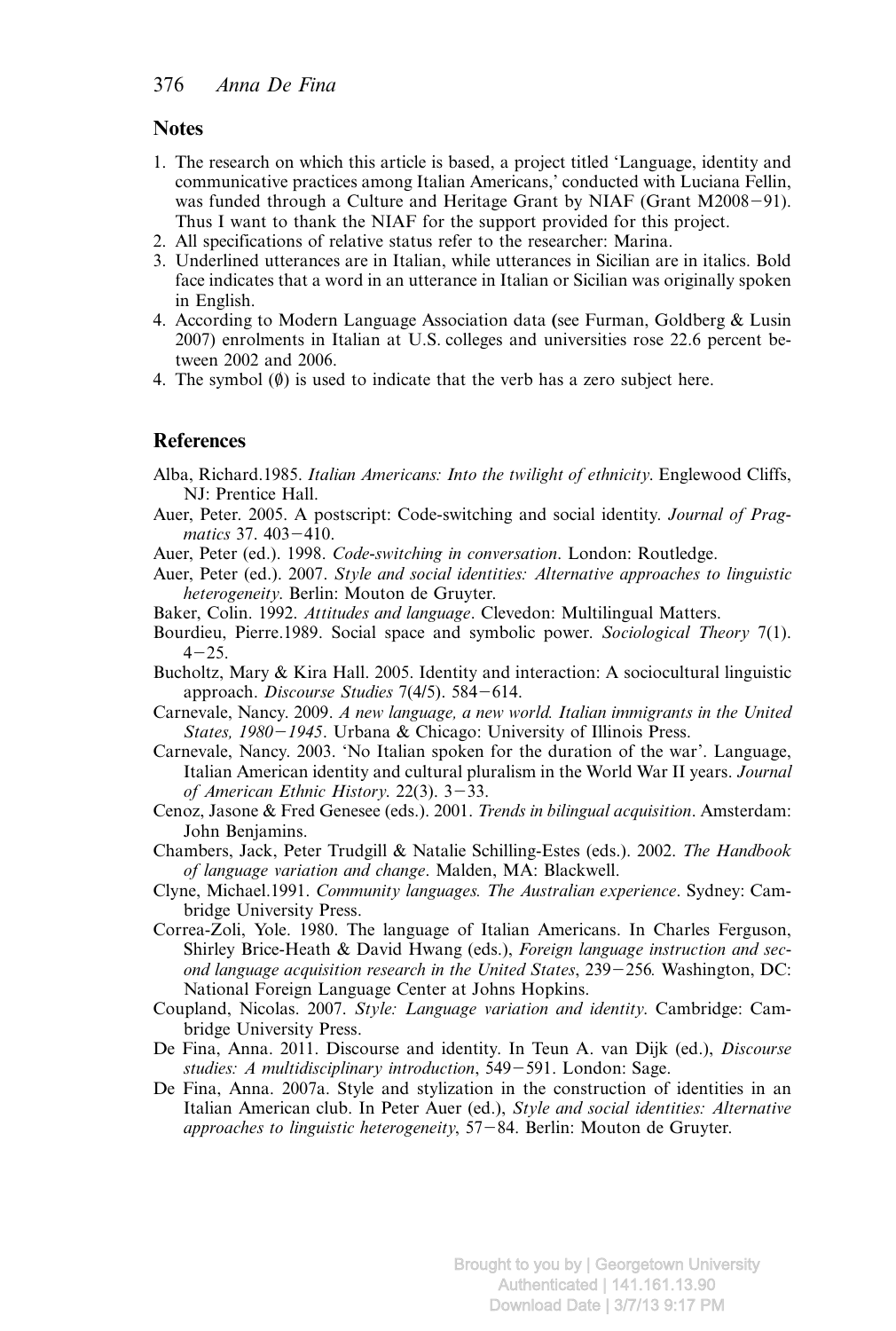- *Family interaction and engagement with the heritage language* <sup>377</sup> Family interaction and engagement with the heritage language 377<br>De Fina, Anna. 2007b. Code-switching and the construction of ethnic identity in an<br>Italian American club. *Language in Society* 36(3). 371–392.<br>De Fina Anna *Family interaction and engagement with the heritage las*<br>Fina, Anna. 2007b. Code-switching and the construction of ethn<br>Italian American club. *Language in Society* 36(3). 371–392.<br>Fina, Anna & Kendall King. 2011. Languag
- Family interaction and engagement with the heritage language 377<br>De Fina, Anna. 2007b. Code-switching and the construction of ethnic identity in an<br>Italian American club. *Language in Society* 36(3). 371–392.<br>De Fina, Ann Family interaction and engagement with the heritage language 377<br>Fina, Anna. 2007b. Code-switching and the construction of ethnic identity in an<br>Italian American club. *Language in Society* 36(3). 371–392.<br>Fina, Anna & Ken Family interaction and engagement with the heritage language 511<br>De Fina, Anna. 2007b. Code-switching and the construction of ethnic identity in an<br>Italian American club. *Language in Society* 36(3). 371–392.<br>De Fina, Ann Fina, Anna. 2007b. Code-switching and the construction of ethnic identity in an Italian American club. *Language in Society* 36(3). 371–392.<br>Fina, Anna & Kendall King. 2011. Language problem or language conflict? Narrative De Fina, Anna, 2007b. Code-switching and the construction of ethnic identity in an<br>Italian American club. *Language in Society* 36(3). 371–392.<br>De Fina, Anna & Kendall King. 2011. Language problem or language conflict? Nar *Italian American club. Language in Society 36(3). 3/1*-<br>
Fina, Anna & Kendall King. 2011. Language problem o<br>
tives of immigrant women's experiences in the US. *Dise*<br>
Fina, Anna & Luciana Fellin. 2010. Italian in the U<br>
- 
- 
- De Fina, Anna & Kendall King. 2011. Language problem or language conflict? Narratives of immigrant women's experiences in the US. Discourse Studies 13(2).  $1-26$ .<br>De Fina, Anna & Luciana Fellin. 2010. Italian in the US. I tives of immigrant women's experiences in the US. *Discourse Studies* 13(2). 1–26.<br>Fina, Anna & Luciana Fellin. 2010. Italian in the US. In Kim Potowski (ed.),<br>*Language diversity in the USA*, 195–205. Cambridge: Cambridge Fina, Anna & Lt<br>*Language diversity*<br>Fina, Anna, Debo<br>*identity*. Cambrid;<br>Torto, Lisa. 2008<br>as identity accom<br>(27). 77–97.<br>Mauro, Tullio. 197<br>Italy'] Rari: Late Language aiversity in the USA, 195–205. Cambridge: Cambridge University Press.<br>
De Fina, Anna, Deborah Schiffrin & Michael Bamberg (eds.). 2006. *Discourse and*<br> *identity*. Cambridge: Cambridge University Press.<br>
Del Tort Fina, Anna, Deboran Sch<br> *identity*. Cambridge: Caml<br>
Torto, Lisa. 2008. Once a<br>
as identity accomplishmer<br>
(27). 77–97.<br>
Mauro, Tullio. 1976. *Storia*<br>
Italy<sup>7</sup>]. Bari: Laterza.<br>
Pietro, Robert. 1986. Biling<br>
['Bilinguali *dentity.* Cambridge: Cambridge University Press.<br>
Del Torto, Lisa. 2008. Once a broker always a broker: Non professional interpreting<br>
as identity accomplishment in multi-generational family interaction. *Multilingua*<br>
(
- 
- Forto, Lisa. 2008. Once a broker always a broker: Non professional interpreting<br>as identity accomplishment in multi-generational family interaction. *Multilingua*<br>(27). 77–97.<br>Mauro, Tullio. 1976. *Storia linguistica dell'* as identity accord<br>
(27). 77–97.<br>
Mauro, Tullio. 19<br>
Italy']. Bari: Lat<br>
<sup>2</sup>ietro, Robert. 1<br>
['Bilingualism are<br>
are, Penelope &<br>
Oxford: Oxford (21). 11–91.<br>
De Mauro, Tullio. 1976. *Storia linguistica dell'Italia unita* ['Linguistic history of united<br>
Italy']. Bari: Laterza.<br>
Di Pietro, Robert. 1986. Bilinguismo e italiano come lingua seconda negli Stati Uniti<br>
[ Fraction Pietro, Robert. 1986. Bilinguismo e italiano come lingua seconda negli Stati Uniti<br>
['Bilingualism and Italian as a second language in the United States']. *II Veltro*<br>
30. 13–22.<br>
Eckert, Penelope & John R. Rickf
- 
- Tetro, Robert. 1986. Bilinguismo e italiano come lingua seconda negli Stati Uniti<br>
['Bilingualism and Italian as a second language in the United States']. *II Veltro*<br>
30. 13–22.<br>
ert, Penelope & John R. Rickford (eds.). 2 ['Bilingualism and Italian as a second language in the United States']. *II Veltro* 30. 13–22.<br>
Eckert, Penelope & John R. Rickford (eds.). 2001. *Style and sociolinguistic variation*.<br>
Oxford: Oxford University Press.<br>
F 30. 13–22.<br>
Eckert, Penelope & John R. Rickford (eds.). 2001. *Style and sociolinguistic variation*.<br>
Oxford: Oxford University Press.<br>
Ferguson, Charles, A. 1968. Language development. In Joshua Fishman, Charles A.<br>
Fergu *iert, Penelope & John K. Kickford (eds.). 2001. Style and sociolinguistic variation.*<br> *Oxford: Oxford University Press.*<br> *iguson, Charles, A. 1968. Language development. In Joshua Fishman, Charles A.*<br> *Ferguson & Jyoti*
- ton, DC: National Foreign Language Center at Johns Hopkins. Ferguson, Charles, A. 1968. Language development. In Joshua Fishman, Charles A.<br>Ferguson & Jyotindra Das Gupta (eds.), *Language problems of developing nations*<br> $27-35$ . New York: Wiley & Sons.<br>Ferguson, Charles, Shirley
- Ferguson & Jyotinara Das Gupta (eds.), *Language problems of developing nations*<br>27–35. New York: Wiley & Sons.<br>uson, Charles, Shirley Brice-Heath & David Hwang (eds.). 1980 *Foreign language<br>instruction and second languag Z*/–35. New York: Wiley & Sons.<br> *Studion, Charles, Shirley Brice-Heath & David Hwang (eds.). 1980 <i>Foreign*<br> *Instruction and second language acquisition research in the United States.*<br> *No. DC: National Foreign Languag* Ferguson, Charles, Shirley Brice-Heath & David Hwang (eds.). 1980 *Foreign language*<br> *instruction and second language acquisition research in the United States.* Washing-<br>
ton, DC: National Foreign Language Center at John *the threatend language acquisition research in the United States.* Washing<br>ton, DC: National Foreign Language Center at Johns Hopkins.<br>in, Luciana. 2008. Lost tongues and reinvented repertoires: Ideologies of languag<br>and Fellin, Luciana. 2008. Lost tongues and reinvented repertoires: Ideologies of language<br>and creative communicative practices among third generation Italian Americans.<br>*Studi Italiani di Linguistica Teorica e Applicata* 36(3 and creative communicative practices among third generation Italian Americans.<br> *Studi Italiani di Linguistica Teorica e Applicata* 36(3). 443–462<br>
Fishman, Joshua, A. 1991. *Reversing languages hift: Theoretical and empir*
- 
- 
- and creative communicative practices among third generation Italian Americans.<br>
Studi Italiani di Linguistica Teorica e Applicata 36(3). 443–462<br>
Fishman, Joshua, A. 1991. Reversing languages hift: Theoretical and empirica Stuat Italiani at *Linguistica Teorica e Applicata 36*(3). 443–462<br>man, Joshua, A. 1991. *Reversing language shift: Theoretical and empirical founda-<br>tions of assistance to threatened languages. Clevedon: Multilingual Matt* man, Josnua, A. 1991. *Re*<br>tions of assistance to threa<br>man, Joshua, Charles A. I<br>problems of developing nat<br>ght, Carmen. 2002. Ethni<br>ling-Estes (eds.), *The Han*<br>cia, MA: Blackwell.<br>continuity and change: Jo Triman, Joshua, Charles A. Ferguson & Jyotindra Das Gupta (eds.). 1968. *Language*<br>Fishman, Joshua, Charles A. Ferguson & Jyotindra Das Gupta (eds.). 1968. *Language*<br>problems of developing nations. New York: Wiley & Sons.
- *continuity and Change A. Ferguson & Jyoundra Das Gupta (eds.). 1968. Language*<br>*problems of developing nations.* New York: Wiley & Sons.<br>ght, Carmen. 2002. Ethnicity. In Jack Chambers, Peter Trudgill & Natalie Schil-<br>ling *guistics*. The *guistics* of *aeveloping nations*. New York: Wile ght, Carmen. 2002. Ethnicity. In Jack Chambe ling-Estes (eds.), *The Handbook of language valgen*, MA: Blackwell.<br>cia, Ofelia, Rakhmiel Peltz & Harold Schi Fought, Carmen. 2002. Ethnicity. In Jack Chambers, Peter Trudgill & Natale Schilling-Estes (eds.), *The Handbook of language variation and change*, 444–472. Malden, MA: Blackwell.<br>Garcia, Ofelia, Rakhmiel Peltz & Harold Sc den, MA: Blackwell.<br>
Garcia, Ofelia, Rakhmiel Peltz & Harold Schiffman (eds.). 2006. *Language loyalty,*<br> *continuity and change: Joshua A. Fishman contributions to international sociolinguistics*. Clevedon: Multiplingual Garcia, Ofelia, Rakhmiel Peltz & Harold Schiffman (eds.). 2006. *Language loyalty,*<br> *continuity and change: Joshua A. Fishman contributions to international sociolinguistics*. Clevedon: Multiplingual Matters.<br>
Giles, Howa Cia, Olena, Rakhmer Pettz & Harold Schifman (eds.). 2006. *Language to*<br> *Continuity and change: Joshua A. Fishman contributions to international socialistics.* Clevedon: Multiplingual Matters.<br> *S.*, Howard & Nicolas Coup
- France Continuity and change: Josma A. Fishman contributions to international sociolinguistics. Clevedon: Multiplingual Matters.<br>
Giles, Howard & Nicolas Coupland. 1991. *Language contexts and consequences*. Milton Keynes guistics. Cievedon: Multiplingual Matters.<br>
s, Howard & Nicolas Coupland. 1991. *Langue*<br>
ton Keynes: Open University Press.<br>
Mata, Anthea Fraser & Siew Pui Yeok. 1995. La<br> *Journal of Multilingual and Multicultural Deve*<br>
- 
- 
- Giles, Howard & Nicolas Coupland. 1991. *Language contexts and consequences*. Milton Keynes: Open University Press.<br>
Gupta, Anthea Fraser & Siew Pui Yeok. 1995. Language shift in a Singapore family.<br> *Journal of Multiling* ton Keynes: Open University Press.<br>
ta, Anthea Fraser & Siew Pui Yeok. 1995. Language shift in a Singa<br>
Journal of Multilingual and Multicultural Development 16(4). 301–314<br>
ler, Herman. 1987. Italian speech varieties in t
- Gupta, Anthea Fraser & Siew Pur Yeok. 1995. Language shift in a Singapore family.<br>
Journal of Multilingual and Multicultural Development 16(4). 301–314.<br>
Haller, Herman. 1987. Italian speech varieties in the United States Haller, Herman. 1987. Italian speech varieties in the United States and the Italian-<br>American lingua. *Italica* 64(3). 393–409.<br>Lo, Adrienne & Angela Reyes. 2004. Language identity and relationality in Asian<br>Pacific Americ American imgua. *Italica* 04(5). 395–409.<br>
Lo, Adrienne & Angela Reyes. 2004. Language identity and relationality in Asian<br>
Pacific America: An introduction. *Pragmatics* 14(2/3). 115–125.<br>
Irvine, Judith. 2001. 'Style' a Adrienne & Angela Reyes. 2004. Language identity and relationally in Asian<br>Pacific America: An introduction. *Pragmatics* 14(2/3). 115–125.<br>ne, Judith. 2001. 'Style' as distinctiveness: The culture and the ideology of ling Pacinc America: An introduction. *Pragmatics* 14(2/3). 113–125.<br>Irvine, Judith. 2001. 'Style' as distinctiveness: The culture and the ideology of linguistic differentiation. In Penelope Eckert & John R. Rickford (eds.), differentiation. In Penelope Eckert & John R. Rickford (eds.), *Style and sociolinguistic variation*, 21–43. Oxford: Oxford University Press.<br>Jaspers Jürgen. 2008. Problematizing ethnolects: Naming linguistic practices in
- *guistic variation*, 21–43. Oxford: Oxford University Press.<br>
pers Jürgen. 2008. Problematizing ethnolects: Naming linguistic practices i<br>
Antwerp secondary school. *International Journal of Bilingualism* 12. 85–103
- 

Brought to you by | Georgetown University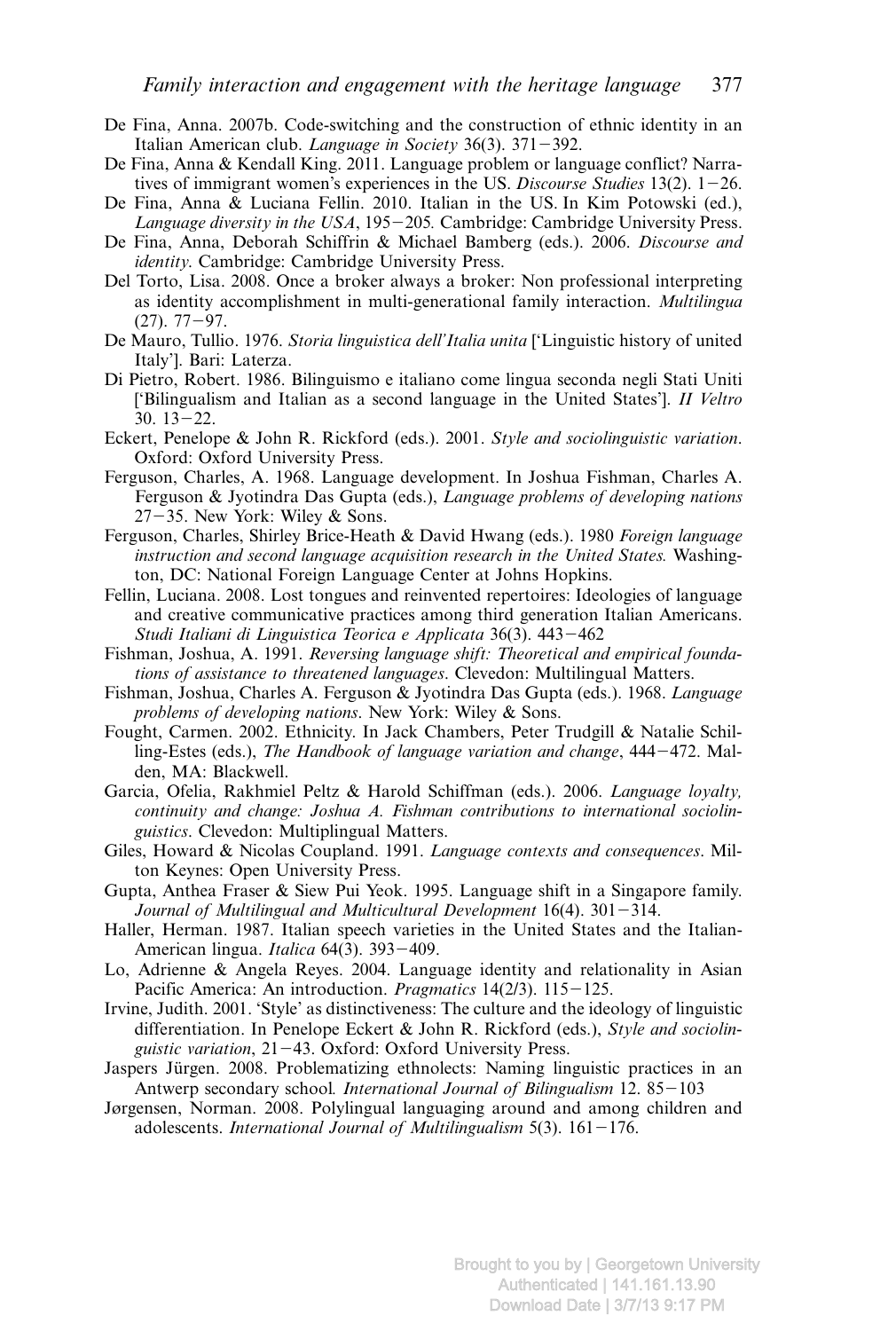- <sup>378</sup> *Anna De Fina* 378 *Anna De Fina*<br>King, Kendall A. & Anna De Fina. 2011. Language policy and Latina immigrants:<br>An analysis of personal experience and identity in interview talk. *Applied Linguis-<br>tics* 32(1). 651–670. Anna De Fina<br>
g, Kendall A. & Anna De Fina. 2011. Language policy and Latina immigrants:<br>
An analysis of personal experience and identity in interview talk. *Applied Linguis-*<br> *tics* 32(1). 651–670.<br>
za Elizabeth 2001. Bi *Anna De Fina*<br>g, Kendall A. & Anna D<br>An analysis of personal e:<br>*tics* 32(1). 651–670.<br>za, Elizabeth. 2001. Bilin<br>on language contact in pa 378 Anna De Fina<br>
King, Kendall A. & Anna De Fina. 2011. Language policy and Latina immigrants:<br>
An analysis of personal experience and identity in interview talk. *Applied Linguis-<br>
tics* 32(1). 651–670.<br>
Lanza, Elizabet Anna De Fina<br>
g, Kendall A. & Anna De Fina. 2011. Language policy and Latina immigrants:<br>
An analysis of personal experience and identity in interview talk. *Applied Linguis-<br>
tics* 32(1). 651–670.<br>
za, Elizabeth. 2001. B g, Kendall A. & Anna De Fina. 2011. Language policy and Latina immigrants:<br>
An analysis of personal experience and identity in interview talk. *Applied Linguis-<br>
tics* 32(1). 651–670.<br>
za, Elizabeth. 2001. Bilingual first
- An analysis of personal experience and identity in interview talk. *Applied Linguistics* 32(1). 651–670.<br>Lanza, Elizabeth. 2001. Bilingual first language acquisition: A discourse perspective<br>on language contact in parent—c *guardies* 32(1). 651–670.<br> *guardies* 32(1). 651–670.<br>
za, Elizabeth. 2001. Bilingual first language acquisition: A discourse perspective<br>
on language contact in parent–child interactions. In Jasone Cenoz & Fred Gene-<br>
se
- Matters.<br>Meeuwis, Michael & Jan Blommaert. 1994. The 'markedness model' and the absence Lanza, Elizabeth. 2001. Bilingual first language acquisition: A discourse perspective<br>on language contact in parent-child interactions. In Jasone Cenoz & Fred Gene-<br>see (eds.), *Trends in bilingual acquisition*, 201-229. see (eds.), *Trends in bilingual acquisition*, 201–229. Amsterdam: John Benjamins.<br>Li Wei. 1994. *Three Generations*, *Two languages, one family: Language choice and language shift in a Chinese community in Britain. Cleved* see (eds.), *Irends in bilingual acquisition*, 201–229. Amsterdam: John Benjamins.<br>Li Wei. 1994. *Three Generations*, *Two languages, one family: Language choice and language shift in a Chinese community in Britain. Cleved* **Net. 1994. Three Generations, Two languages, one family: Language choice and language shift in a Chinese community in Britain. Clevedon, England: Multilingual Matters.<br>
Hauters. Nichael & Jan Blommaert. 1994. The 'markedn**
- 
- 
- guage shift in a Chinese community in Britain. Clevedon, England: Multilingual<br>Matters.<br>Meeuwis, Michael & Jan Blommaert. 1994. The 'markedness model' and the absence<br>of society: Remarks on code-switching. *Multilingua* 1 Matters.<br>
uwis, Michael & Jan Blommaert. 1994. The 'markedness model' and the absence<br>
of society: Remarks on code-switching. *Multilingua* 13. 387–423.<br>
one, Vincenzo & Christine Gambino. 2009. *Sì parliamo italiano! Glob*  $61 - 82.$ of society: Remarks on code-switching. *Multilingua* 13.  $38/-423$ .<br>
Milione, Vincenzo & Christine Gambino. 2009. *Si parliamo italiano! Globalization of*<br> *the Italian culture in the United States*. New York: Calandra Ins one, Vincenzo & Christine Gambino. 2009. *Si parliamo italiano! Globalization of*<br>*the Italian culture in the United States*. New York: Calandra Institute Transactions.<br>['Narrating ethnic identity: Italian Americans in Los
- $315-327$ .<br>Paylenko, Aneta. 2002. 'We have room for just one language here': Language and Pagliai, Valentina. 1997. Narrando l'identità etnica: Gli Italoamericani a Los Angeles<br>
['Narrating ethnic identity: Italian Americans in Los Angeles']. Etnosistemi IV(4).<br>
61–82.<br>
Pan, Barbara, Alexander. 1995. Code nego
- ['Narrating ethnic identity: Italian Americans in Los Angeles']. Ethosistemi IV(4).<br>61–82.<br>Barbara, Alexander. 1995. Code negotiation in bilingual families: 'My body starts<br>speaking English.' *Journal of Multilingual and M*  $163 - 196$ . Pan, Barbara, Alexander. 1995. Code negotiation in bilingual families: 'My body starts<br>speaking English.' Journal of Multilingual and Multicultural Development 16(4).<br>315–327.<br>Pavlenko, Aneta. 2002. 'We have room for just speaking English.' Join<br>315–327.<br>lenko, Aneta. 2002. 'V<br>national identity in t<br>163–196.<br>Wiski, Kim (ed.). 201<br>University Press.<br>University Press.<br>st, Pia. 2008. Socioling Pavlenko, Aneta. 2002. 'We have room for just one language here': Language and<br>national identity in the U.S. at the turn of the 20<sup>th</sup> century. *Multilingua* 21.<br>163–196.<br>Potowski, Kim (ed.). 2010. *Language diversity in* lenko, Aneta. 2002. 'We have room for just one language here': Lam<br>national identity in the U.S. at the turn of the 20<sup>th</sup> century. *Mult*<br>163–196.<br>wski, Kim (ed.). 2010. *Language diversity in the USA*. Cambridge:<br>Univers
- national identity in the U.S. at the turn of the 20<sup>th</sup> century. *Multilingua* 21.<br>
163–196.<br>
Potowski, Kim (ed.). 2010. *Language diversity in the USA*. Cambridge: Cambridge<br>
University Press.<br>
Quist, Pia. 2008. Socioling
- Potowski, Kim (ed.). 2010. *Language diversity in the USA*. Cambridge: Cambridge University Press.<br>Quist, Pia. 2008. Sociolinguistic approaches to multiethnolect: Language variety and<br>stylistic practice. *International Jou* University Press.<br> *gt*, Pia. 2008. Sociolinguistic<br> *gylistic practice. Internation*<br> *ppton, Ben. 1995. Crossing:*<br>
Longman.<br> *gylistics* 3–4. 421–427.<br> *gylistics* 3–4. 421–427.<br> *giores* Antonia. 2004. Trilingino, Anto
- Longman. Quist, Pia. 2008. Sociolinguistic approaches to multiethnolect: Language variety and<br>stylistic practice. *International Journal of Bilingualism* 12. 43–61.<br>Rampton, Ben. 1995. *Crossing: Language and ethnicity among adoles* stylistic practice. *International Journal of Bilingualism* 12. 43–61.<br>
apton, Ben. 1995. *Crossing: Language and ethnicity among adolescents*. London:<br>
Longman.<br>
apton, Ben (ed.). (1999). Styling the other. Thematic Issue
- 
- 
- Rampton, Ben. 1995. *Crossing: Language and ethnicity among adolescents*. London:<br>
Longman.<br>
Rampton, Ben (ed.). (1999). Styling the other. Thematic Issue of *Journal of Sociolinguistics* 3-4. 421-427.<br>
Rubino, Antonia. 20 Rampton, Ben (ed.). (1999). Styling the other. Thematic Issue of *Journal of Sociolinguistics* 3-4. 421-427.<br>
Rubino, Antonia. 2004. Trilingual women as language mediators in the family: A Sicilian Australian case study.
- Schiffman, Harold & Ofelia Garcia. 2006. Fishmanian sociolinguistics. In Ofelia Garcia, Rakhmiel Peltz & Harold Schiffman (eds.), *Language loyalty, continuity and change: Joshua A. Fishman contributions to international s* guistics 3-4. 421-42/.<br>
ino, Antonia. 2004. Trilingual women as language mediators in the family: A<br>
Sicilian Australian case study. *Australian Review of Applied Linguistics* 18. 25-49.<br>
arelli, Mario. 1986. Aspetti descr ino, Antonia. 2004. Irlingual women as language mediators in the family: A<br>Sicilian Australian case study. *Australian Review of Applied Linguistics* 18. 25–49.<br>arelli, Mario. 1986. Aspetti descrittivi dell'italiano negli Sicilian Australian case study. Australia<br>arelli, Mario. 1986. Aspetti descrittivi<br>aspects of Italian in the United States'<br>ffman, Harold & Ofelia Garcia. 2006. I<br>cia, Rakhmiel Peltz & Harold Schiffm<br>*change: Joshua A. Fis* Saltarelli, Mario. 1986. Aspetti descrittivi dell'italiano negli Stati Uniti ['Descriptive aspects of Italian in the United States']. *Veltro 30*. 111–119. Schiffman, Harold & Ofelia Garcia. 2006. Fishmanian sociolinguisti aspects of Italian in the United States']. *Veltro 30.* 111–119.<br>*ffman, Harold & Ofelia Garcia. 2006. Fishmanian sociolinguistics. Ir*<br>cia, Rakhmiel Peltz & Harold Schiffman (eds.), *Language loyalty, c*<br>*change: Joshua A* Schiffman, Harold & Ofelia Garcia. 2006. Fishmanian sociolinguistics. In Ofelia Garcia, Rakhmiel Peltz & Harold Schiffman (eds.), *Language loyalty, continuity and change: Joshua A. Fishman contributions to international s* cia, Rakhmiel Peltz & Harold Schiffman *change: Joshua A. Fishman contributions*<br>Clevedon: Multiplingual Matters.<br>effelin, Bambi, Katherine Woolard & Paul<br>*ogies: Practice and theory*. New York: Oxf<br>rentino, Frank & Jerome
- change: Joshua A. Fishman contributions to international sociolinguistics, 3–65.<br>Clevedon: Multiplingual Matters.<br>Schieffelin, Bambi, Katherine Woolard & Paul Kroskrity (eds.). 1998. *Language ideologies: Practice and theo Clevedon: Multiplingual Matters.*<br> *effelin, Bambi, Katherine Woolard & Paul K<br>
<i>ogies: Practice and theory.* New York: Oxfor-<br>
rentino, Frank & Jerome Krause (eds.). 2000.<br> *ies.* Lanham, MD: Lexington Books.<br>
arico, Don
- Schieffelin, Bambi, Katherine Woolard & Paul Kroskrity (eds.). 1998. *Language ideologies: Practice and theory*. New York: Oxford University Press.<br>Sorrentino, Frank & Jerome Krause (eds.). 2000. *The review of Italian Am* ogies: Practice and theory. New York: Oxford University Press.<br>
rentino, Frank & Jerome Krause (eds.). 2000. The review of Italian American stud-<br>
ies. Lanham, MD: Lexington Books.<br>
arico, Donald. 1991. Guidos: Fashioninin
- 
- 
- Sorrentino, Frank & Jerome Krause (eds.). 2000. *The review of Italian American stud-*<br> *ies.* Lanham, MD: Lexington Books.<br>
Tricarico, Donald. 1991. Guidos: Fashionining an Italian American youth style. *The*<br> *Journal of ies.* Lanham, MD: Lexington Books.<br>arico, Donald. 1991. Guidos: Fashionining an Italian American youth style<br>*Journal of Ethnic Studies* 19(1). 41–66.<br>Lucy. 1995. Language brokering among Latino adolescents: Prevalence, a Journal of Ethn.<br>Lucy. 1995. Lan<br>and school perfects.<br>dies. Guadalupe.<br>preters from imr<br>Dijk, Teun A. ((don: Sage.<br>iams, Ashley. 2)<br>iams, Ashley. 2)
- Tricarico, Donald. 1991. Guidos: Fashionining an Italian American youth style. *The*<br> *Journal of Ethnic Studies* 19(1). 41–66.<br>
Tse, Lucy. 1995. Language brokering among Latino adolescents: Prevalence, attitudes,<br>
and sch and school performance. *Hispanic Journal of Behavioral Sciences* 17(2). 180–193.<br>Valdés, Guadalupe. 2003. *Expanding definitions of giftedness: The case of young inter-*<br>*preters from immigrant communities*. Mahwah, NJ: L
- and school performance. *Hispanic Journal of Behavioral Sciences* 17(2). 180–193.<br>lés, Guadalupe. 2003. *Expanding definitions of giftedness: The case of young inter-*<br>*preters from immigrant communities.* Mahwah, NJ: Lawr  $37 - 56$ .